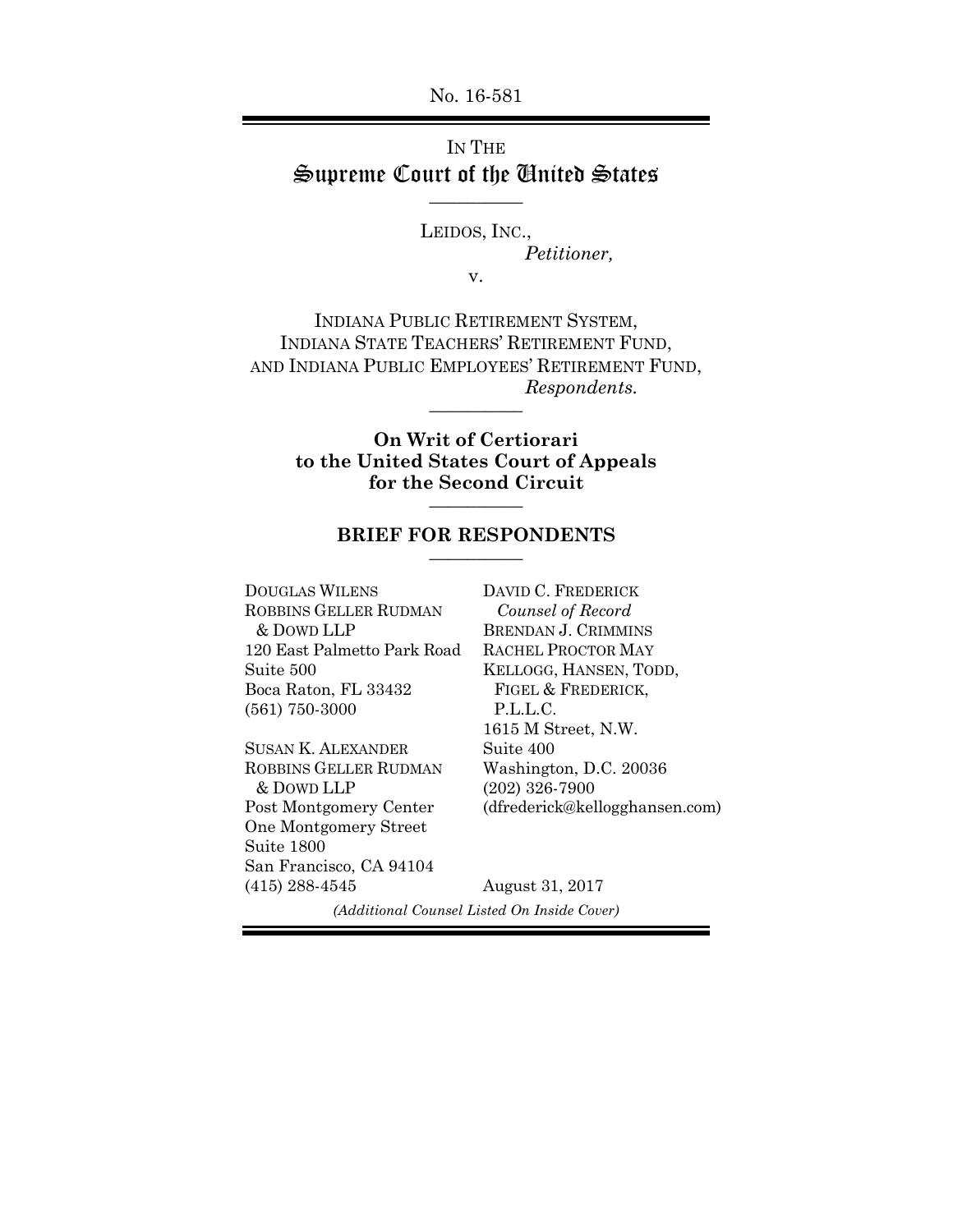SAMUEL H. RUDMAN JOSEPH RUSSELLO ROBBINS GELLER RUDMAN & DOWD LLP 58 South Service Road Suite 200 Melville, NY 11747 (631) 367-7100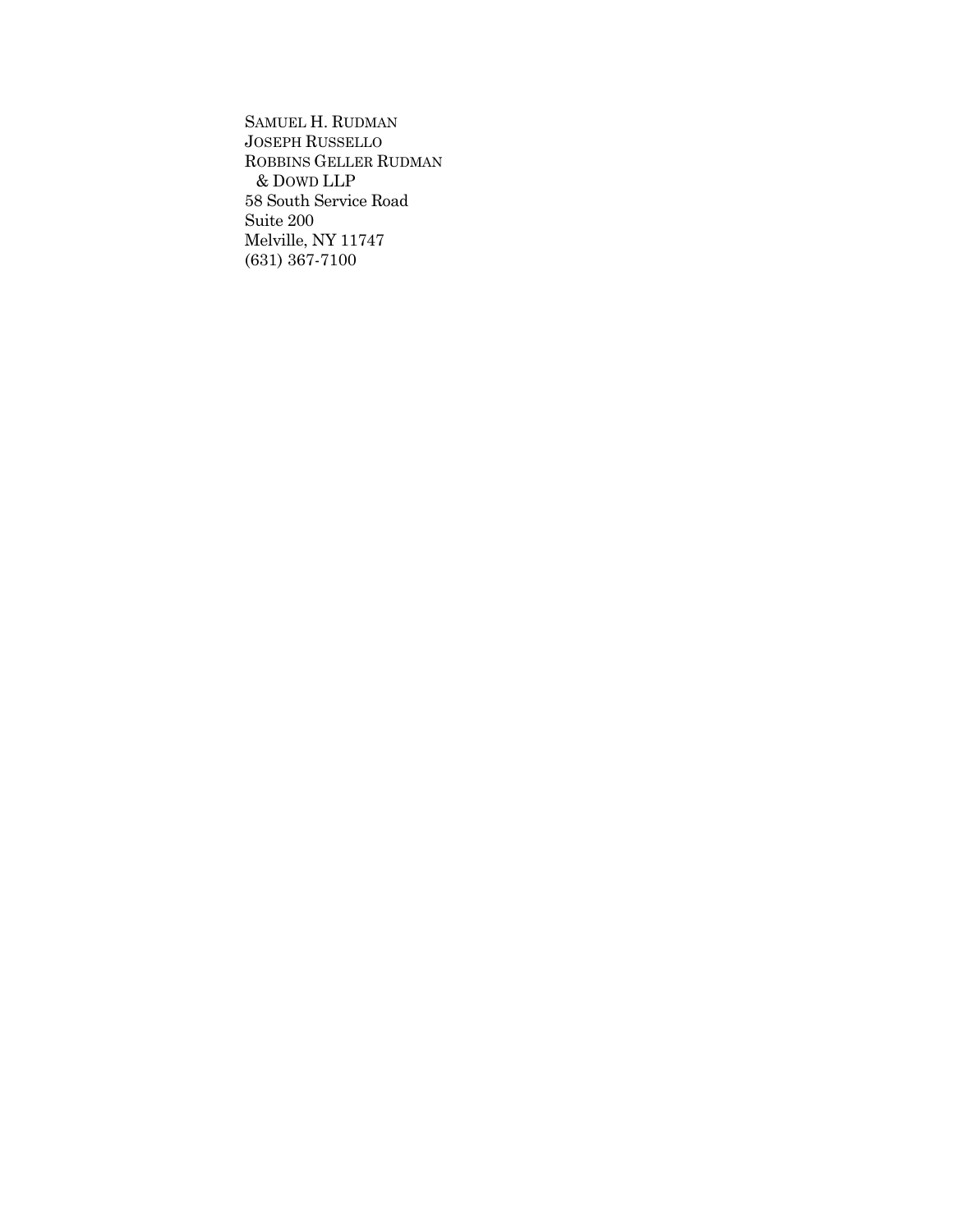## **QUESTION PRESENTED**

Whether an issuer of publicly traded securities that deceptively omits from a securities filing material information required to be disclosed under Item 303 of SEC Regulation S-K violates § 10(b) of the Securities Exchange Act of 1934 and SEC Rule 10b-5.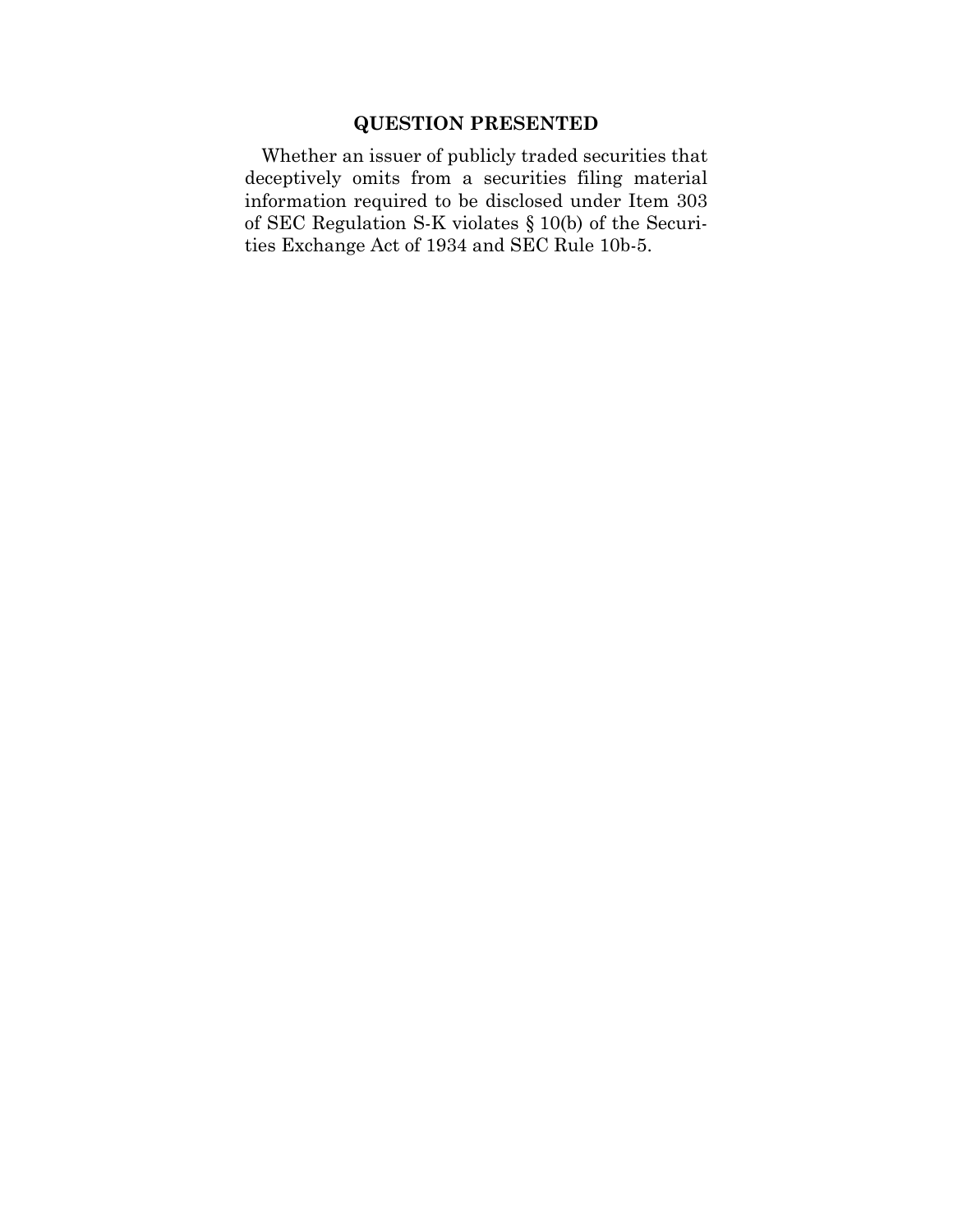## **RULE 29.6 STATEMENT**

None of the respondents is a non-governmental corporation for which a disclosure statement pursuant to this Court's Rule 29.6 is required.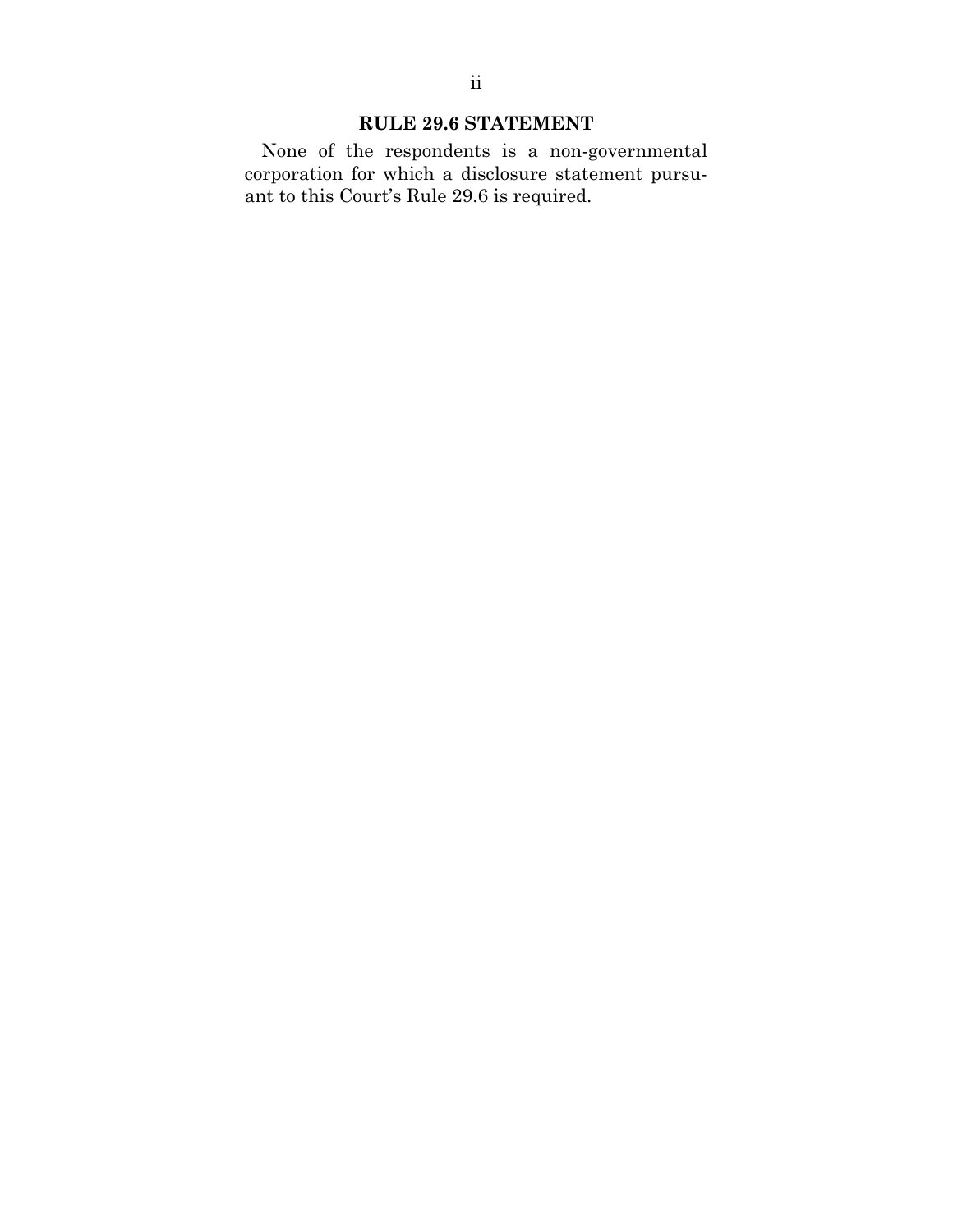### **TABLE OF CONTENTS**

Page QUESTION PRESENTED .......................................... i RULE 29.6 STATEMENT .......................................... ii TABLE OF AUTHORITIES ...................................... vi INTRODUCTION ....................................................... 1 STATEMENT OF THE CASE .................................... 3 A. Statutory And Regulatory Background ........... 3 B. Factual Background ......................................... 7 C. Procedural History ......................................... 14 SUMMARY OF ARGUMENT .................................. 17 ARGUMENT ............................................................. 21 I. AN ISSUER THAT DECEIVES IN-VESTORS BY OMITTING REQUIRED INFORMATION FROM AN ANNUAL REPORT FILED WITH THE SEC IS SUBJECT TO LIABILITY UNDER § 10(b) ............................................................. 21 A. The Deliberate Omission Of Required, Material Information In An Annual Report Is Deceptive ................................... 21 1. Section 10(b)'s Text Broadly Proscribes Deceptive Conduct .................. 21 2. *Omnicare* and *Universal Health* Support Construing § 10(b) and Rule 10b-5 To Cover Deliberate Omissions of Required, Material Information .......................................... 22 3. Deliberate Omissions of Required, Material Information in Annual Reports Are Deceptive ......................... 23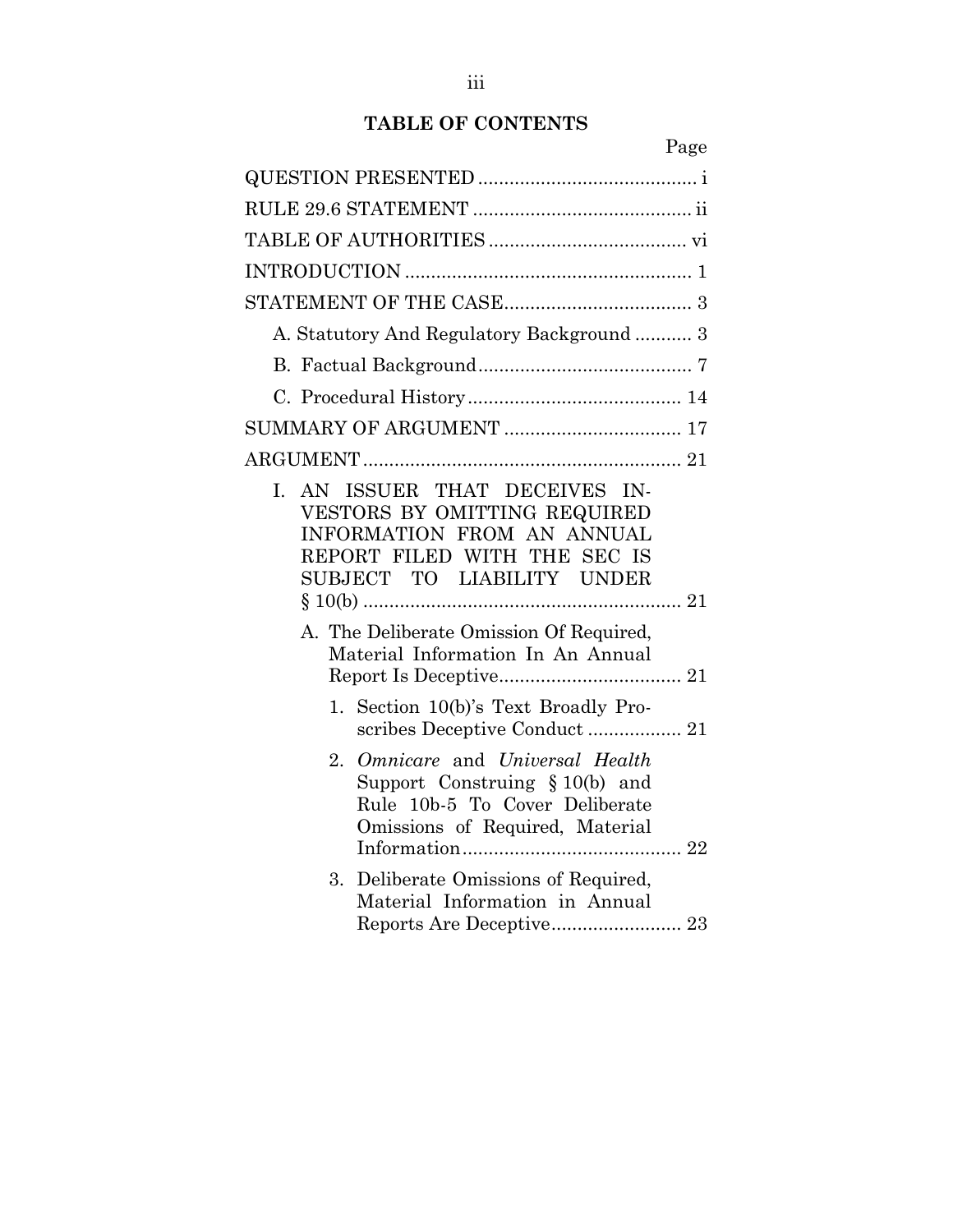|    | 4. The Deliberate Omission of Mate-<br>rial Information Required in an<br>Annual Report Implicates Each of<br>the Three Prongs of Rule 10b-5  27 |
|----|--------------------------------------------------------------------------------------------------------------------------------------------------|
|    | B. A Company Has No Right To Deceive<br>Investors By Omitting Required In-<br>formation From Its Annual Report 30                                |
|    | 1. Petitioner's Proposed Exception for<br>So-Called "Pure Omissions" Cases<br>Mischaracterizes the Deception at                                  |
|    | 2. The Structure of the Securities<br>Laws Provides No Support for                                                                               |
|    | 3. Basic, Matrixx, and Oran Support                                                                                                              |
|    | C. The PSLRA Does Not Limit The<br>Scope Of Deception Prohibited By                                                                              |
|    | 1. The PSLRA Provides No Immu-<br>nity for Petitioner's Deception  39                                                                            |
|    | 2. The PSLRA Did Not Freeze in<br>Place the Scope of Frauds Action-                                                                              |
| 3. | The Absence of a Private Right<br>of Action To Enforce Regulation<br>S-K Does Not Limit the Scope of                                             |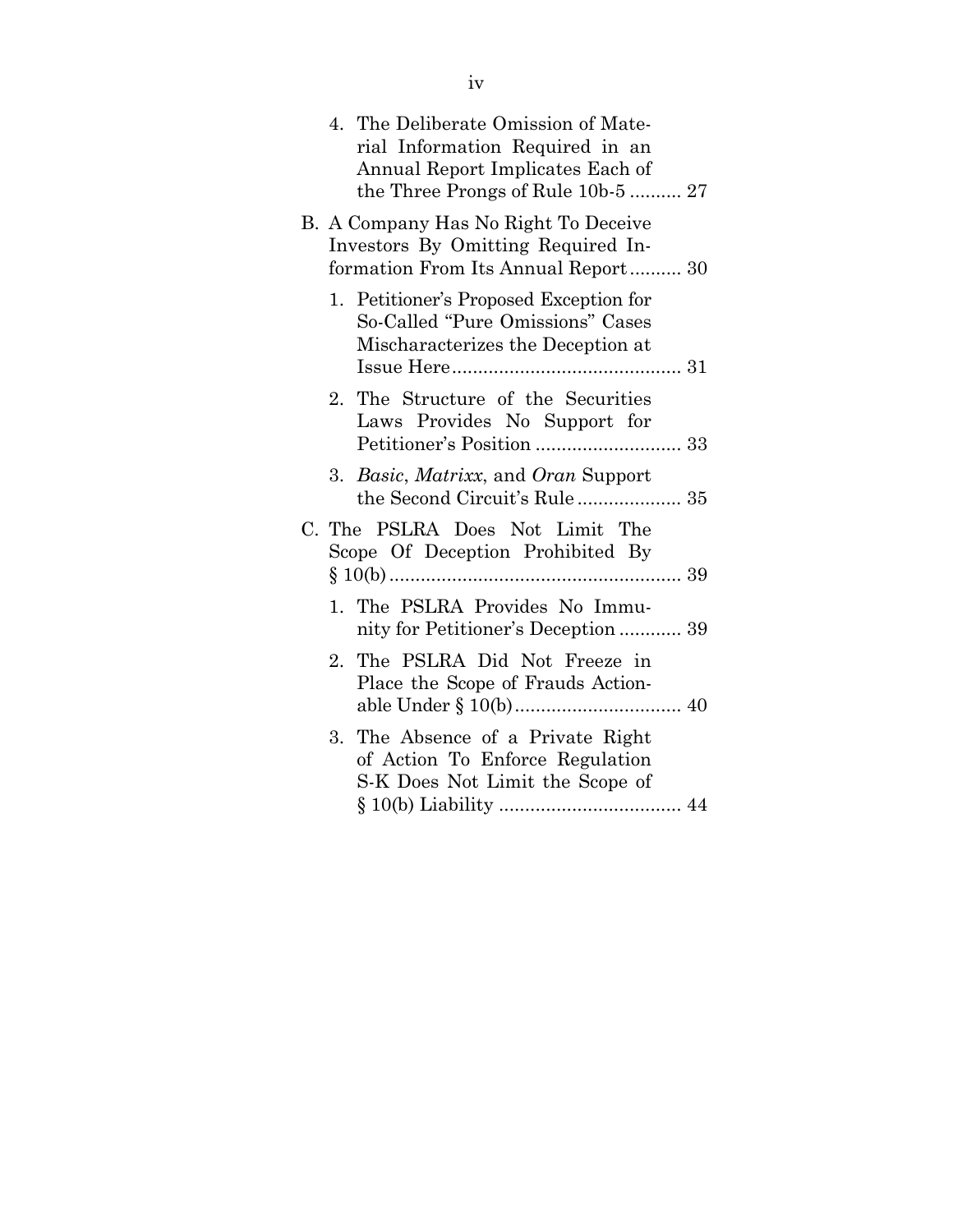| II. ENFORCING LIABILITY FOR DE-<br>CEPTIVE OMISSIONS OF REQUIRED                                                |
|-----------------------------------------------------------------------------------------------------------------|
| INFORMATION ADVANCES CON-                                                                                       |
| GRESS'S POLICY OF DISCLOSURE  45                                                                                |
| A. Accepting Petitioner's Theory Would<br>Undermine The Commission's Abil-<br>ity To Deter And Punish Fraud  46 |
| B. Federal Courts Are Fully Capable<br>Of Adjudicating Fraud Claims Based<br>On Omissions Of Required Informa-  |
| 49                                                                                                              |
|                                                                                                                 |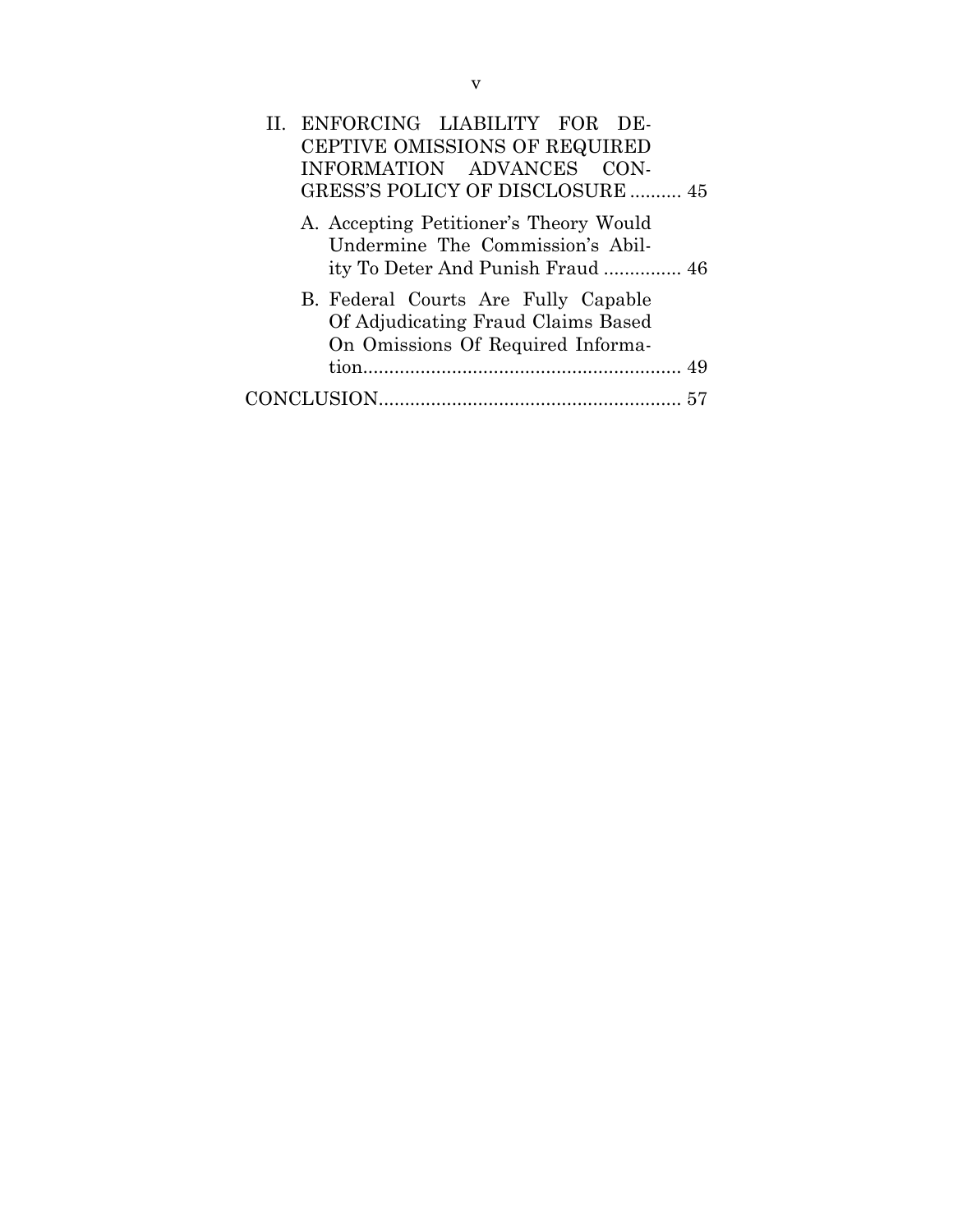# **TABLE OF AUTHORITIES**

Page

| CASES                                                                                                                                                                          |
|--------------------------------------------------------------------------------------------------------------------------------------------------------------------------------|
|                                                                                                                                                                                |
| Affiliated Ute Citizens of Utah v. United                                                                                                                                      |
| Alexander v. Sandoval, 532 U.S. 275 (2001)38, 44                                                                                                                               |
| Amgen Inc. v. Connecticut Ret. Plans & Tr.                                                                                                                                     |
| Basic Inc. v. Levinson, 485 U.S. 224 (1988) 3, 6, 7,<br>19, 20, 28, 31,<br>35, 36, 37, 38,<br>39, 41, 43, 45, 50, 52                                                           |
| Bell Atl. Corp. Sec. Litig., In re, Nos. 91-0514<br>et al.:                                                                                                                    |
| 1991 WL 234236 (E.D. Pa. Oct. 30, 1991),<br>rev'd, 993 F.2d 875 (3d Cir. 1993) (table),<br>granting summ. j. on remand, 1997 WL<br>205709 (E.D. Pa. Apr. 17, 1997), aff'd, 142 |
| 1997 WL 205709 (E.D. Pa. Apr. 17, 1997),                                                                                                                                       |
| Central Bank of Denver, N.A. v. First Interstate<br>Bank of Denver, N.A., 511 U.S. 164 (1994) 3, 7, 41                                                                         |
| Dura Pharm., Inc. v. Broudo, 544 U.S. 336                                                                                                                                      |
| Ernst & Ernst v. Hochfelder, 425 U.S. 185                                                                                                                                      |
| Ferber v. Travelers Corp., 802 F. Supp. 698<br>43                                                                                                                              |
| Fortson v. Winstead, McGuire, Sechrest &<br>Minick, 961 F.2d 469 (4th Cir. 1992) 43                                                                                            |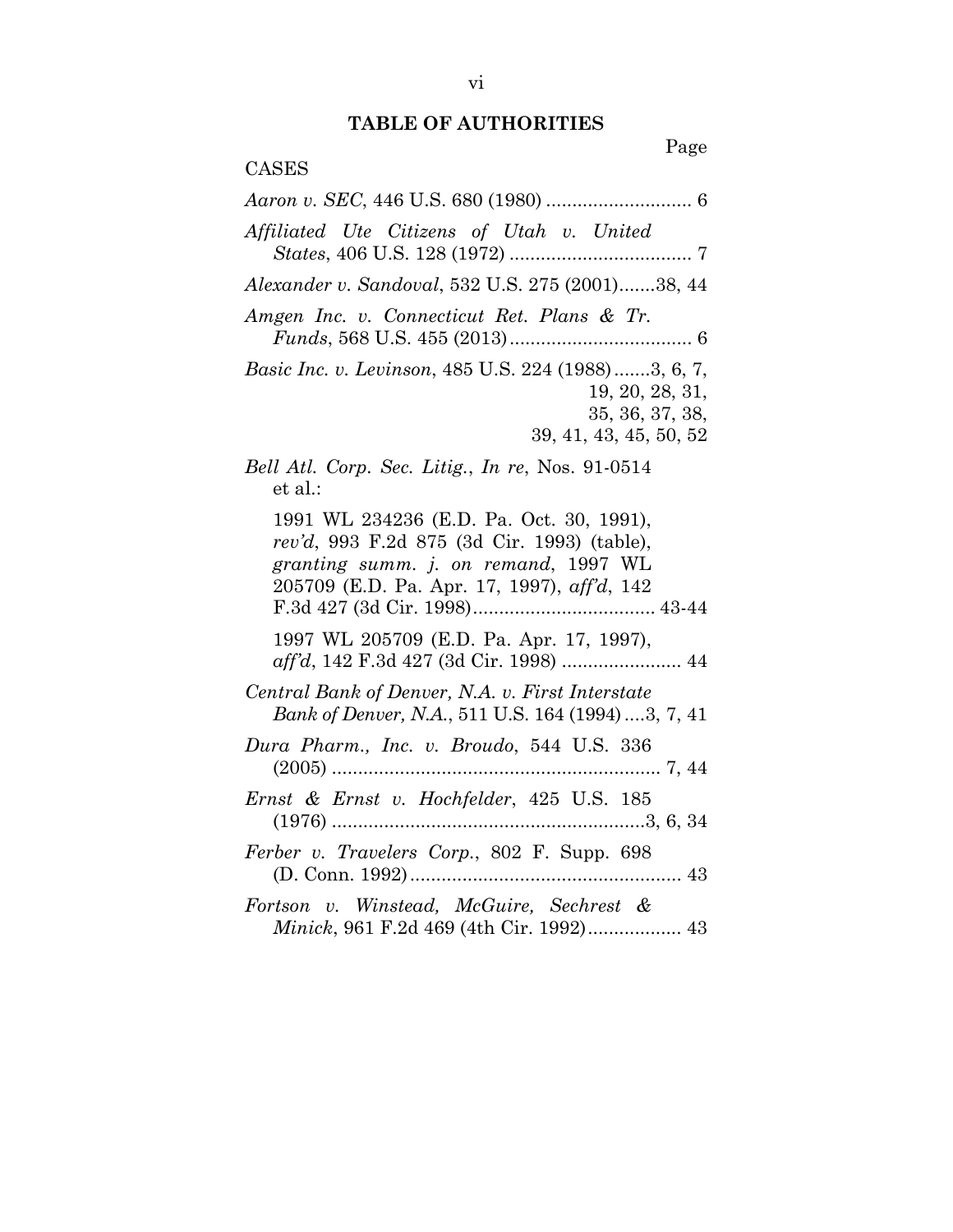| Halliburton Co. v. Erica P. John Fund, Inc.,                                                             |
|----------------------------------------------------------------------------------------------------------|
| $41, 45-46$                                                                                              |
| Hardinge, Inc. Sec. Litig., In re, 696 F. Supp.                                                          |
| Herman & MacLean v. Huddleston, 459 U.S.                                                                 |
| J&R Mktg., SEP v. General Motors Corp.,                                                                  |
| Janus Capital Grp., Inc. v. First Derivative                                                             |
| Johnson v. City of Shelby, 135 S. Ct. 346                                                                |
| Junius Constr. Co. v. Cohen, 178 N.E. 672                                                                |
|                                                                                                          |
| Lions Gate Entm't Corp. Sec. Litig., In re,<br>165 F. Supp. 3d 1 (S.D.N.Y. 2016)  50                     |
| Matrixx Initiatives, Inc. v. Siracusano, 563 U.S.<br>35, 37, 38, 51                                      |
| Omnicare, Inc. v. Laborers Dist. Council Con-<br>str. Indus. Pension Fund, 135 S. Ct. 1318<br>22, 27, 28 |
| Oran v. Stafford, 226 F.3d 275 (3d Cir. 2000)  19, 31,<br>35, 38, 39, 50                                 |
| Ply Gem Holdings, Inc. Sec. Litig., In re,<br>135 F. Supp. 3d 145 (S.D.N.Y. 2015)  50                    |
| Roeder v. Alpha Indus., Inc., 814 F.2d 22                                                                |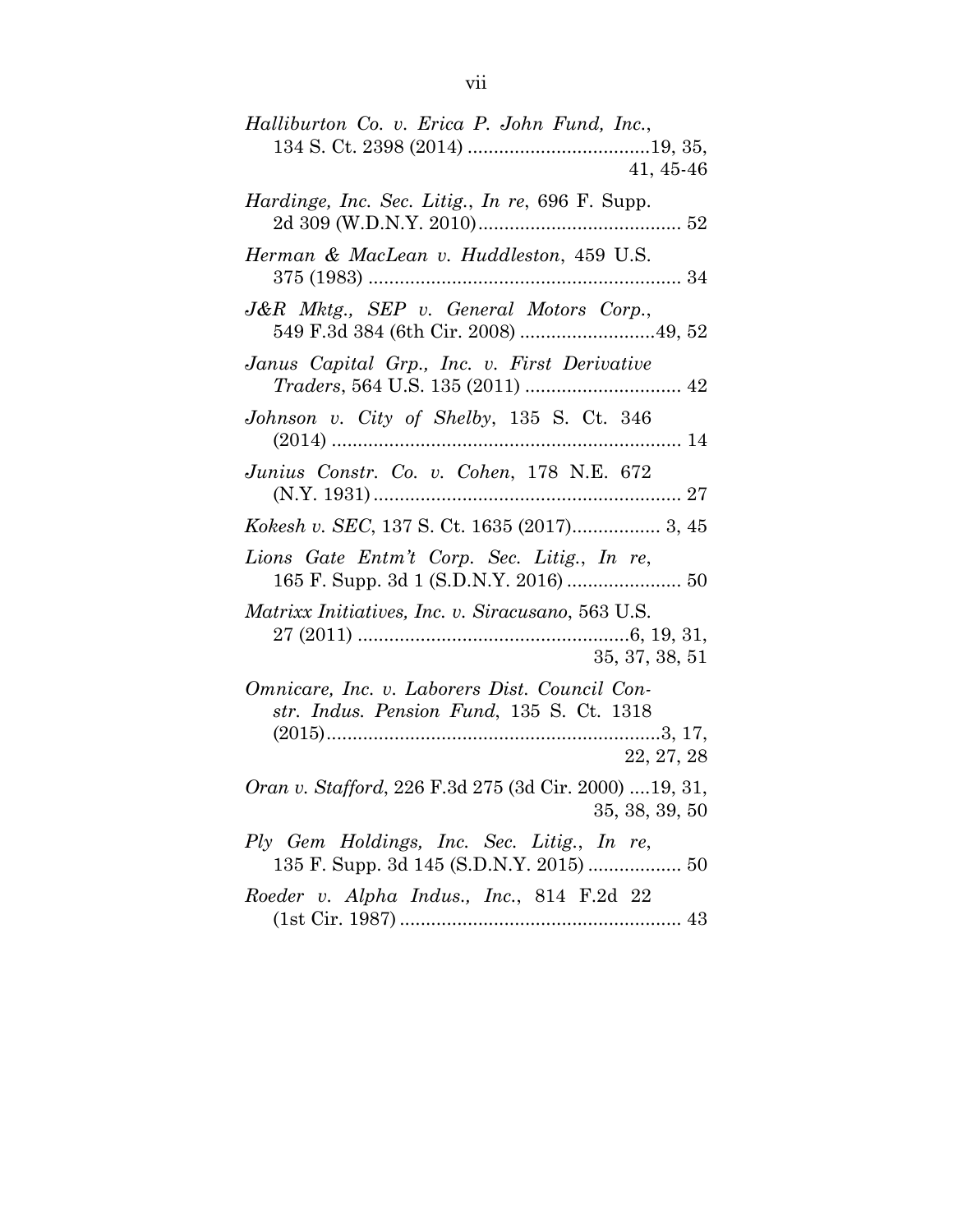| Salman v. United States, 137 S. Ct. 420 (2016) 29, 32                                        |
|----------------------------------------------------------------------------------------------|
| Santa Fe Indus., Inc. v. Green, 430 U.S. 462                                                 |
| Schlanger v. Four-Phase Sys., Inc., 582 F. Supp.                                             |
| SEC v. Bankatlantic Bancorp, Inc., No. 12-60082-<br>Civ., 2012 WL 1936112 (S.D. Fla. May 29, |
| SEC v. Capital Gains Research Bureau, Inc.,                                                  |
| SEC v. Conaway, 698 F. Supp. 2d 771 (E.D.                                                    |
| SEC v. Das, No. 8:10CV102, 2010 WL 4615336                                                   |
| SEC v. Kovzan, 807 F. Supp. 2d 1024 (D. Kan.                                                 |
| SEC v. Saltsman, No. 07-CV-4370 (NGG)<br>(RML), 2016 WL 4136829 (E.D.N.Y. Aug. 2,            |
| SEC v. Zandford, 535 U.S. 813 (2002)3, 25, 27,<br>29, 30, 32, 33                             |
| Shaw v. Digital Equip. Corp., 82 F.3d 1194                                                   |
| Silverstrand Invs. v. AMAG Pharm., Inc.,                                                     |
| Staffin v. Greenberg, 672 F.2d 1196 (3d Cir.                                                 |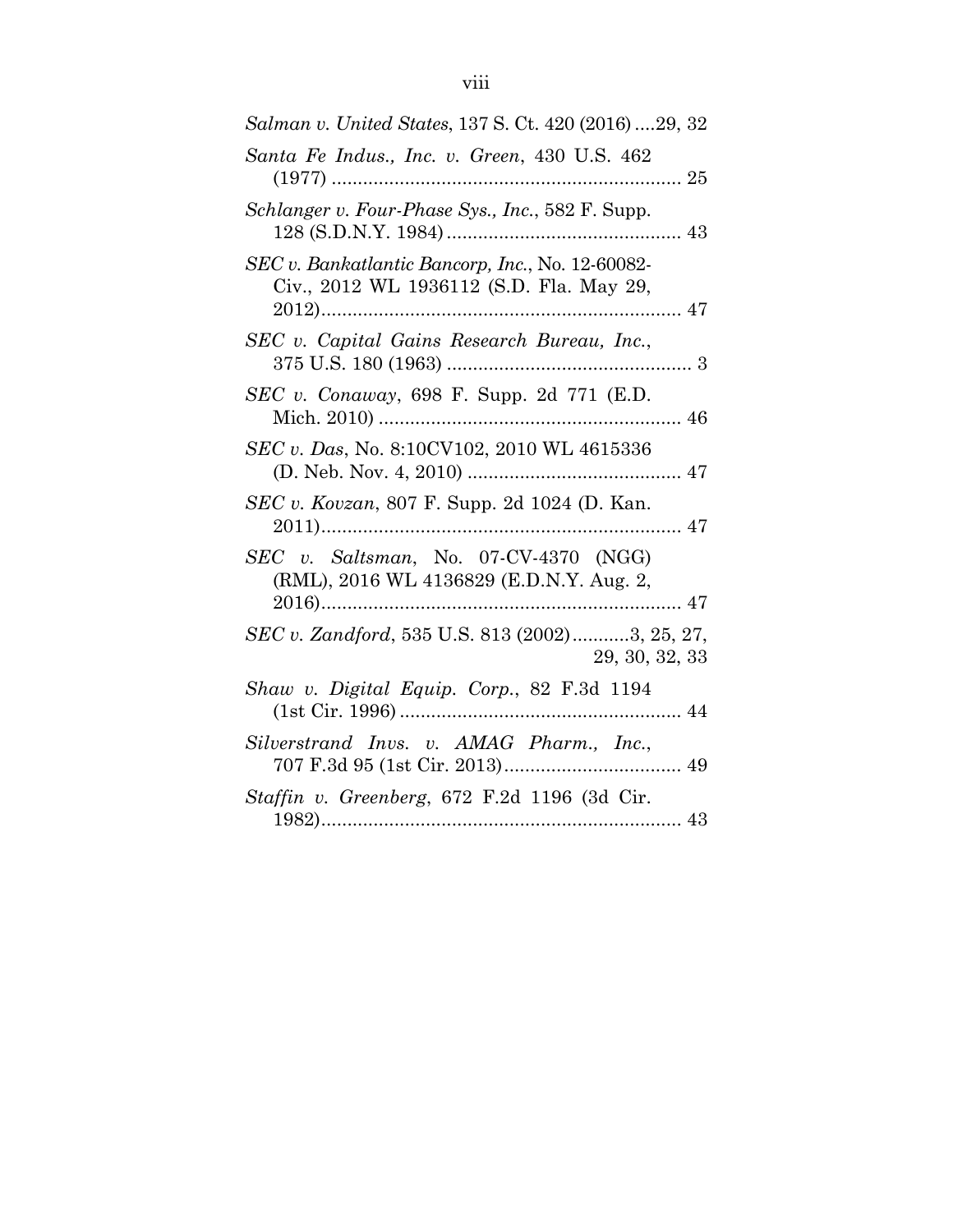| Steckman v. Hart Brewing, Inc.:                                                                                     |
|---------------------------------------------------------------------------------------------------------------------|
| No. 96-1077-K, 1996 WL 881659 (S.D. Cal.<br>Dec. 24, 1996), aff'd, 143 F.3d 1293 (9th                               |
|                                                                                                                     |
| Stoneridge Inv. Partners, LLC v. Scientific-<br>29, 40, 41, 44                                                      |
| Stratte-McClure v. Morgan Stanley, 776 F.3d                                                                         |
| Tellabs, Inc. v. Makor Issues & Rights, Ltd.,                                                                       |
| Touche Ross & Co. v. Redington, 442 U.S. 560                                                                        |
| United States v. O'Hagan, 521 U.S. 642 (1997) 18,<br>25, 29, 32                                                     |
| Universal Health Servs., Inc. v. United States<br>ex rel. Escobar, 136 S. Ct. 1989 (2016) 17, 22,<br>23, 27, 31, 51 |
| Wharf (Holdings) Ltd. v. United Int'l Holdings,                                                                     |

### *Inc.*, 532 U.S. 588 (2001) .......................... 30, 42, 50

## ADMINISTRATIVE DECISIONS

| <i>Carnation Co., In re, 33 SEC Dkt. 874 (July 8, 2011)</i>                             |  |
|-----------------------------------------------------------------------------------------|--|
| Ciro Inc., In re, Release No. 612, 1994 WL                                              |  |
| Cypress Bioscience Inc., In re, Release No. 817,<br>1996 WL 531656 (Sept. 19, 1996)  47 |  |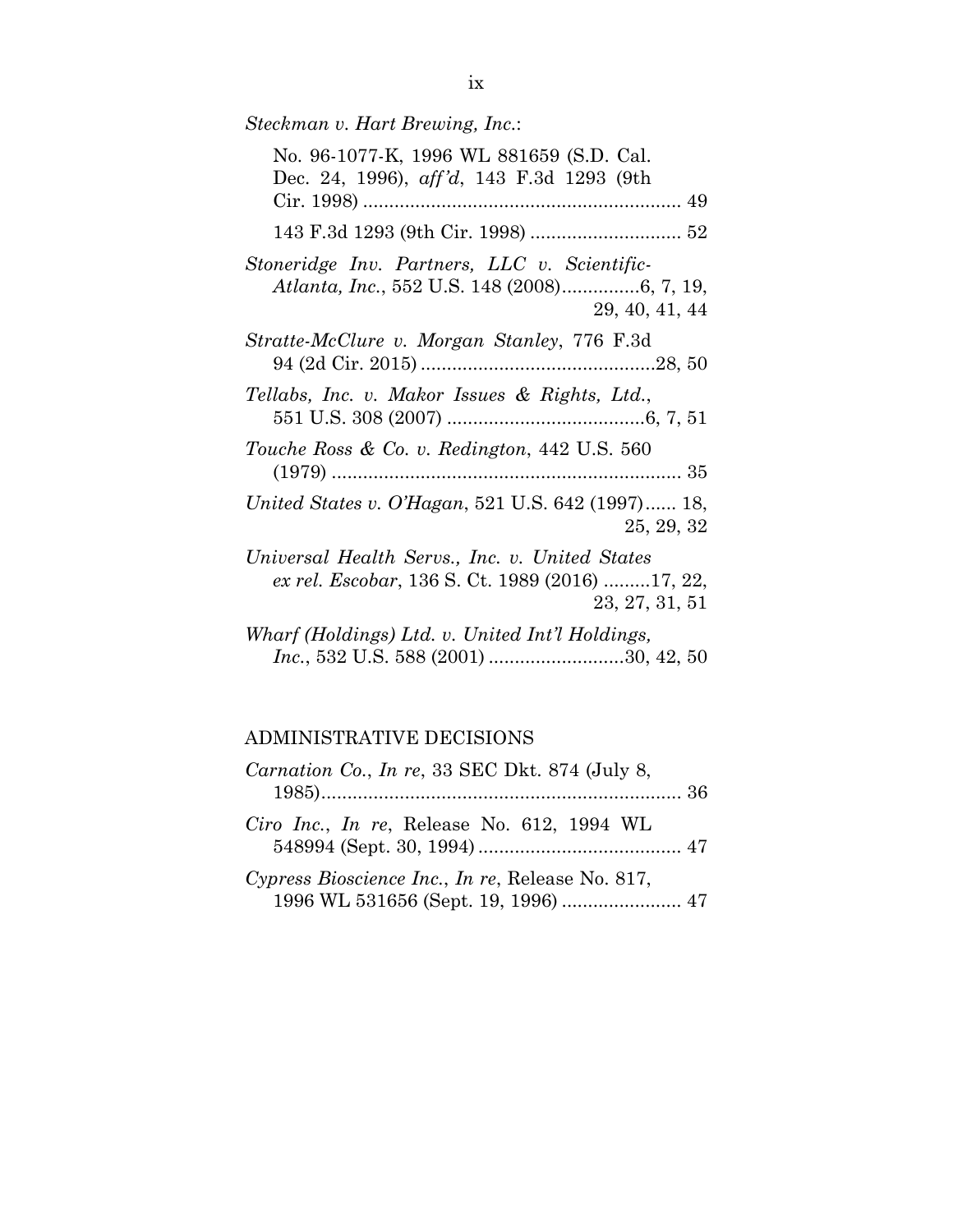| <i>Presstek, Inc., In re, Release No. 997, 1997 WL</i> |  |
|--------------------------------------------------------|--|
| <i>Valley Sys. Inc., In re, Release No. 707, 1995</i>  |  |
| Westwood One, Inc., In re, Release No. 521,            |  |

## STATUTES AND REGULATIONS

| False Claims Act, 31 U.S.C. § 3729 et seq.  23                                                                                             |
|--------------------------------------------------------------------------------------------------------------------------------------------|
| Private Securities Litigation Reform Act of<br>1995, Pub. L. No. 104-67, 109 Stat. 737 6, 14, 16,<br>19, 39, 40, 41,<br>42, 43, 44, 45, 51 |
|                                                                                                                                            |
|                                                                                                                                            |
|                                                                                                                                            |
| Sarbanes-Oxley Act of 2002, Pub. L. No. 107-                                                                                               |
| Securities Act of 1933, 15 U.S.C. § 77a et seq. 3, 18,<br>22, 33, 49                                                                       |
| 33, 34, 49, 52                                                                                                                             |
|                                                                                                                                            |
|                                                                                                                                            |
| Securities Exchange Act of 1934, 15 U.S.C.<br>19, 21, 24, 32, 34,<br>35, 37, 38, 42, 45, 51, 52                                            |
|                                                                                                                                            |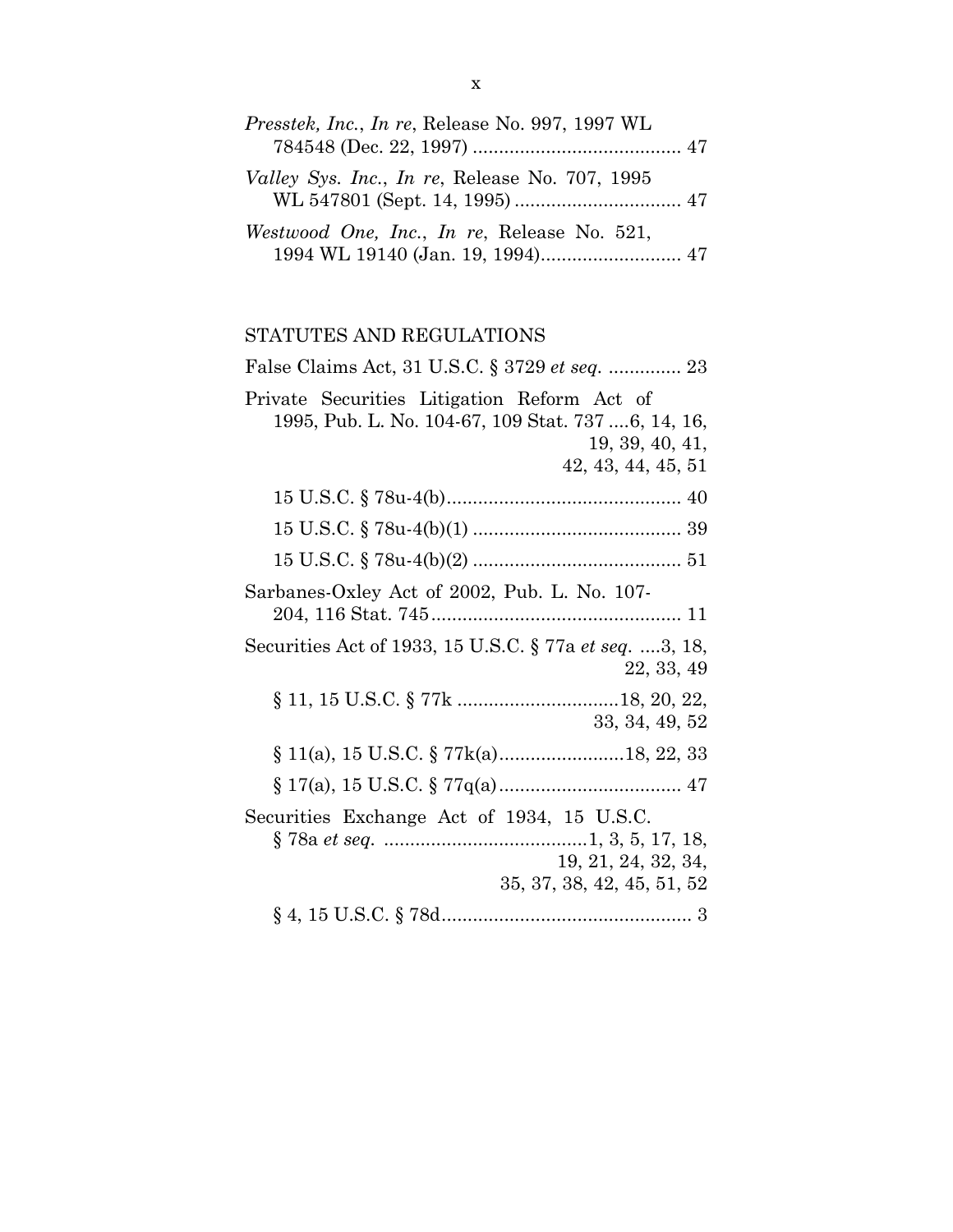| $\S$ 13, 15 U.S.C. $\S$ 78m3, 4, 19, 24,                  | 32, 37, 38, 47                            |
|-----------------------------------------------------------|-------------------------------------------|
|                                                           |                                           |
| $\S 13(a)(2), 15 \text{ U.S.C.} \S 78m(a)(2) \dots$ 4, 32 |                                           |
|                                                           |                                           |
|                                                           |                                           |
|                                                           |                                           |
|                                                           |                                           |
| C.F.R.                                                    |                                           |
|                                                           | 15, 19, 21, 28,<br>38, 39, 44, 45, 52, 55 |
|                                                           |                                           |
|                                                           |                                           |
|                                                           |                                           |
| $\S$ 229.103 (Item 103)48, 55, 56                         |                                           |
|                                                           |                                           |
|                                                           |                                           |
|                                                           |                                           |
|                                                           |                                           |
|                                                           |                                           |
|                                                           |                                           |
|                                                           |                                           |
|                                                           |                                           |
|                                                           |                                           |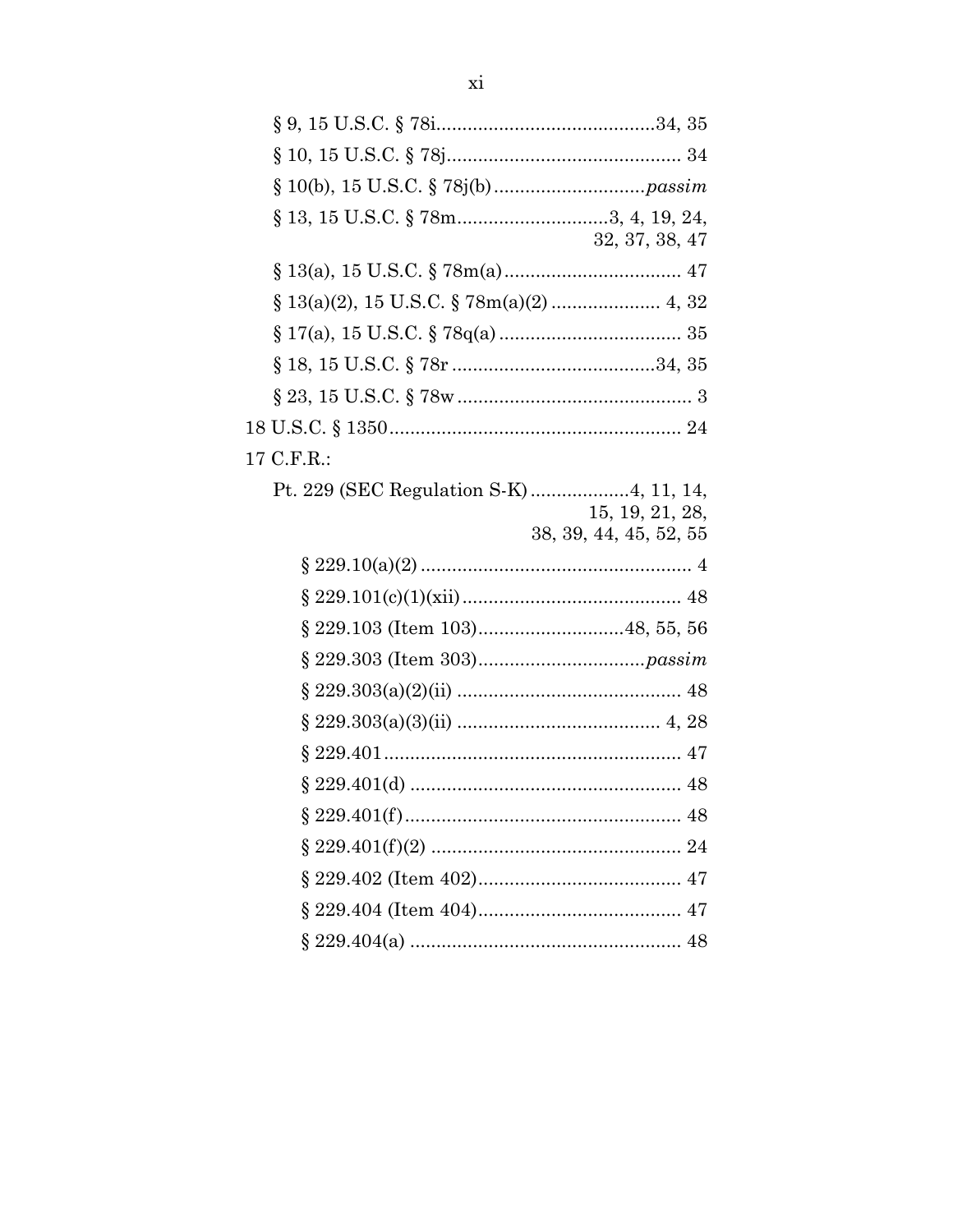Pt. 240:

| Pt. 249: |  |
|----------|--|
|          |  |

## ADMINISTRATIVE MATERIALS

Securities and Exchange Comm'n:

| Business and Financial Disclosure Required<br>by Regulation S-K, $81$ Fed. Reg. $23,916$                                          |
|-----------------------------------------------------------------------------------------------------------------------------------|
| Commission Guidance Regarding Manage-<br>ment's Discussion and Analysis of Finan-<br>cial Condition and Results of Operations, 68 |
| Commission's Statement About Manage-<br>ment's Discussion and Analysis of Finan-<br>cial Condition and Results of Operations, 67  |
| Concept Release on Management's Discus-<br>sion and Analysis of Financial Condition<br>and Operations, 52 Fed. Reg. 13,715 (Apr.  |
| Div. of Corp. Fin., Filing Review Process,<br>https://www.sec.gov/divisions/corpfin/<br>effilingreview.htm (last visited Aug. 25, |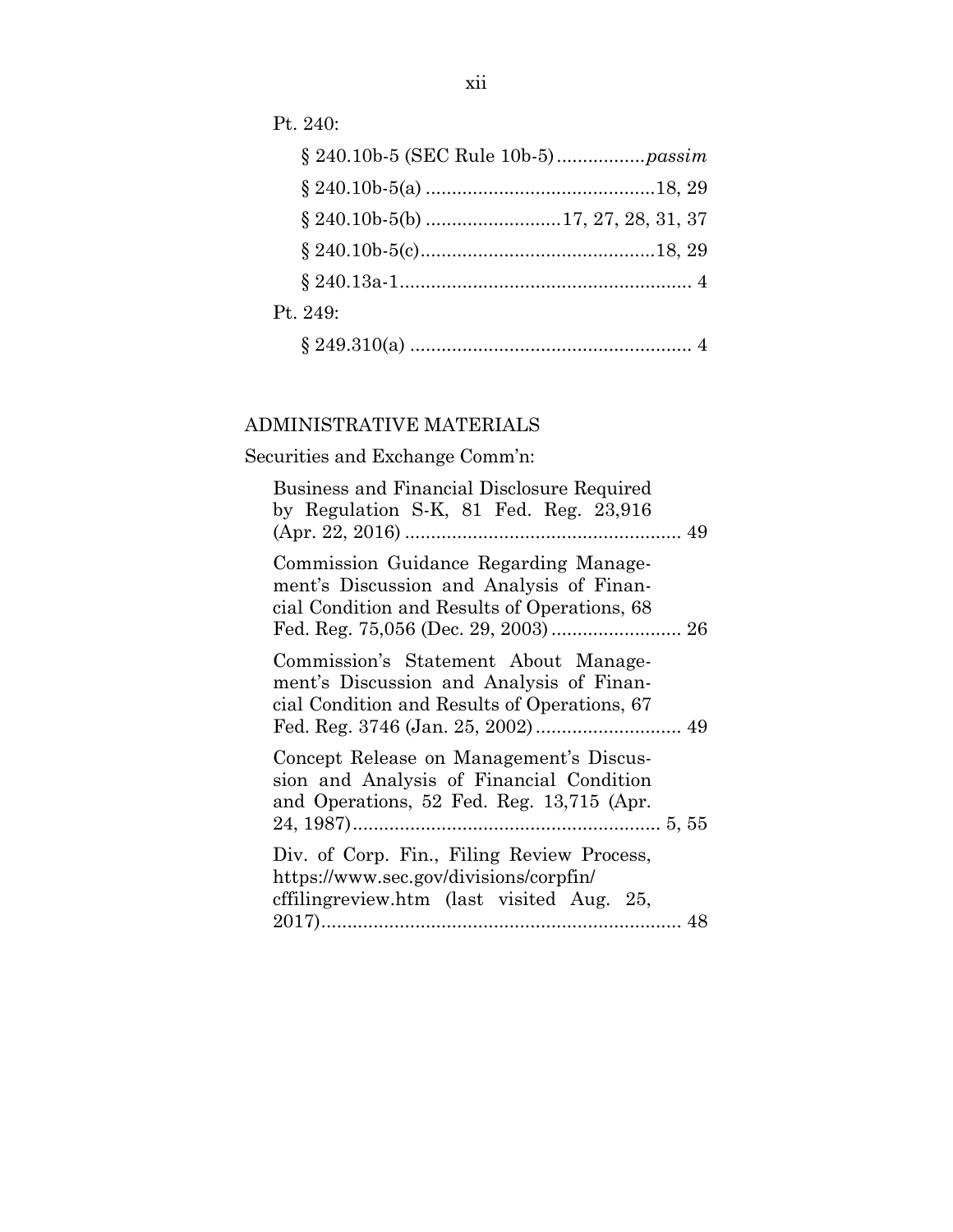| Form 8-K, https://www.sec.gov/about/forms/                                                                                                                                                                                 |
|----------------------------------------------------------------------------------------------------------------------------------------------------------------------------------------------------------------------------|
| Form 10-K, https://www.sec.gov/files/2017-<br>21, 23, 24, 27, 55                                                                                                                                                           |
| Form 10-Q, https://www.sec.gov/about/forms/                                                                                                                                                                                |
| Management's Discussion and Analysis of<br>Financial Condition and Results of Opera-<br>tions; Certain Investment Company Disclo-<br>sures, 54 Fed. Reg. 22,427 (May 24, 1989) 4, 26, 55                                   |
| Regulation of Takeovers and Security Hold-<br>er Communications, 63 Fed. Reg. 67,331                                                                                                                                       |
| Selective Disclosure and Insider Trading,<br>65 Fed. Reg. 51,716 (Aug. 24, 2000)  46                                                                                                                                       |
| Statement of the Commission Regarding<br>Disclosure Obligations of Companies Af-<br>fected by the Government's Defense Con-<br>tract Procurement Inquiry and Related Is-<br>sues, 53 Fed. Reg. 29,226 (Aug. 3, 1988)53, 54 |
| Universal Hosp. Servs., Inc., SEC Staff<br>Comment Letter (Aug. 15, 2012), https://<br>www.sec.gov/Archives/edgar/data/886171/                                                                                             |
| 000000000012044172/filename1.pdf 49                                                                                                                                                                                        |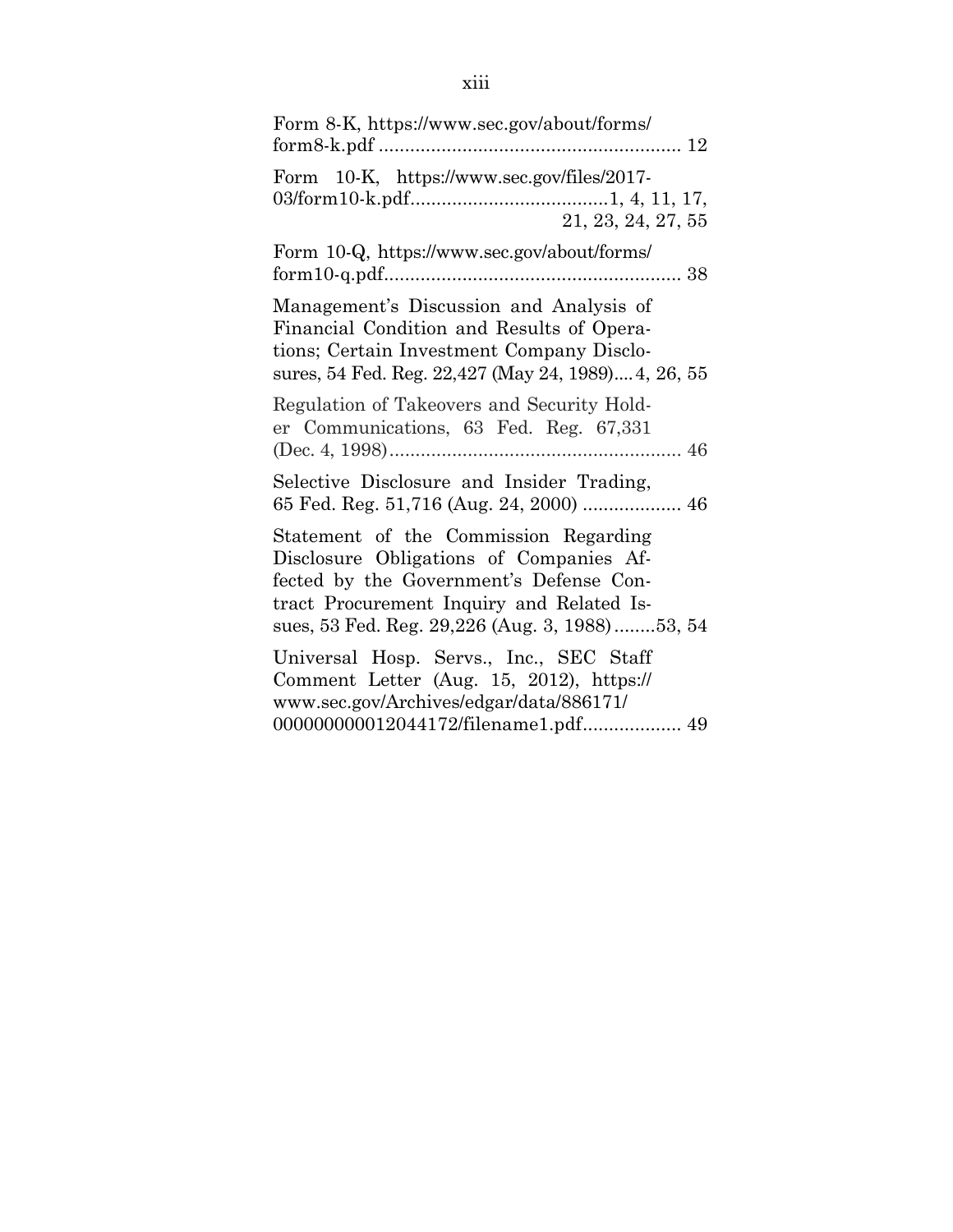## OTHER MATERIALS

| Br. for the SEC as Amicus Curiae, Basic Inc.<br>v. Levinson, 485 U.S. 224 (1988) (No. 86-<br>279) (filed Apr. 30, 1987), 1987 WL 881068 19,<br>36, 37, 43                                                                             |  |
|---------------------------------------------------------------------------------------------------------------------------------------------------------------------------------------------------------------------------------------|--|
| Br. for the U.S. as Amicus Curiae Supporting<br>Respondents, Matrixx Initiatives, Inc. v.<br>Siracusano, 563 U.S. 27 (2011) (No. 09-<br>1156) (filed Nov. 12, 2010), https://www.<br>justice.gov/sites/default/files/osg/briefs/2010/ |  |
| Thomas Lee Hazen, The Law of Securities                                                                                                                                                                                               |  |
| Donald C. Langevoort & G. Mitu Gulati,<br>The Muddled Duty to Disclose Under Rule<br>10b-5, 57 Vand. L. Rev. 1639 (2004)24, 25, 50                                                                                                    |  |
| Louis Loss et al., Securities Regulation:                                                                                                                                                                                             |  |
|                                                                                                                                                                                                                                       |  |
|                                                                                                                                                                                                                                       |  |
| Pl. SEC's Bench Mem. in Opp. to Def.<br>Conaway's Mot. for J. as a Matter of Law,<br><i>SEC v. Conaway</i> , 698 F. Supp. 2d 771 (E.D.<br>Mich. 2010) (No. 05-CV-40263-SDP) (filed                                                    |  |
| Restatement (Second) of Torts (1977) 23                                                                                                                                                                                               |  |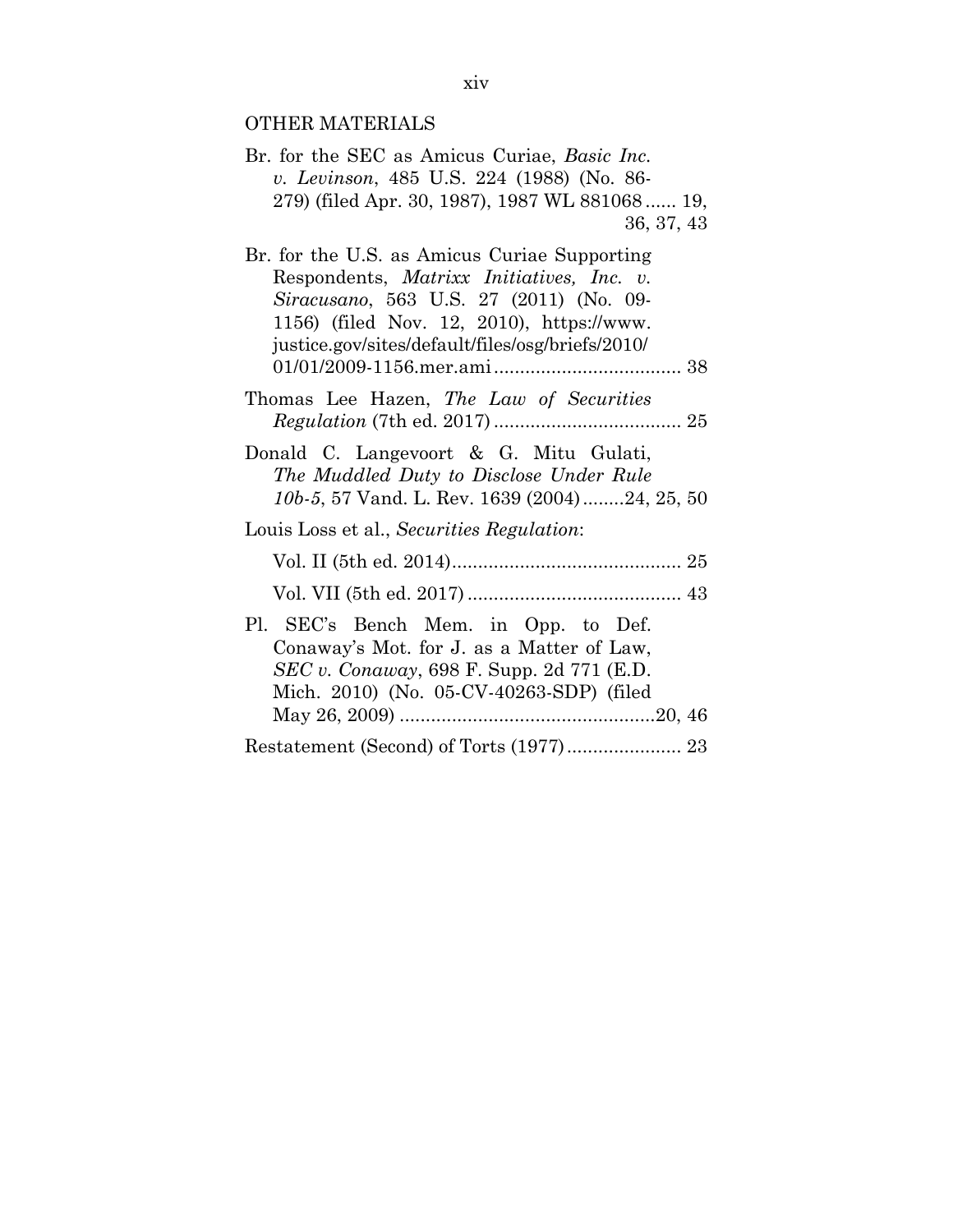### **INTRODUCTION**

For nearly four decades, the Securities and Exchange Commission has required a publicly traded company to disclose to investors management's analysis of important developments facing the company. That narrative analysis (required by a regulation referred to as Item 303) can be especially important to investors in interpreting a company's financial results and business prospects. When companies have violated that disclosure rule in a deceptive way, the Commission and private investors have sought appropriate remedies under § 10(b) of the Securities Exchange Act of 1934 and SEC Rule 10b-5.

Petitioner seeks a blanket rule that omitting information the disclosure of which is required by Item 303 is *never* the type of deceptive conduct that § 10(b) and Rule 10b-5 prohibit. That sweeping rule is unsupported by the statutory and regulatory text, or by this Court's cases concerning omissions in similar contexts. Petitioner's theory also contains no limiting principle and would immunize companies from both government and private actions for deceptive violations of other SEC disclosure rules designed to protect the investing public.

The fraud alleged in this case demonstrates why petitioner's blanket immunity rule is so unsound. In a March 2011 annual report on SEC Form 10-K, petitioner deceived investors regarding the prospects of its government-contracting business. When it made that filing, petitioner had known for months (if not longer) about a massive kickback-and-overbilling scheme engulfing its \$635 million CityTime contract to develop a timekeeping program for New York City. App. 6a, 19a-20a. By that time, the CityTime project was already the subject of multiple law-enforcement investigations, and the growing scandal posed a major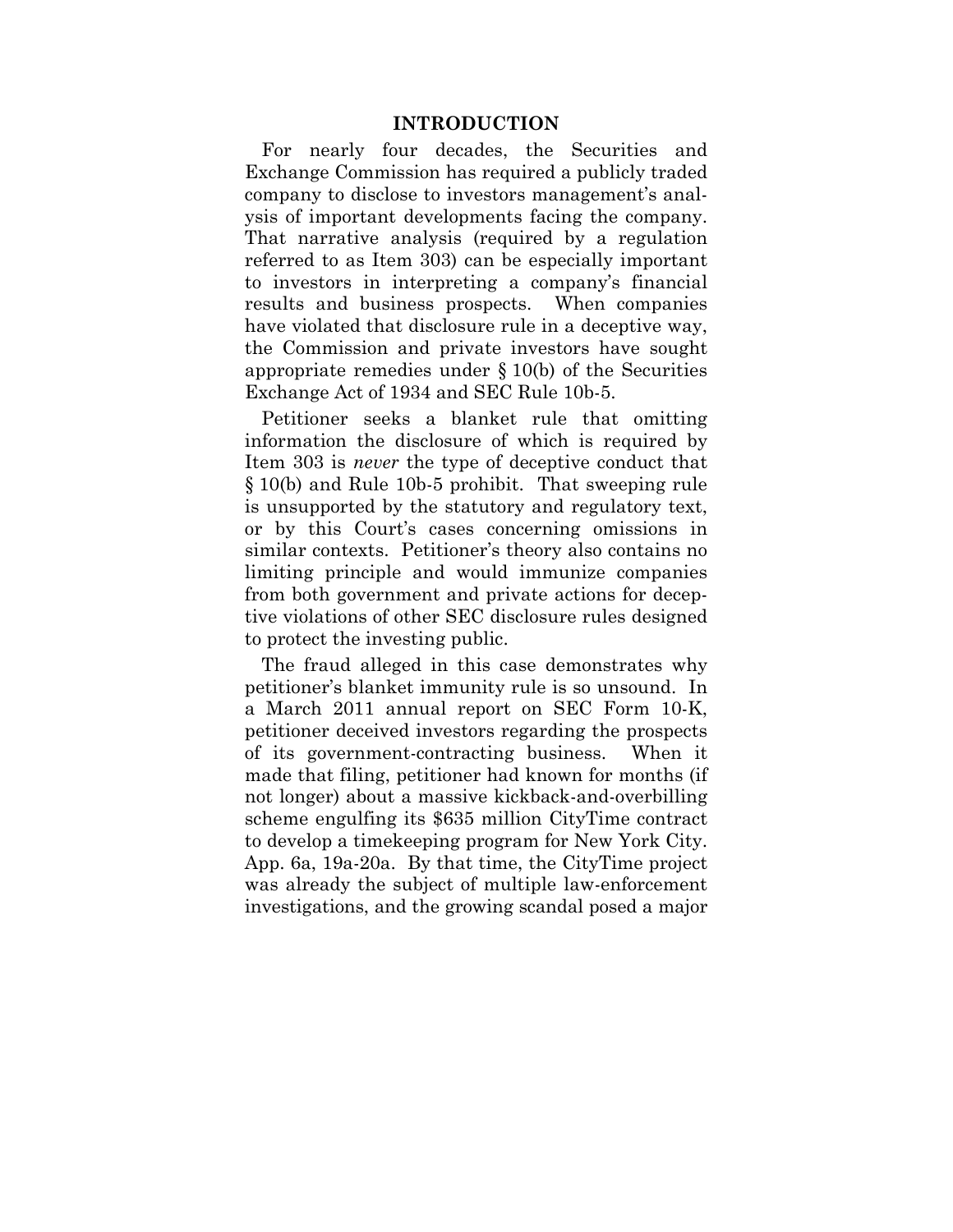threat to petitioner's business prospects. App. 6a, 19a-20a. In fact, petitioner had already lost business opportunities worth more than \$150 million because of the CityTime investigations. App. 19a. Petitioner also knew that the negative publicity accompanying the eventual public disclosure of its central role in the CityTime scandal could harm its plans to market the CityTime software to other government agencies — a market opportunity that petitioner valued at approximately \$2 billion, 20% of its yearly revenue. App. 20a-21a. Despite those facts, petitioner's March 2011 annual report contained no disclosure regarding CityTime.

Petitioner's March 2011 report did, however, contain certifications signed by petitioner's chief executive officer and its chief financial officer attesting that the report "fully complies" with federal securities laws. JA1121-22. But the report did not comply with those requirements. Even though Item 303 required petitioner to disclose known material "uncertainties" likely to affect its business prospects, 17 C.F.R. § 229.303, and even though the report gave every indication that it contained all of the information required to be disclosed therein, petitioner did not reveal that, by March 2011, the problems with CityTime were having and likely would continue to have a major negative impact on its business. Ultimately, a year later, petitioner entered into a deferred prosecution agreement with federal and state authorities that required it to pay more than \$500 million in restitution and penalties, and petitioner admitted to defrauding the City. App. 8a.

In allowing this case to proceed past the pleading stage, the Second Circuit properly held that such omissions can support federal securities fraud claims in appropriate cases. That judgment should be affirmed.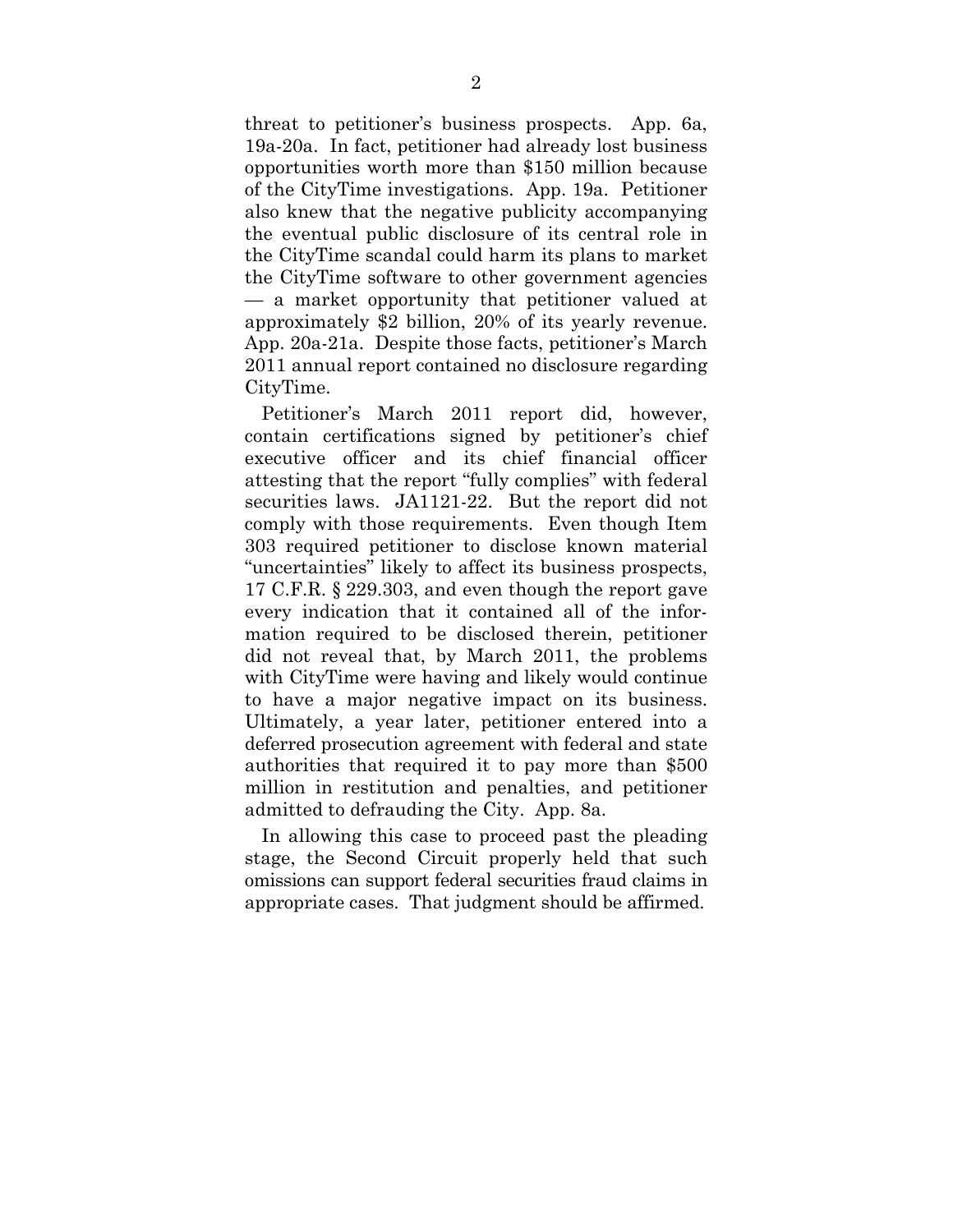#### **STATEMENT OF THE CASE**

#### **A. Statutory And Regulatory Background**

"After rampant abuses in the securities industry led to the 1929 stock market crash and the Great Depression," *Kokesh v. SEC*, 137 S. Ct. 1635, 1639-40 (2017), Congress enacted a series of reforms, including the Securities Act of 1933 and the Securities Exchange Act of 1934. The 1933 Act regulates initial offerings of securities, and the 1934 Act regulates secondary trading. *See Omnicare, Inc. v. Laborers Dist. Council Constr. Indus. Pension Fund*, 135 S. Ct. 1318, 1323 (2015); *Central Bank of Denver, N.A. v. First Interstate Bank of Denver, N.A.*, 511 U.S. 164, 171 (1994). The 1934 Act also created the Commission and gave it broad authority to regulate the securities industry. *See Kokesh*, 137 S. Ct. at 1640; *Ernst & Ernst v. Hochfelder*, 425 U.S. 185, 195 (1976); 15 U.S.C. §§ 78d, 78m, 78w.

Congress's purpose in enacting those statutes was to "promote investor confidence" in the securities markets, *SEC v. Zandford*, 535 U.S. 813, 819 (2002), by "'substituting a philosophy of full disclosure for the philosophy of *caveat emptor*,'" *Kokesh*, 137 S. Ct. at 1639-40 & n.1 (quoting *SEC v. Capital Gains Research Bureau, Inc.*, 375 U.S. 180, 186 (1963)) (brackets omitted). Congress recognized that "the hiding and secreting of important information obstructs the operation of the markets as indices of real value." *Basic Inc. v. Levinson*, 485 U.S. 224, 246 (1988).

Section 13 of the 1934 Act authorizes the Commission to establish requirements for periodic reporting of information by companies with publicly traded securities. It provides in pertinent part that securities issuers "shall file with the Commission ... such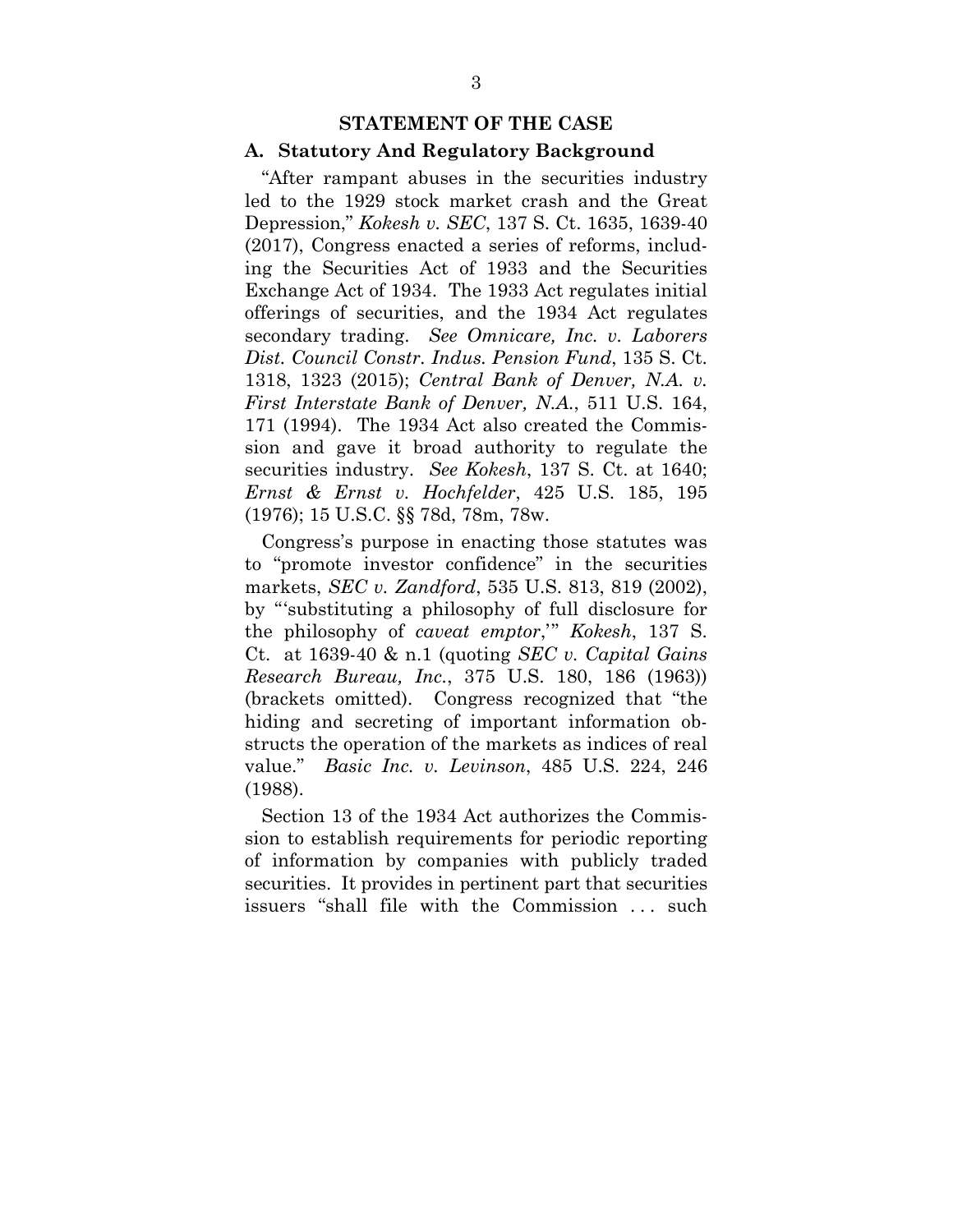annual reports . . . as the Commission may prescribe." 15 U.S.C. § 78m(a)(2). The Commission has implemented § 13 with regulations providing that issuers "shall file" annual reports on forms prescribed by the Commission. 17 C.F.R. § 240.13a-1; *see id.* § 249.310(a) (Form 10-K "shall be used" for annual reports under § 13).

The Commission's Regulation S-K prescribes "the content of the non-financial statement portions" of "annual or other reports under section[] 13." *Id.*  $\S 229.10(a)(2)$ . Item 303 of that regulation requires annual reports to include management's discussion and analysis of the issuer's financial condition and results of operations — referred to as the "MD&A." *See id.* § 229.303. The portion of the MD&A relating to the results of operations must "[d]escribe any known trends or uncertainties that have had or that the registrant reasonably expects will have a material favorable or unfavorable impact on net sales or revenues or income from continuing operations." *Id.* § 229.303(a)(3)(ii). That provision creates a "disclosure duty" when "a trend, demand, commitment, event or uncertainty is both presently known to management and reasonably likely to have material effects on the registrant's financial condition or results of operation." Management's Discussion and Analysis of Financial Condition and Results of Operations; Certain Investment Company Disclosures, 54 Fed. Reg. 22,427, 22,429 (May 24, 1989).

The origins of the MD&A requirement "date to 1968," and the current framework was adopted in 1980. *Id.* at 22,427. The Commission has elaborated over time on the MD&A's purpose and importance in promoting meaningful disclosures to investors. *See id.* "The Commission has long recognized the need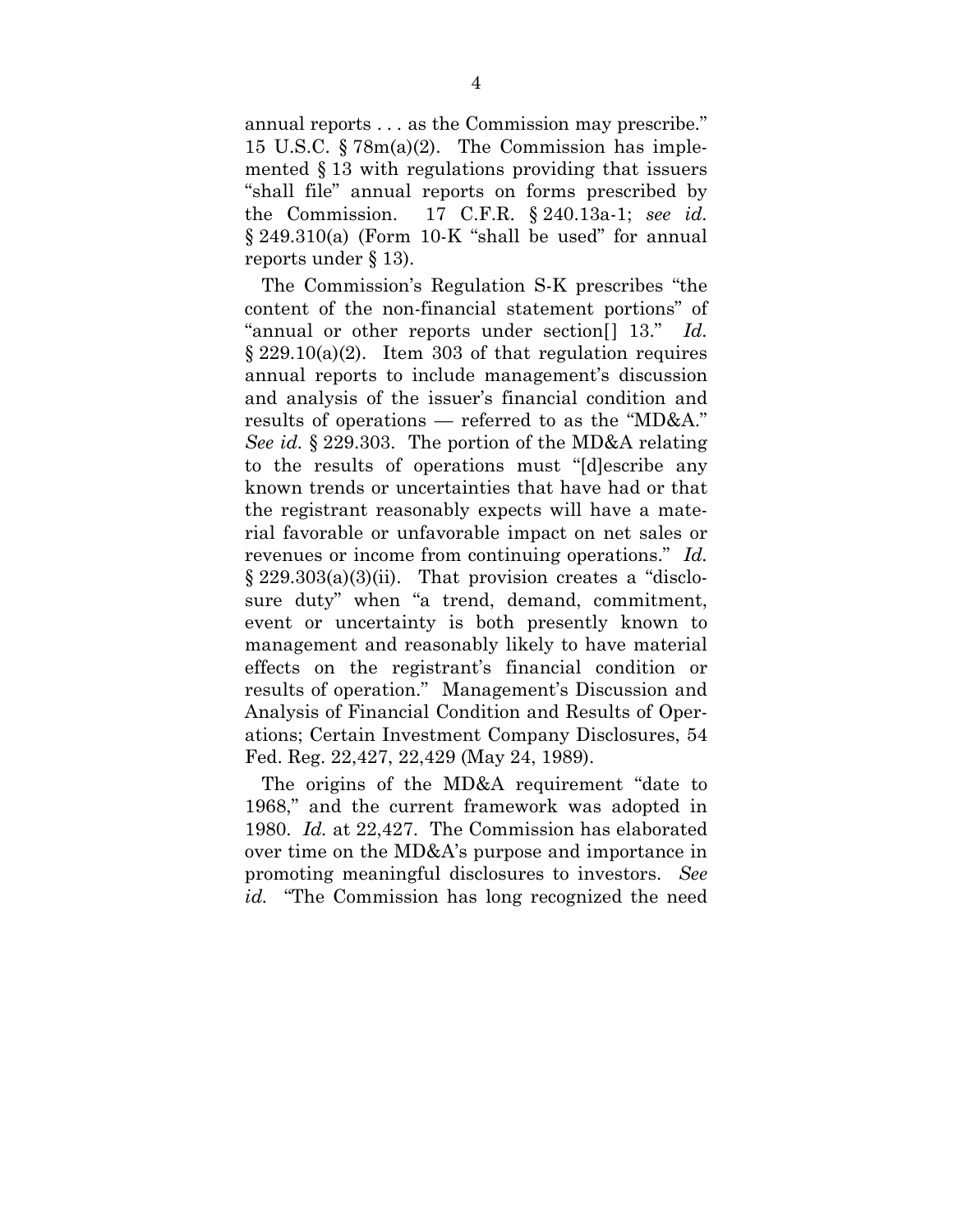for a narrative explanation of the financial statements, because a numerical presentation and brief accompanying footnotes alone may be insufficient for an investor to judge the quality of earnings and the likelihood that past performance is indicative of future performance." Concept Release on Management's Discussion and Analysis of Financial Condition and Operations, 52 Fed. Reg. 13,715, 13,717 (Apr. 24, 1987).

The 1934 Act also contains a broad prohibition on deceptive conduct. Section 10(b) of the Act provides:

It shall be unlawful for any person, directly or indirectly, by the use of any means or instrumentality of interstate commerce or of the mails, or of any facility of any national securities exchange . . . [t]o use or employ, in connection with the purchase or sale of any security registered on a national securities exchange or any security not so registered, or any securities-based swap agreement[,] any manipulative or deceptive device or contrivance in contravention of such rules and regulations as the Commission may prescribe as necessary or appropriate in the public interest or for the protection of investors.

15 U.S.C. § 78j(b) (footnote omitted).

Pursuant to § 10(b), the SEC promulgated Rule 10b-5. That rule makes it unlawful for a person to do any of the following in connection with the purchase or sale of any security in interstate commerce:

(a) To employ any device, scheme, or artifice to defraud,

(b) To make any untrue statement of a material fact or to omit to state a material fact necessary in order to make the statements made, in the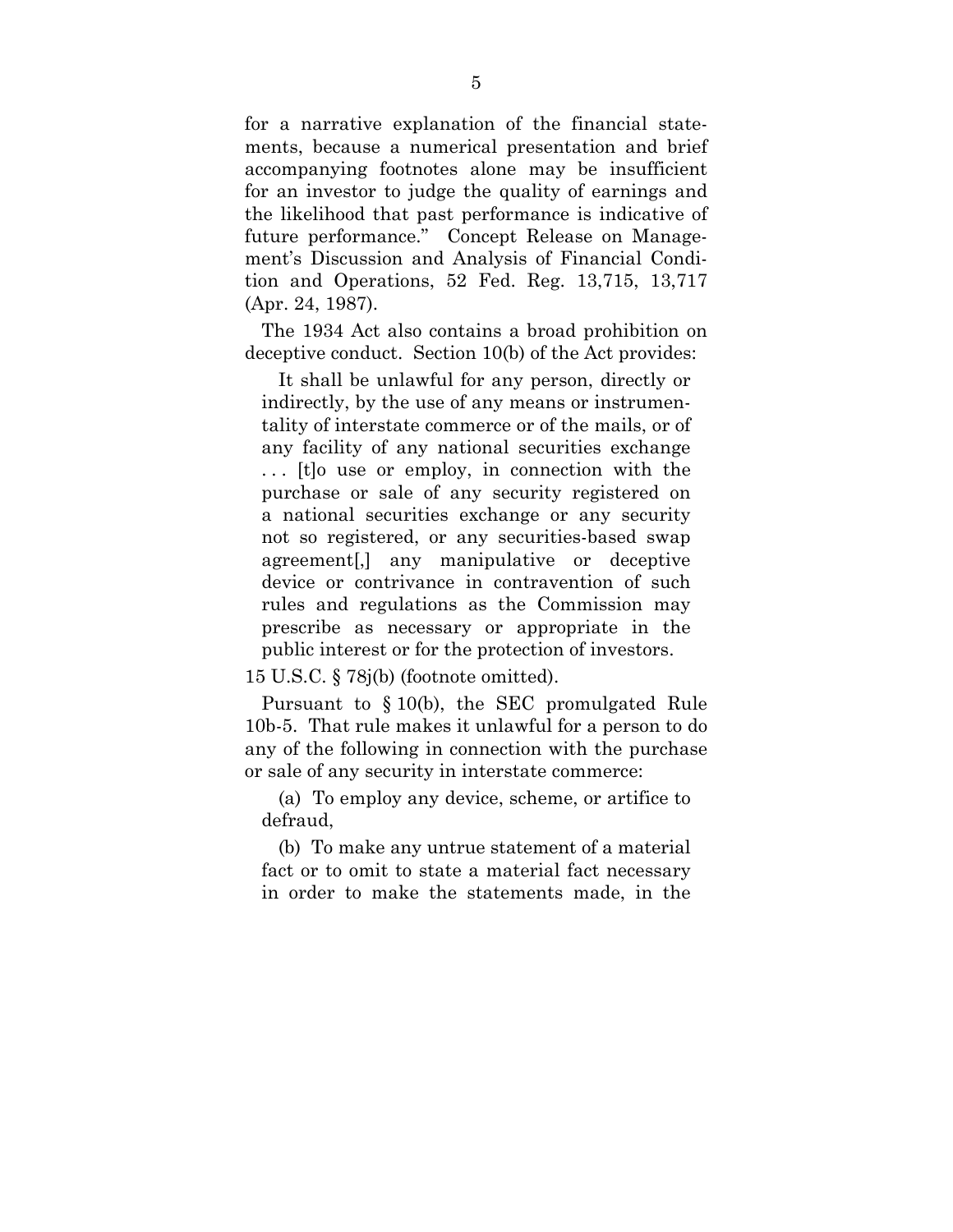light of the circumstances under which they were made, not misleading, or

(c) To engage in any act, practice, or course of business which operates or would operate as a fraud or deceit upon any person.

#### 17 C.F.R. § 240.10b-5.

A person violates those provisions only when acting with scienter. *See Aaron v. SEC*, 446 U.S. 680, 687- 95 (1980) (SEC enforcement action); *Hochfelder*, 425 U.S. at 196-214 (private action). Scienter in the § 10(b) context means "a mental state embracing intent to deceive, manipulate, or defraud." *Matrixx Initiatives, Inc. v. Siracusano*, 563 U.S. 27, 48 (2011); *see also Tellabs, Inc. v. Makor Issues & Rights, Ltd.*, 551 U.S. 308 (2007) (defining standard for pleading scienter in a private action). In addition, the omitted information must have been material, meaning there is "a substantial likelihood that the disclosure of the omitted fact would have been viewed by the reasonable investor as having significantly altered the total mix of information made available." *Basic*, 485 U.S. at 231-32; *see Matrixx*, 563 U.S. at 38.

This Court "has found a right of action implied in the words of [§ 10(b)] and its implementing regulation." *Stoneridge Inv. Partners, LLC v. Scientific-Atlanta, Inc.*, 552 U.S. 148, 157 (2008). Congress "ratified the implied right of action" when it enacted the Private Securities Litigation Reform Act of 1995 ("PSLRA"). *Id.* at 165. "Congress, the Executive Branch, and this Court, moreover, have recognized that meritorious private actions to enforce federal antifraud securities laws are an essential supplement to criminal prosecutions and civil enforcement actions." *Amgen Inc. v. Connecticut Ret. Plans & Tr. Funds*, 568 U.S. 455, 478 (2013). Private securities actions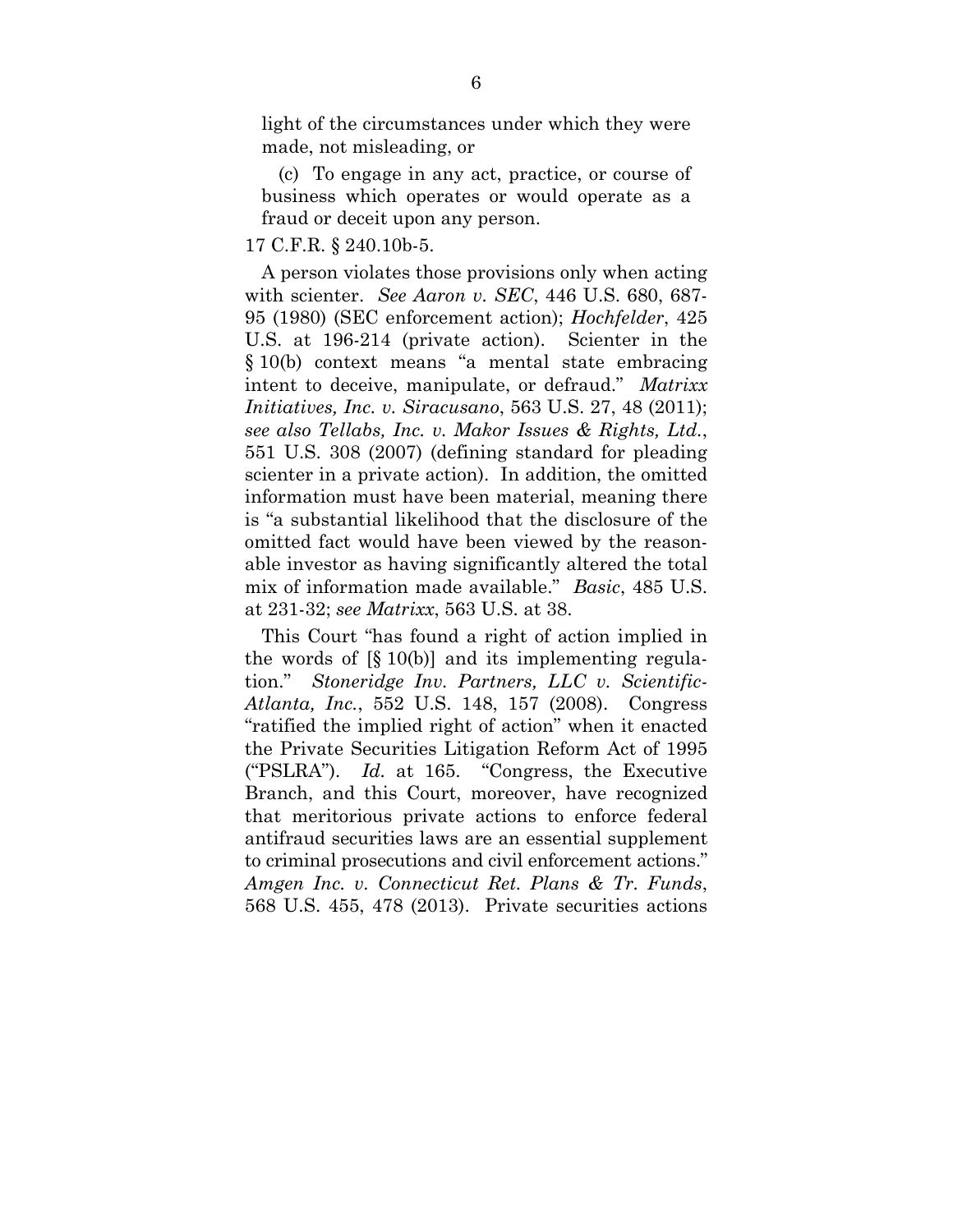are also "an indispensable tool with which defrauded investors can recover their losses — a matter crucial to the integrity of domestic capital markets." *Tellabs*, 551 U.S. at 320 n.4.

In addition to proving a violation of § 10(b) and Rule 10b-5 as described above, the elements of "a typical § 10(b) private action" (*Stoneridge*, 552 U.S. at 157) include: reliance, *see Basic*, 485 U.S. at 243, 248-49; *Affiliated Ute Citizens of Utah v. United States*, 406 U.S. 128, 153-54 (1972); economic loss, *see Dura Pharm., Inc. v. Broudo*, 544 U.S. 336, 341-42 (2005); and loss causation, *see id.* This case concerns "the scope of conduct prohibited by" § 10(b) and Rule 10b-5, not the additional "elements of the 10b-5 private liability scheme." *Central Bank*, 511 U.S. at 172.

### **B. Factual Background**

<u>.</u>

Petitioner is a government contractor that provides technology services. PSAC1 ¶ 26 (JA62). Petitioner relies almost exclusively on revenues from government contracts: in 2011, 97% of its revenues came from government agencies. *Id.* (JA63); JA829. As a government contractor, petitioner's compliance with pertinent federal, state, and local regulations is essential to its business. PSAC ¶¶ 72-97 (JA88-97). Employee or subcontractor fraud or misconduct can result in lost business opportunities, cancelled contracts, suspension, or debarment. *Id.*; JA847-48.

 In 2000, New York City hired petitioner to design and implement CityTime, a timekeeping software

<sup>1 [</sup>Proposed] Second Am. Class Action Compl. for Violations of the Federal Securities Laws ("PSAC") (JA39-331). The Court accepts as true the facts alleged in the complaint. *See Tellabs*, 551 U.S. at 322.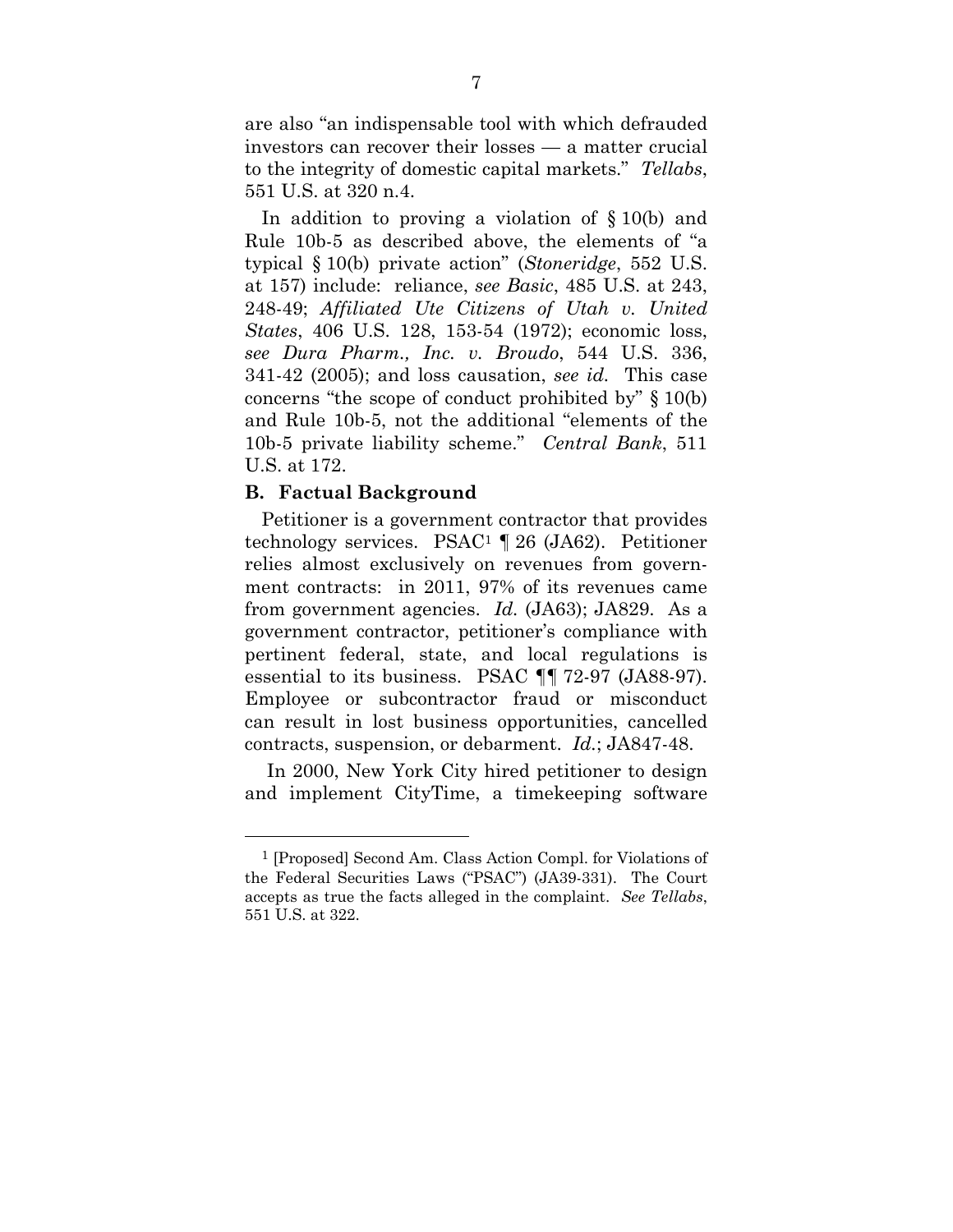program for City employees. PSAC ¶¶ 98-99 (JA97-98). The CityTime contract was an enormously valuable opportunity for petitioner. In a 2006 SEC filing, petitioner identified it as one of the 10 largest contracts of its type. *Id.* ¶ 105 (JA99). Petitioner saw CityTime as a stepping stone to other contracts in New York, *id.* ¶ 112 (JA101-02), and a \$2 billion opportunity to develop a product that could be sold to other government clients, *id.* ¶¶ 106-115 (JA99-102). Petitioner's senior executives were involved in monitoring the contract. *Id.* ¶¶ 116-139 (JA103-10).

In 2002, petitioner hired Gerard Denault as Deputy Program Manager in charge of the CityTime project. *Id.* ¶ 31 (JA65). In 2003, Denault retained (without competitive bid) Technodyne — a small, relatively unknown company, whose principals he knew as a subcontractor to provide staffing services on the project. *Id.* ¶¶ 31, 163 (JA65-66, JA117-18). That "relationship soon gave rise to an elaborate kickback scheme in which Technodyne illegally paid Denault and Carl Bell ([petitioner]'s Chief Systems Engineer) for each hour a Technodyne consultant or subcontractor worked on CityTime." App. 5a; *see* PSAC ¶ 417 (JA222-23). "The scheme encouraged Denault and Bell to hire more Technodyne workers than the project required and to inflate billable hours and hourly rates." App. 5a.

As early as 2004, employees of petitioner expressed concerns internally regarding the CityTime project. PSAC ¶ 223 (JA137-38). They elevated their concerns within the company, *id.* ¶¶ 253-259, 263, 272- 275, 535 (JA148-53, JA155-57, JA284-86), including by filing an internal ethics complaint reporting possible kickbacks, *id.* ¶¶ 229-239 (JA140-44). One employee recognized that this was a "very serious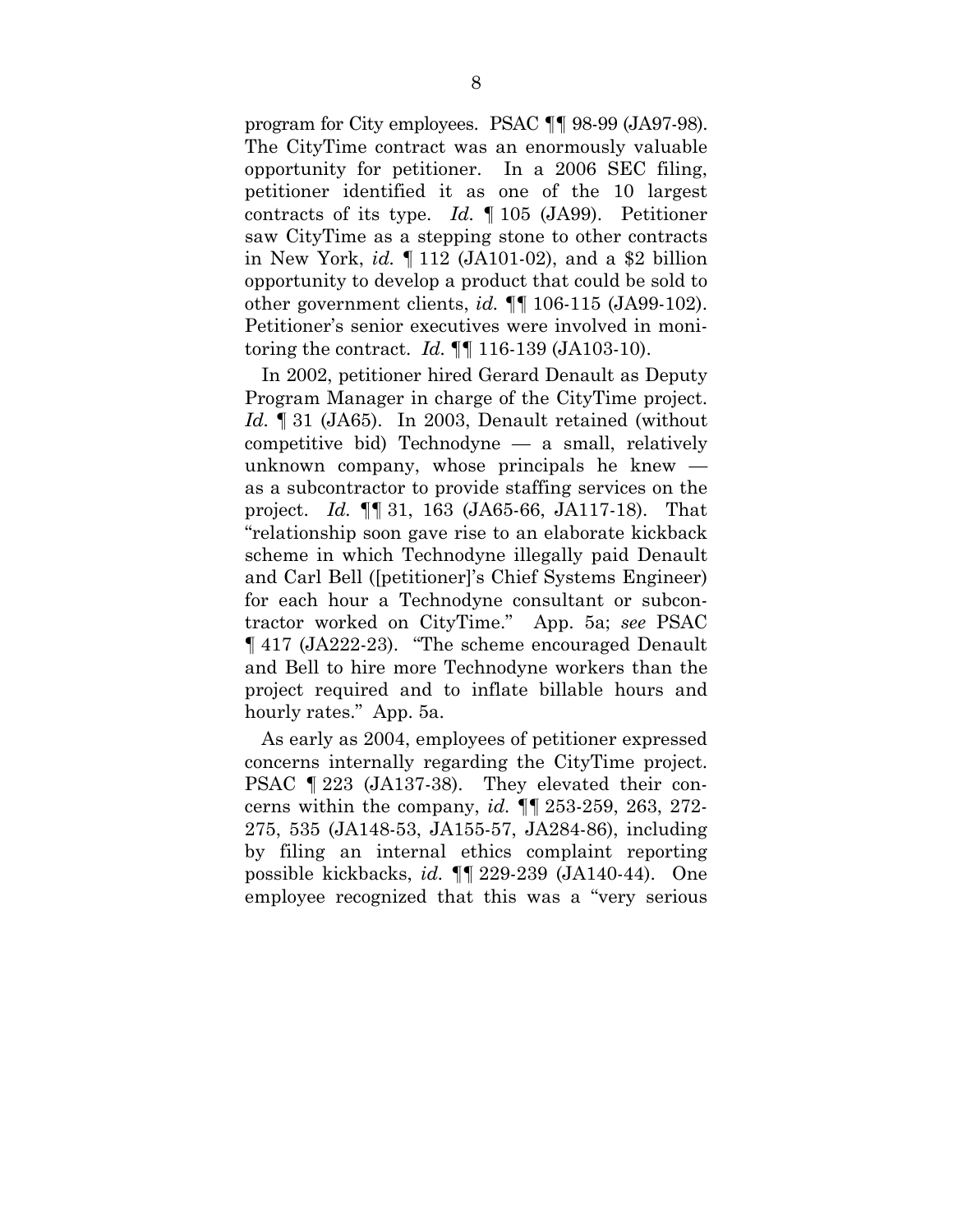thing" because it imperiled petitioner's governmentcontracting business. *Id.* ¶ 232 (JA140). Yet petitioner took no action. *Id.* ¶¶ 86, 236-240, 263, 276 (JA93, JA142-44, JA153, JA157).

Beginning in 2006, the City agreed to take financial responsibility for cost overruns on the CityTime project through a contract amendment that petitioner saw as so important that the CEO took the unusual step of reviewing and approving it, twice. *Id.* ¶¶ 140- 155 (JA111-15). After the 2006 amendment, petitioner's bills to the City (which included subcontractor and consultant charges) ballooned. *Id.* ¶¶ 147-150, 156-157, 405 (JA113-14, JA115-16, JA215). Petitioner ultimately billed more than \$600 million on a project initially budgeted at one-tenth of that cost. *Id.* ¶ 148 (JA113).

As CityTime costs exploded, authorities began to take notice. In 2008, the City conducted an audit showing that petitioner was submitting timesheets for consultants who had been terminated as many as 10 weeks before the date of the last timesheet. *Id.* ¶¶ 286-287 (JA162). In December 2010, federal and state officials announced the filing of criminal charges relating to the CityTime project, including charges against the principals of two subcontractors hired by Technodyne. *Id.* ¶¶ 139, 322 (JA110, JA174). Although the unsealed criminal complaint did not mention petitioner (or its project manager Denault) by name, the complaint provided strong evidence that the concerns petitioner's employees had been raising internally to management for years were, in fact, well-founded. *Id.* ¶¶ 322-339, 380 (JA174-85, JA202). Also, in December 2010, petitioner and Denault received federal grand jury subpoenas seeking records and testimony relating to the CityTime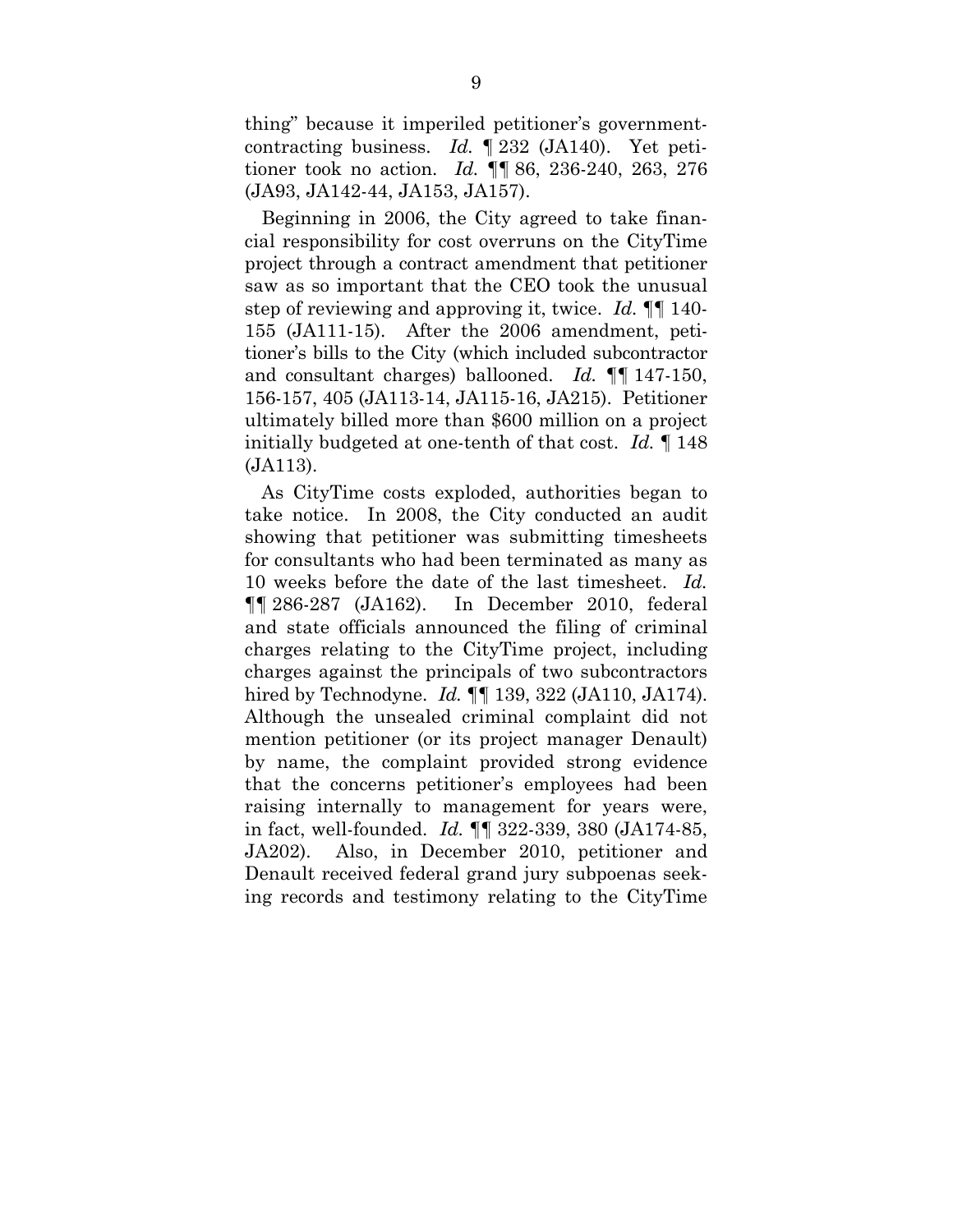project, and Denault was interviewed by criminal investigators. *Id.* ¶¶ 340-348 (JA186-89). Petitioner placed Denault on administrative leave and agreed to advance his legal fees relating to the investigation and resulting criminal proceeding. *Id.* ¶¶ 349, 363- 366 (JA189, JA196-97). By December 19, 2010, petitioner had engaged outside counsel to conduct a confidential internal investigation of the CityTime matter. *Id.* ¶¶ 350-352 (JA190-91). The company's own internal investigative efforts had begun months earlier. *Id.* ¶ 352 n.5 (JA190).

Petitioner immediately felt repercussions from the December 2010 criminal complaint. The City promptly made clear that it intended to investigate petitioner's role with the goal of "recouping any funds" and "maximiz[ing] recovery of any taxpayer dollars that were improperly paid." *Id*. ¶¶ 370-371 (JA198-99). In addition, on December 21, 2010, New York State's Comptroller rejected petitioner's bid for a \$118 million contract with the Metropolitan Transit Authority ("MTA"), citing "too many unanswered questions" regarding petitioner's "unclear" role in the CityTime fraud. *Id.* ¶¶ 355-361 (JA191- 95). The next day, the City rejected another bid from petitioner for a contract valued at \$40 million. *Id.* ¶ 362 (JA196).

In early 2011, nonpublic information known to petitioner regarding the pervasive fraud in the CityTime project continued to accumulate. In January 2011, Bell abruptly resigned on the same day that petitioner's counsel interviewed him about his involvement in CityTime. *Id.* ¶¶ 376-377 (JA201). In February, Bell received two grand jury subpoenas regarding potential criminal violations and was interviewed by criminal investigators. *Id.* ¶¶ 383, 390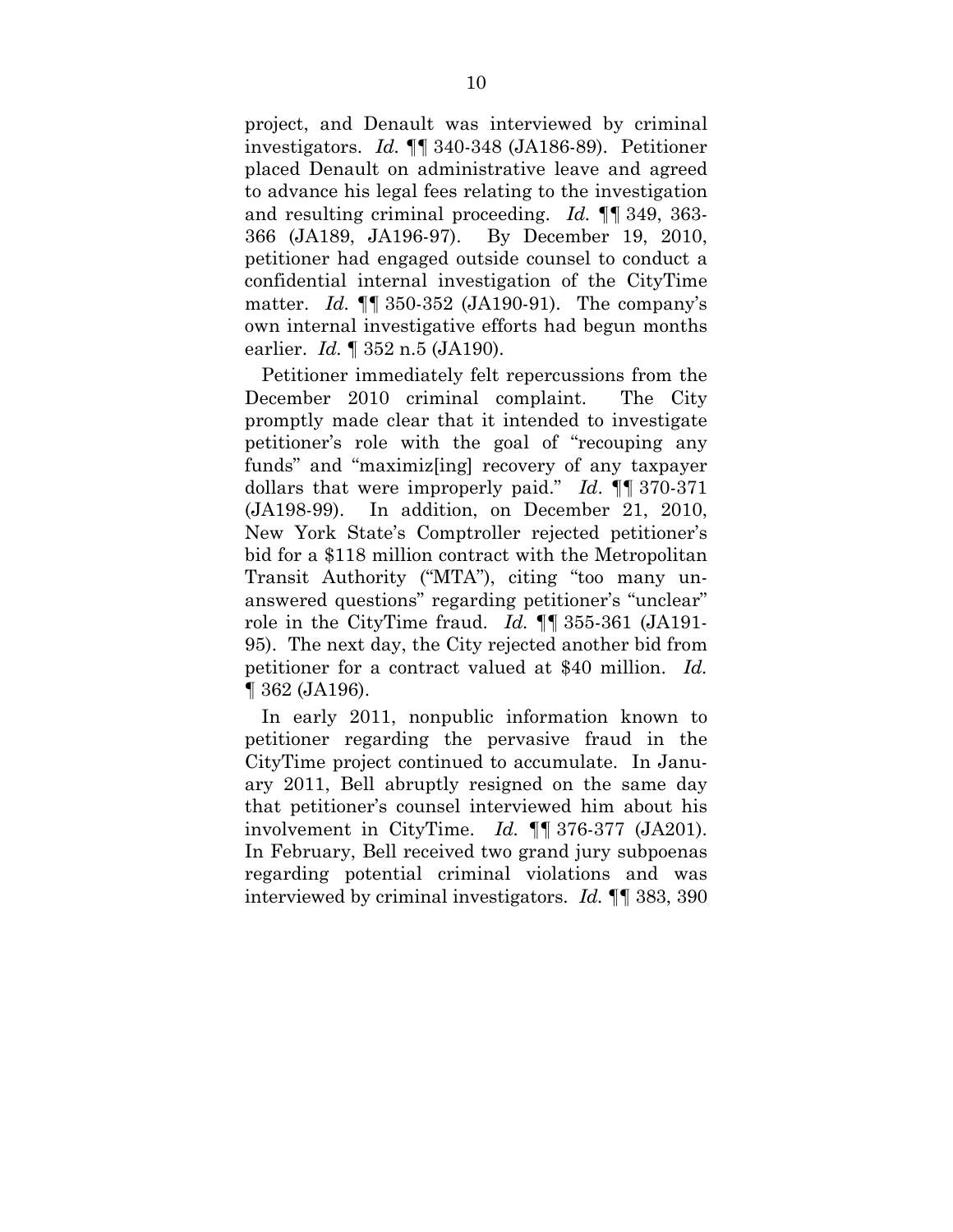(JA203, JA208). As it had done for Denault, petitioner agreed to advance Bell's legal fees. *Id.* ¶ 391 (JA208). On March 9, 2011, petitioner's internal audit team completed a review of Denault's timekeeping practices, the conclusions of which led petitioner in May to offer to refund all amounts billed for Denault's time and to terminate Denault. *Id.* ¶¶ 393- 399 (JA209-12).

In the December 2010-March 2011 period, petitioner made no public statements to investors about the CityTime scandal. On March 25, 2011, petitioner filed its 2011 annual report on SEC Form 10-K. *Id.* ¶ 496 (JA263-64). The report included an MD&A section, as required by Item 303 of SEC Regulation S-K. JA898-942. Neither in the MD&A nor anywhere else in the report did petitioner disclose the CityTime scandal. The report also did not state that petitioner was refusing to provide any information required under the SEC's regulations. On the contrary, as required by the Sarbanes-Oxley Act of 2002, the report contained certifications by petitioner's CEO and its CFO that the report "fully complies with the requirements of Section  $13(a)$ ... of the [1934] Act." JA1121-22.

The MD&A in the March 2011 annual report referred investors to the report's "Risk Factors" section for information on "risk and uncertainties" relating to petitioner's federal government contracting business. JA903. In the "Risk Factors" section, the report discussed the company's heavy reliance on government contracts and warned that, if petitioner's "reputation or relationships with [government] agencies were harmed, [its] future revenues and growth prospects would be adversely affected." JA847. The report further explained that petitioner's reputation could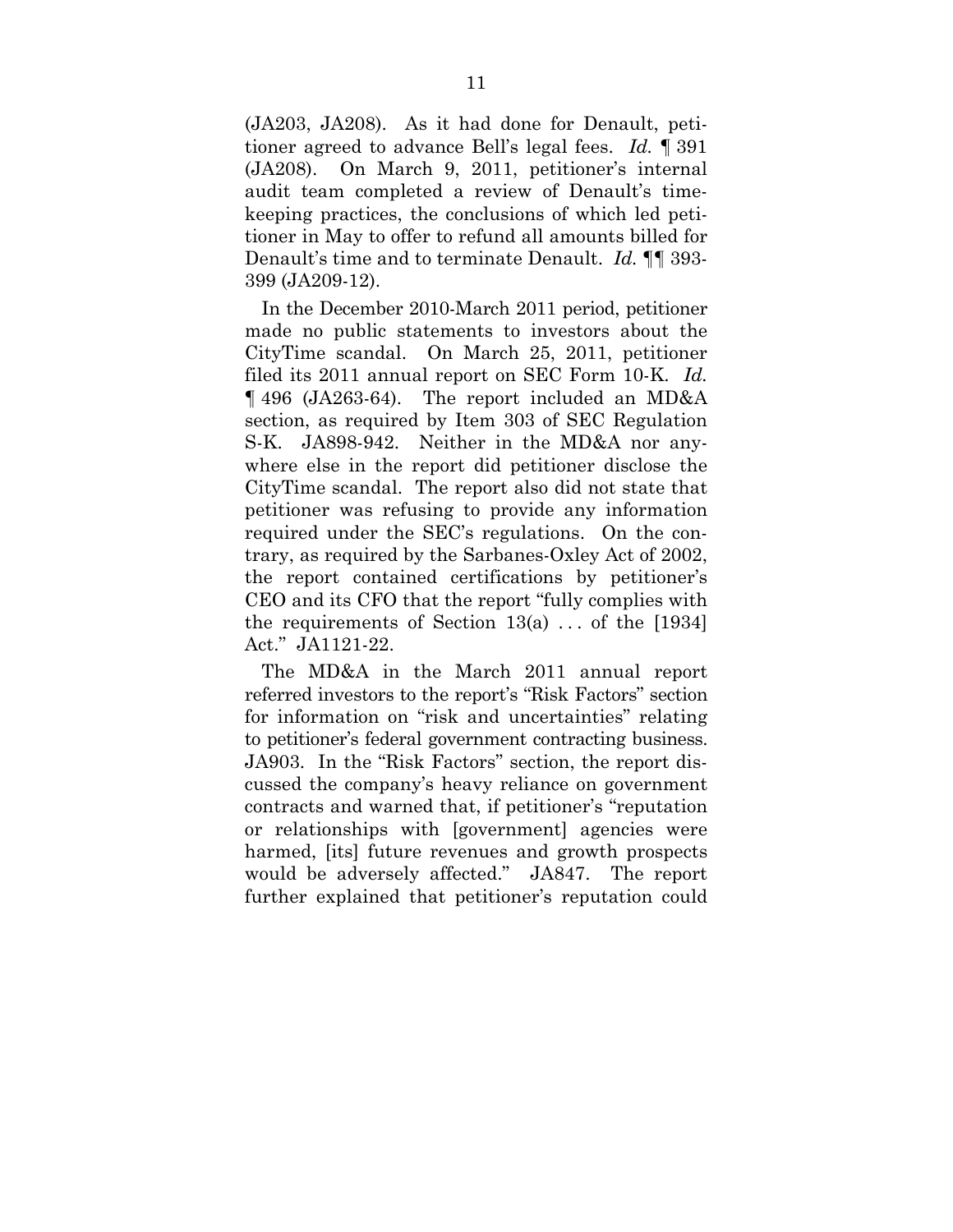be harmed by "negative publicity regarding [its] work for state and local government and commercial customers" and "subcontractor misconduct." JA848, JA863-64. The report did not disclose, however, that subcontractor misconduct on a significant local government contract was *already* affecting its reputation and prospects.

Petitioner's MD&A also disclosed that petitioner was "subject to a number of reviews, investigations, claims, lawsuits and other uncertainties related to [its] business" and directed investors to review Notes 18 and 19 of its consolidated financial statements "[f]or a discussion of these items." JA928. But the lengthy, narrative discussion of several specific proceedings, and the general discussion of the risks presented by government investigations, omitted any mention of CityTime. JA1037-53.

Petitioner's silence as to CityTime continued until it filed a Form 8-K with the SEC on June 2, 2011, the same day that it held a conference call with analysts and investors to discuss its first-quarter 2011 financial results. App. 6a-8a. That public statement followed the unsealing of a criminal complaint against Denault on May 27, 2011. PSAC ¶¶ 403-407 (JA213- 16). Only after Denault was criminally charged did petitioner acknowledge publicly the existence of "investigations relating to the CityTime contract." *Id.*  ¶¶ 408-409, 503-508 (JA217, JA266-74). On June 29, 2011, the City formally requested reimbursement for approximately \$600 million in CityTime revenues. *Id.* ¶ 511 (JA274-77). The request stated that the "scheme to defraud was so pervasive" that virtually all of the money petitioner had received was "tainted,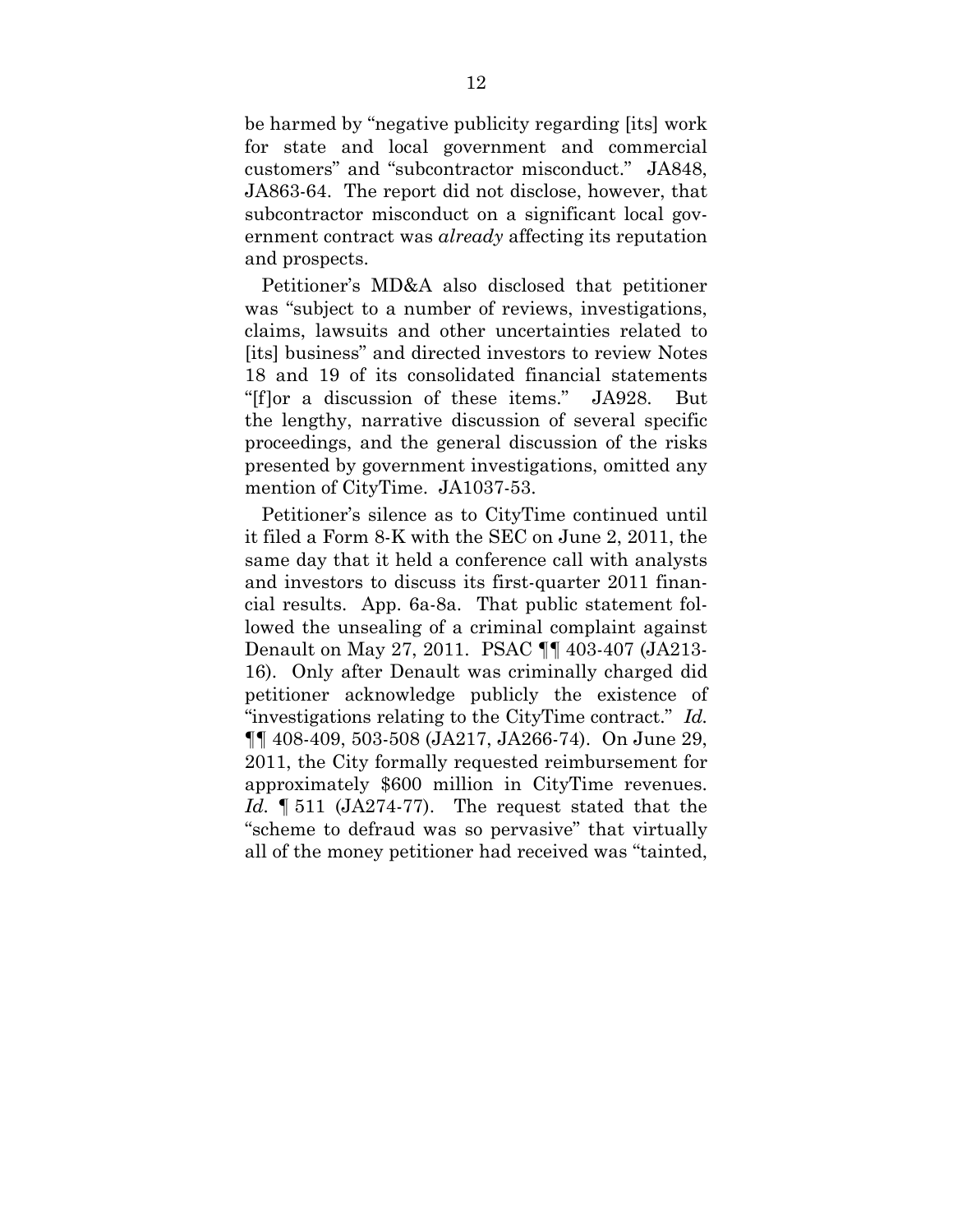directly or indirectly, by fraud." *Id.* (JA276).2 Between March 25, 2011, and June 2, 2011, respondents purchased petitioner's stock, unaware that their assessment of the company was based on less than the full truth known to petitioner.

A year later, in March 2012, federal and state officials jointly announced a deferred prosecution agreement with petitioner. *Id.* ¶¶ 413-422 (JA219- 27). In what authorities described as the "Largest Known Single Recovery in a State or Municipal Contract Fraud Case," petitioner agreed to pay the "staggering sum" of nearly \$500.4 million in restitution and penalties for its role in the CityTime fraud and to release a claim to \$40 million in outstanding receivables. *Id.* ¶¶ 413, 415 (JA219-21). Petitioner reported significant losses in its net income and operating income in the last two quarters of 2012 in contrast to the healthy profits it had reported in those quarters the previous year. *Id.* ¶¶ 442-448 (JA234-38). In addition to that "unprecedented financial recovery," petitioner agreed to take significant corrective actions, including retaining an independent monitor and implementing a permanent compliance program. *Id.* ¶¶ 413, 415 (JA220-21). Petitioner also agreed to a detailed statement of responsibility stating that it "accept[ed] responsibility for the illegal conduct alleged against Denault and admitted by Bell during the course of the CityTime project." *Id.* ¶¶ 415, 420 (JA222, JA224). Petitioner further admitted that, as a result of numerous "managerial failures," the "City was defrauded by [petitioner]." *Id.* ¶ 420 (JA224-25).

1

 $2$  In October 2011, petitioner fired three executives who were responsible for supervising Denault and CityTime. PSAC ¶ 416 (JA222).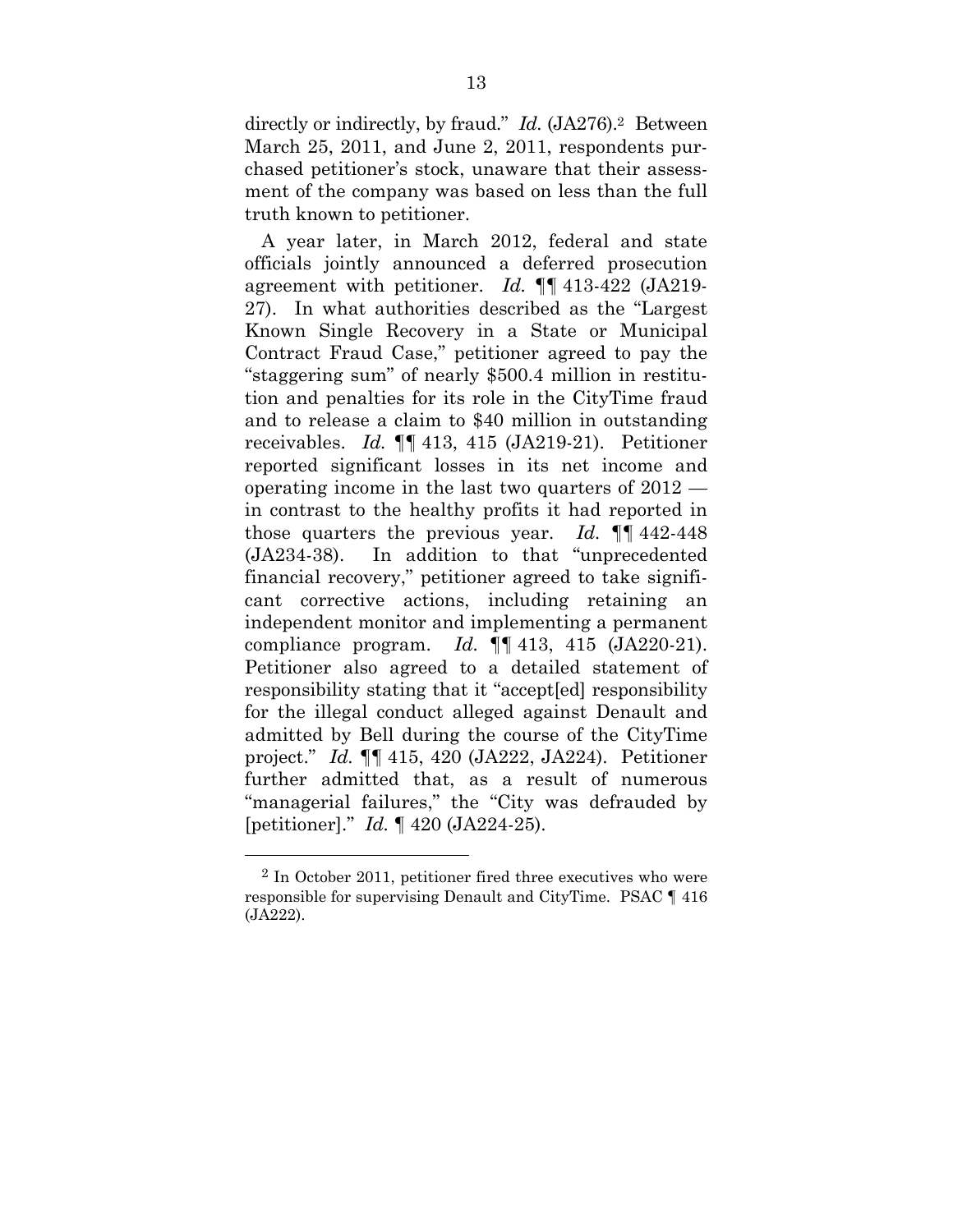### **C. Procedural History**

**1.** In 2012, respondents filed a complaint in the district court against petitioner alleging violations of the federal securities laws. After the district court appointed them as lead plaintiffs under the PSLRA, respondents filed an amended complaint. In the operative complaint reviewed by the Second Circuit, respondents alleged that petitioner's SEC filings omitted information about CityTime necessary to make the statements in those filings not misleading and that petitioner's failures to disclose information relating to CityTime were deceptive, in violation of § 10(b) and Rule 10b-5. PSAC ¶¶ 5, 455, 496, 499, 527, 564-565 (JA55, JA244-45, JA263-65, JA282, JA301-11).3 As amended and modified by court order on remand from the Second Circuit's decision under review, the proposed plaintiff class now consists of investors who purchased petitioner's common stock between March 25, 2011, and June 2, 2011, and were damaged thereby.4

In the district court, petitioner moved to dismiss the amended complaint for failure to state a claim. As relevant here, petitioner argued that Item 303 of Regulation S-K did not require disclosure of the CityTime scandal because, according to petitioner, respondents had not alleged that petitioner's senior management knew of the CityTime fraud or that it would have a material effect on petitioner's financial condition.5 Petitioner did not argue, as it does in

1

<sup>3</sup> *Cf. Johnson v. City of Shelby*, 135 S. Ct. 346, 346 (2014) (per curiam) (federal rules do not require pleading "the legal theory supporting the claim asserted").

<sup>4</sup> *See* Second Am. Compl. ¶ 1, Dkt. #160 (Oct. 31, 2016).

<sup>5</sup> *See* Dkt. #72, at 16-17; Dkt. #85, at 13-15; Dkt. #105, at 7-8; Dkt. #110, at 6-7; Dkt. #131, at 16-18.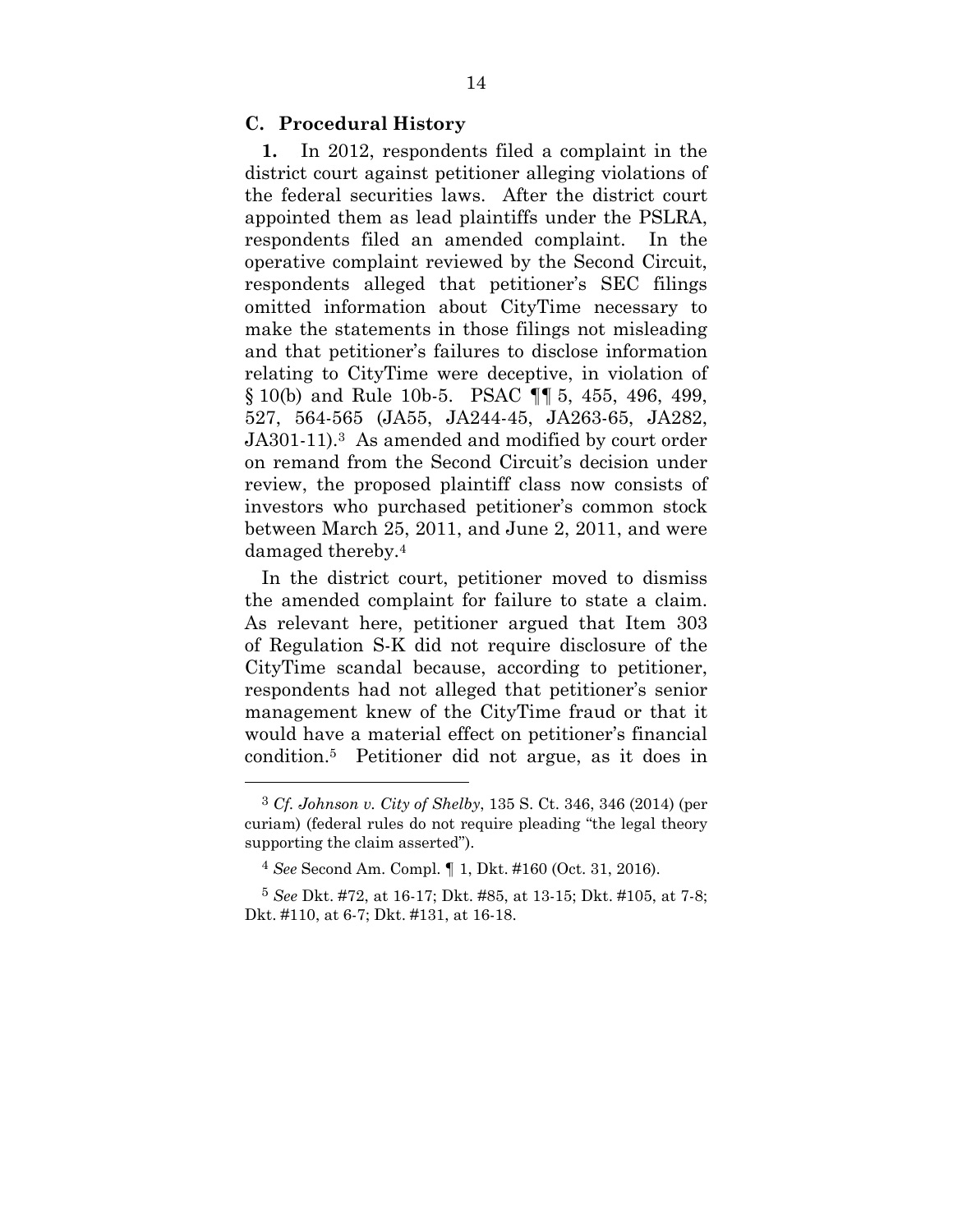this Court, that the omission of information required under Item 303 can never support a § 10(b) claim.

The district court initially denied the motion to dismiss with respect to petitioner's failure to disclose the CityTime affair in the March 2011 annual report. App. 64a, 71a-72a, 73a-74a. The court subsequently granted petitioner's motion for reconsideration and dismissed respondents' claims in their entirety. App. 38a-50a. Respondents moved for relief from the judgment and sought leave to file the PSAC. The court denied the motion in full. App. 27a-37a.

**2.** The Second Circuit vacated the district court's judgment and the denial of leave to amend, and remanded for further proceedings. App. 1a-26a. As relevant here, the court of appeals held that the district court had erred in dismissing respondents' § 10(b) claim insofar as the claim was based on petitioner's failure to disclose the CityTime matter in the March 2011 annual report. App. 16a-23a.

The Second Circuit rejected the district court's conclusion that Item 303 of Regulation S-K did not require disclosure under the circumstances alleged in the complaint. App. 17a-21a. The court explained that the PSAC's allegations "support[ed] a strong inference that [petitioner] actually knew" before filing its March 2011 annual report: about the CityTime fraud, about the potential for substantial financial penalties, about the loss of pending contract awards worth more than \$150 million, and that the scandal "jeopardized [petitioner]'s existing or future relationships with other governmental entities that accounted for a significant amount of its revenues." App. 19a-20a. Under those circumstances, the court held, Item 303 required disclosure. App. 20a.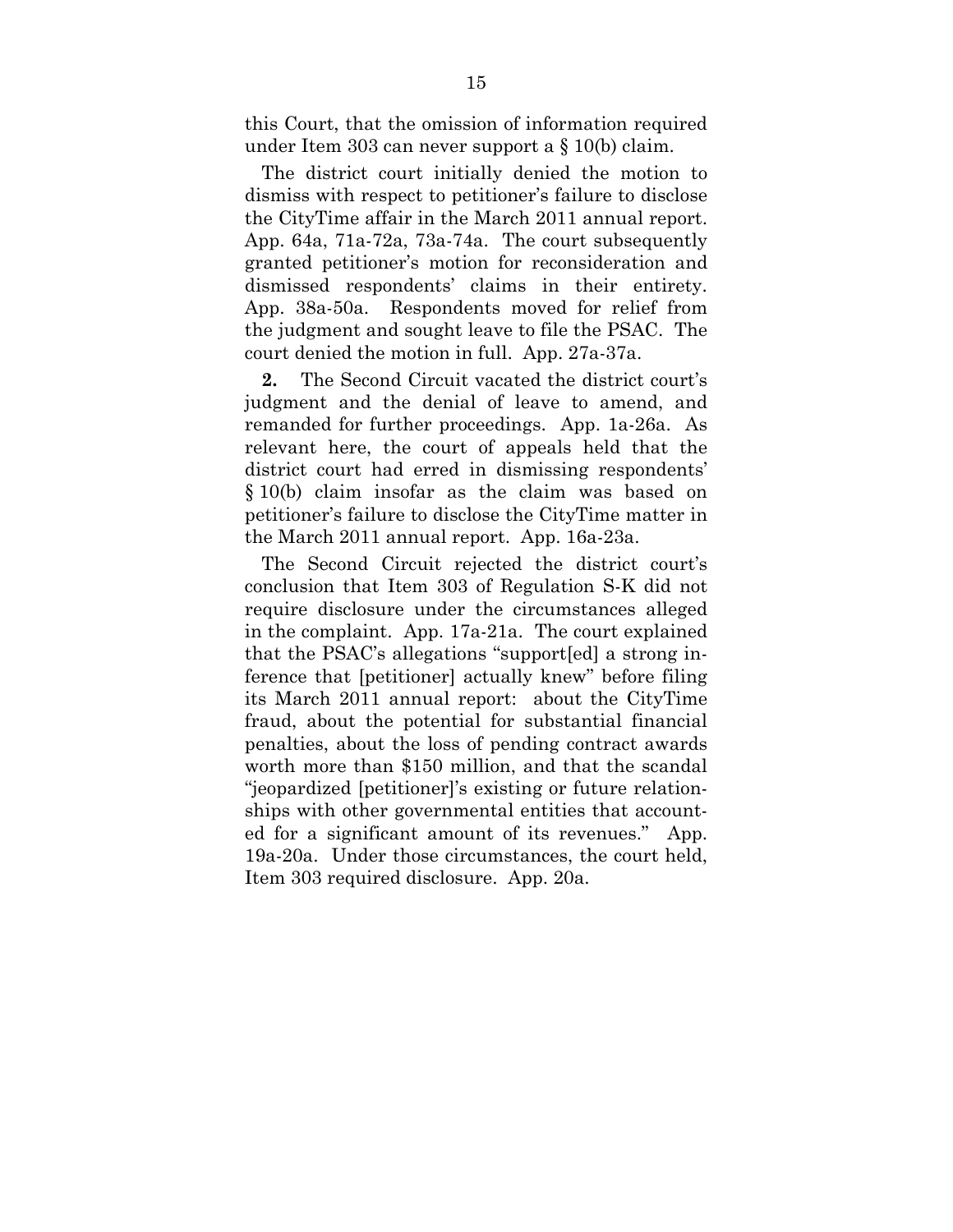The Second Circuit also rejected petitioner's argument that the CityTime matter was immaterial. App. 20a-21a. It explained that the scandal both jeopardized a \$2 billion opportunity to market City-Time to new customers and threatened "significant civil and even criminal liability ... and the resulting risk of . . . debarment from other government contracts altogether." App. 21a.

The court of appeals likewise held that scienter was adequately pleaded under the PSLRA. App. 21a-23a. It reasoned that the PSAC's allegations "strongly suggest that by March 9, 2011, when [petitioner] received the results of its internal investigation but before it filed its 10-K, [petitioner] knew about Denault's kickback scheme" and "the extent of the CityTime fraud." App. 21a-22a. The court rejected petitioner's argument that it was "implausible" that petitioner "would deliberately conceal" the matter "for just over two months, from the filing of the 10-K on March 25 until [petitioner]'s disclosures on June 2, 2011." App. 22a. The court explained that it was "cogent and at least as compelling" to infer that, at the time petitioner filed the annual report, it "believed it had more time before prosecutors would reveal its role in the scheme and before the City formally requested reimbursement," meaning that from petitioner's perspective "the benefits of concealment might have exceeded the costs as of March 2011." *Id.* (brackets omitted).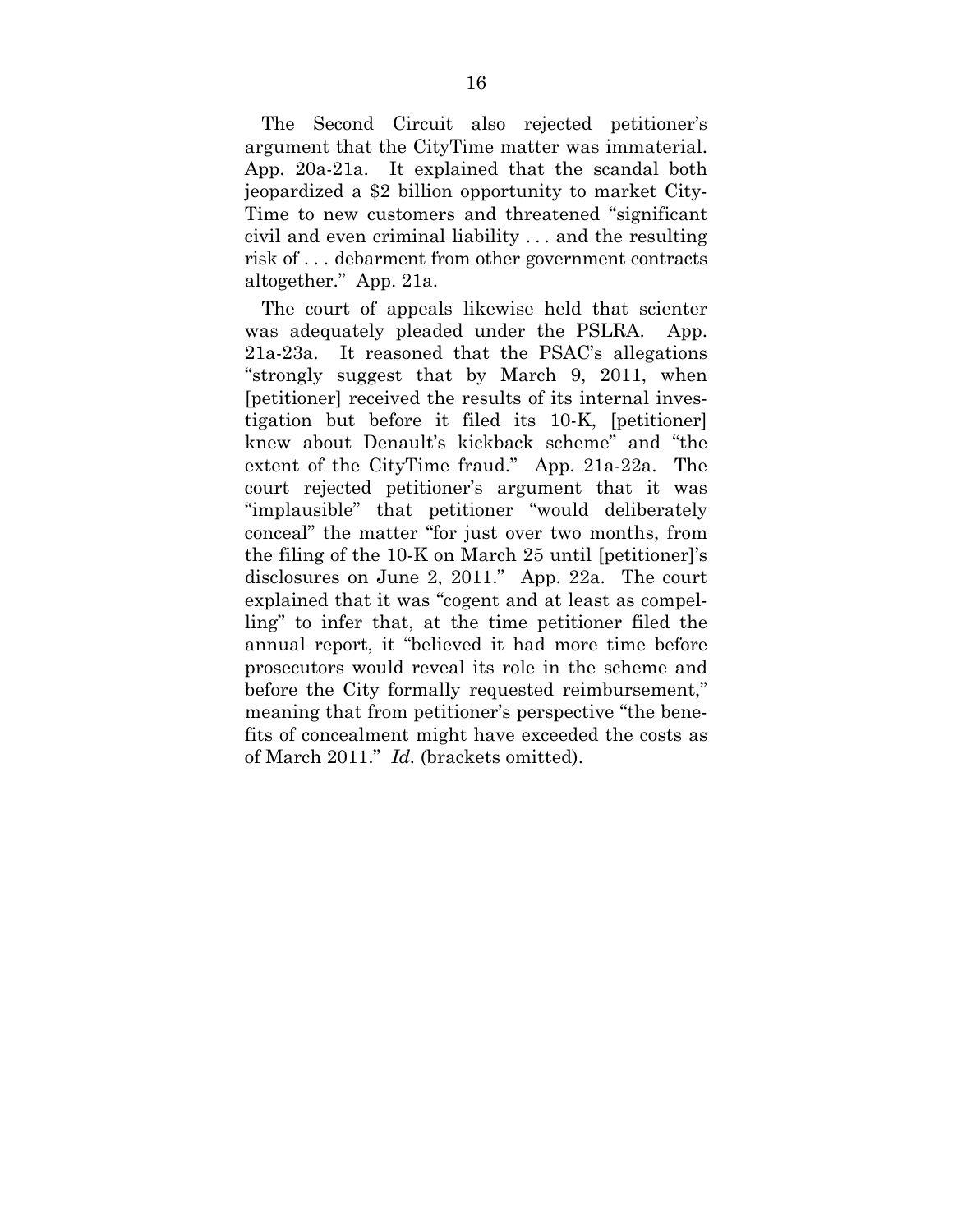#### **SUMMARY OF ARGUMENT**

**I.A.** A public company that deceives investors by omitting required, material information from a publicly filed annual report violates § 10(b) of the 1934 Act and SEC Rule 10b-5. Section 10(b) broadly prohibits the use of "any . . . deceptive device or contrivance." Filing an annual report on Form 10-K that purports to comply with the disclosure requirements of the securities laws but in fact deliberately omits required, material information is "deceptive" because it leads reasonable investors to conclude that the omitted facts do not exist.

This Court's cases recognize that principle. In *Omnicare*, this Court analyzed whether an omission was misleading by looking to the expectations of a "reasonable investor." 135 S. Ct. at 1327. In *Universal Health Services, Inc. v. United States ex rel. Escobar*, 136 S. Ct. 1989 (2016), the Court explained that even a disclosure that is true "so far as it goes" is deceptive when it omits pertinent additional information. *Id.* at 2000. In this context, a reasonable investor expects formal SEC filings such as annual reports to contain the material information required to be disclosed therein. When a company withholds required, material information, investors can be deceived even if the affirmative statements in the filing are otherwise true so far as they go.

The deceptive omission of required, material information in an annual report implicates each of the three prongs of Rule 10b-5. When the report gives reasonable investors the false impression that they have received the material information required to be disclosed, the omission renders the statements in the report misleading, *see* 17 C.F.R. § 240.10b-5(b), as recognized in *Omnicare* and *Universal Health*.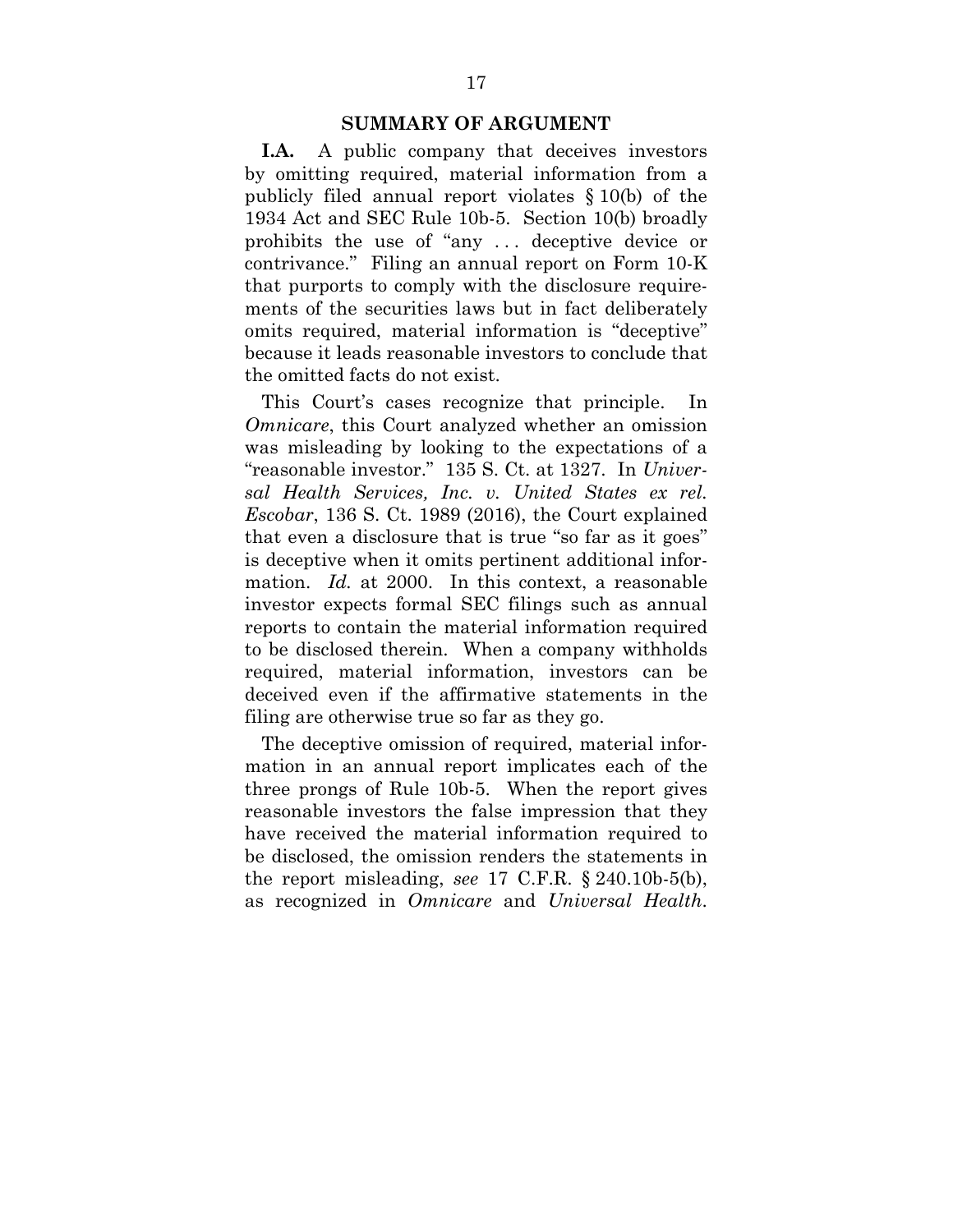Omissions under those circumstances also violate the prohibitions on employing "any device . . . to defraud" or "act . . . which operates . . . as a fraud or deceit." *Id.* § 240.10b-5(a), (c). "Deception through nondisclosure," *United States v. O'Hagan*, 521 U.S. 642, 654 (1997), violates those proscriptions.

**B.** Petitioner mischaracterizes the question in this case as whether a "pure omission" violates § 10(b). Whatever that phrase means, it cannot reasonably be used to describe the actions of a company that publicly files an annual report that purports to comply with the securities laws but in fact omits required, material information. The question in this case is not whether a public company has to issue a press release every time it learns of a problem affecting its business. Instead, the question is whether the 1934 Act's broad antifraud provision reaches deception committed through a misleading securities filing that purports to, but does not, comply with SEC disclosure obligations. That deceptive conduct misleads reasonable investors and violates § 10(b).

The structure of the securities laws provides no support for petitioner's position. Section 10(b) of the 1934 Act broadly prohibits "any manipulative or deceptive device or contrivance." 15 U.S.C. § 78j(b). That language encompasses the more specific types of misleading conduct enumerated in § 11 of the 1933 Act, including "omitt[ing] to state a material fact required to be stated [in a registration statement] or necessary to make the statements therein not misleading." *Id.* § 77k(a). Nothing in the statutory text or structure indicates that Congress intended to exclude from § 10(b)'s reach the type of deception at issue here.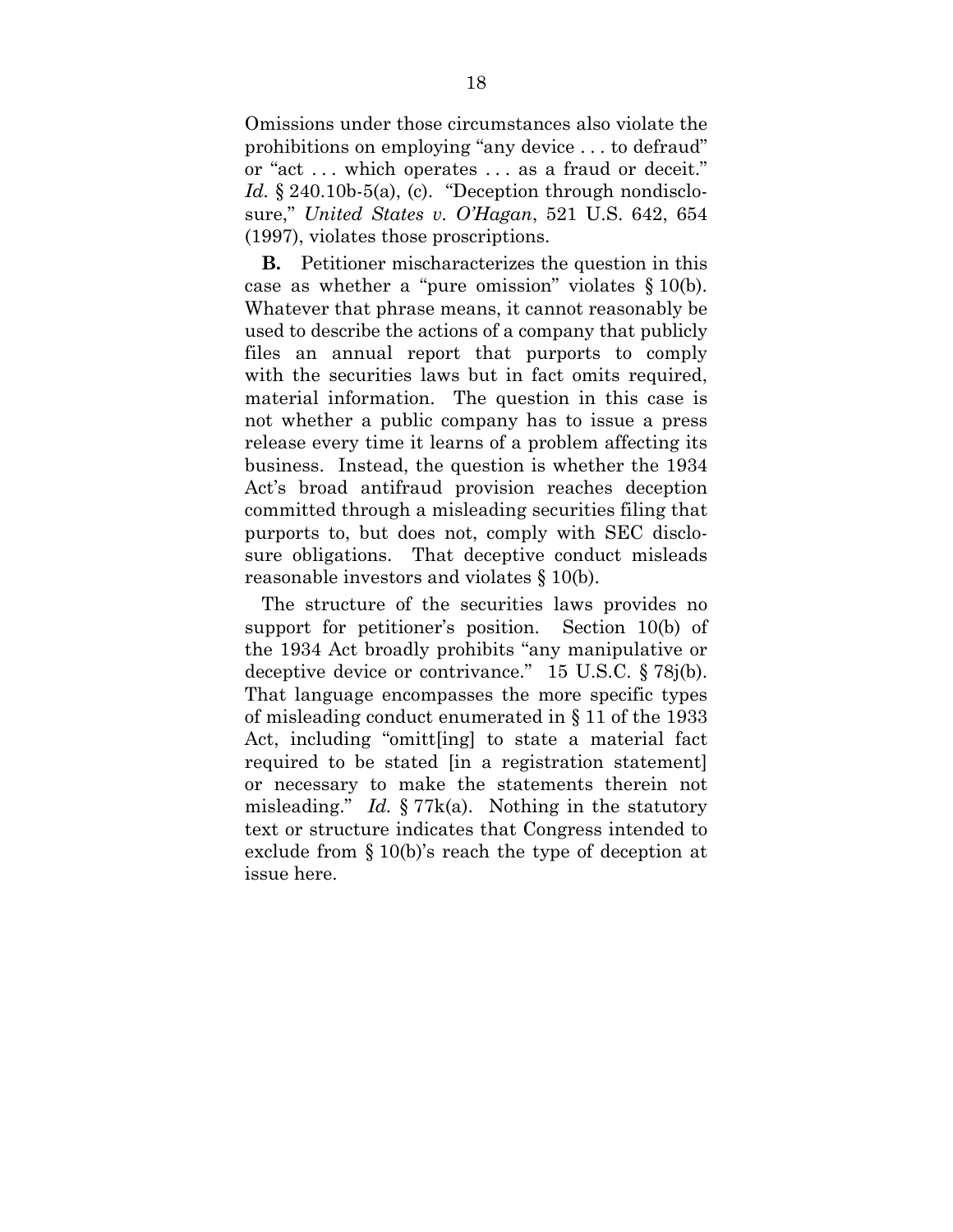This Court's statements to the effect that "[s]ilence, absent a duty to disclose, is not misleading under Rule 10b-5" were made in cases where, unlike here, no SEC regulation required disclosure of the omitted information. *Basic*, 485 U.S. at 239 n.17; *see Matrixx*, 563 U.S. at 44. As the Commission explained in its brief in *Basic*, "[d]isclosure *is* required . . . where regulations promulgated by the Commission require disclosure." Br. for the SEC as Amicus Curiae at 7, No. 86-279 (U.S. filed Apr. 30, 1987) ("SEC *Basic* Br.") (emphasis added). The Third Circuit likewise recognized in *Oran v. Stafford*, 226 F.3d 275 (3d Cir. 2000) (Alito, J.), that "a duty to disclose may arise when there is . . . a statute requiring disclosure." *Id.* at 285. That is the case here; no party disputes that Regulation S-K validly implements § 13 of the 1934 Act. Nothing in *Basic*, *Matrixx*, or *Oran* supports petitioner's view that § 10(b) does not reach misleading omissions of required, material information in securities filings.

**C.** Permitting this action to proceed does not transgress the PSLRA as interpreted in *Stoneridge* because "it does not alter the elements of the Rule 10b-5 cause of action and thus maintains the action's original legal scope." *Halliburton Co. v. Erica P. John Fund, Inc.*, 134 S. Ct. 2398, 2412 (2014). This case is heartland securities fraud — a misleading securities filing by a publicly traded company that purports to comply with SEC disclosure rules but omits required, material information.

**II.** The Second Circuit's decision serves Congress's purpose of promoting disclosure by publicly traded companies. The Commission has long pursued enforcement actions on the ground that "Item 303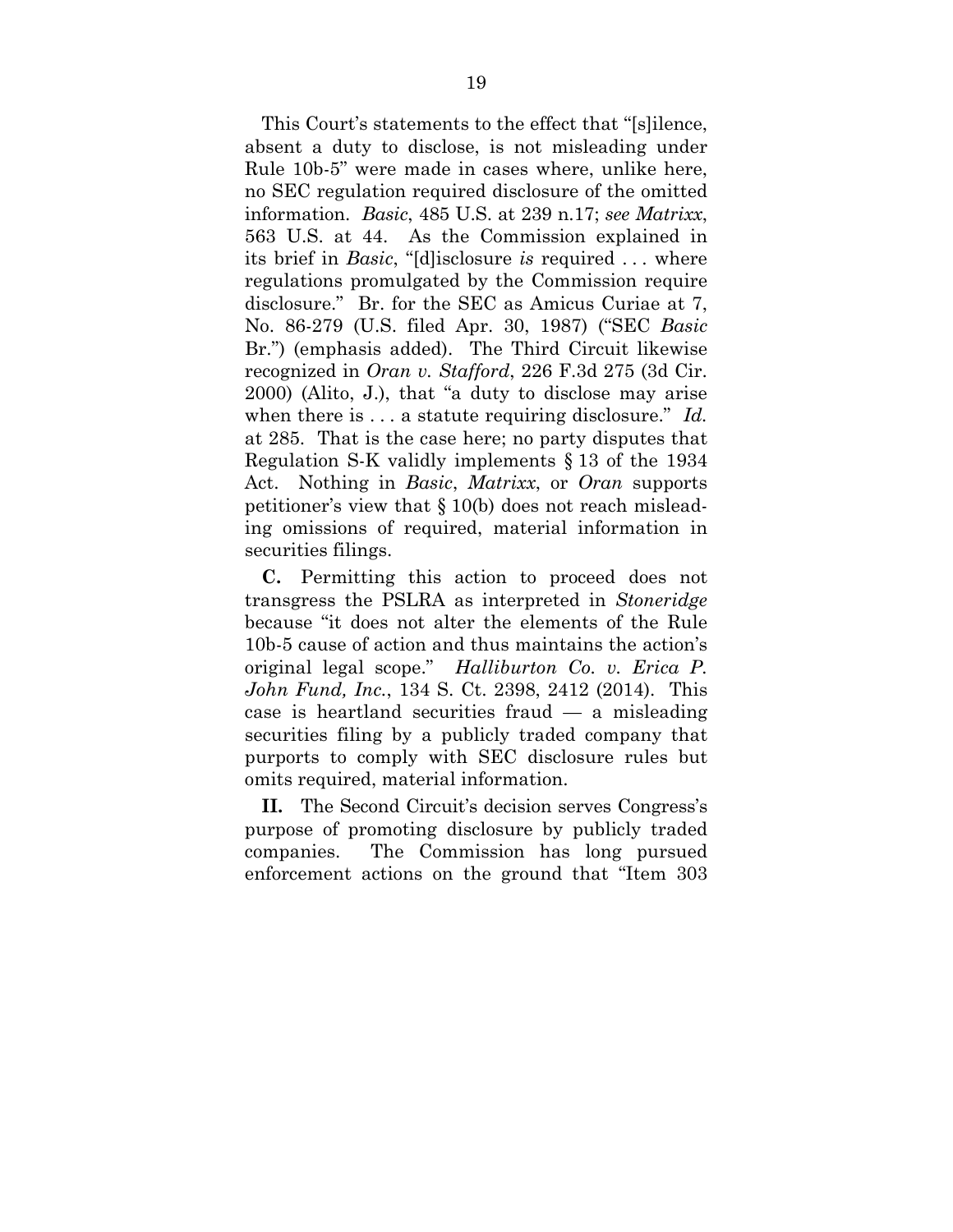can be the basis for a Section 10(b) claim."6 Although rhetorically couched in terms of private liability, petitioner's position would undoubtedly strip the Commission of power to police the type of fraud at issue here.

None of petitioner's policy arguments justifies construing § 10(b)'s prohibition on deception to exempt petitioner's misleading annual report. Issuers are not encouraged to disclose trivial information because § 10(b) creates liability only for omissions of information that is material under *Basic*. Hindsightdriven litigation is not permitted because investors must establish that the issuer acted with scienter, and Item 303 itself requires disclosure only when the uncertainties are "known" to the issuer. Notably, although petitioner concedes that omissions of required information are actionable under § 11, it has made no showing that the problems it foresees have materialized from many decades of litigation under that provision.

<u>.</u>

<sup>6</sup> Pl. SEC's Bench Mem. in Opp. to Def. Conaway's Mot. for J. as a Matter of Law at 5, *SEC v. Conaway*, No. 05-CV-40263- SDP, Dkt. #127 (E.D. Mich. filed May 26, 2009) ("SEC *Conaway* Mem."); *see id.* at 5-11.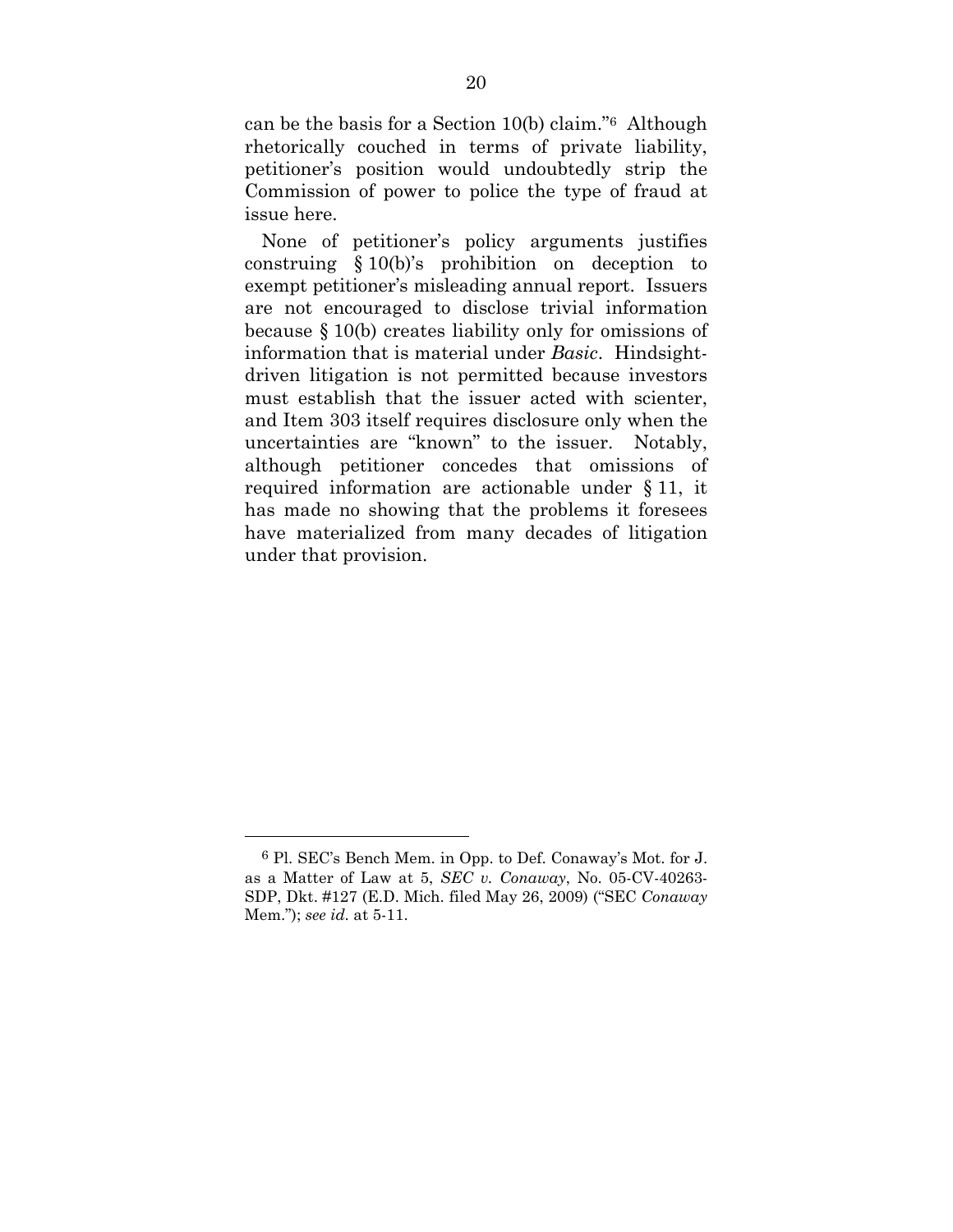#### **ARGUMENT**

- **I. AN ISSUER THAT DECEIVES INVESTORS BY OMITTING REQUIRED INFORMATION FROM AN ANNUAL REPORT FILED WITH THE SEC IS SUBJECT TO LIABILITY UNDER § 10(b)** 
	- **A. The Deliberate Omission Of Required, Material Information In An Annual Report Is Deceptive**

A securities issuer engages in deceptive conduct within the proscriptions of § 10(b) and Rule 10b-5 when it publicly files an annual report on Form 10-K containing an MD&A section that purports to comply with the Commission's rules but in fact deliberately omits material information required under Item 303 of Regulation S-K. That principle derives from the text of § 10(b) and Rule 10b-5, this Court's cases, and investors' reasonable expectations.

#### **1. Section 10(b)'s Text Broadly Proscribes Deceptive Conduct**

As pertinent here, § 10(b) of the 1934 Act prohibits "any manipulative or deceptive device or contrivance in contravention of such rules and regulations as the Commission may prescribe." 15 U.S.C. § 78j(b). The Commission's Rule 10b-5 implements § 10(b) by forbidding the use of (a) "any device, scheme, or artifice to defraud"; (b) "any untrue statement of material fact" or the omission of "a material fact necessary in order to make the statements made . . . not misleading"; or (c) any other "act, practice, or course of business" that "operates . . . as a fraud or deceit." 17 C.F.R. § 240.10b-5.

As its text demonstrates, § 10(b) broadly prohibits the use of "any . . . deceptive device or contrivance."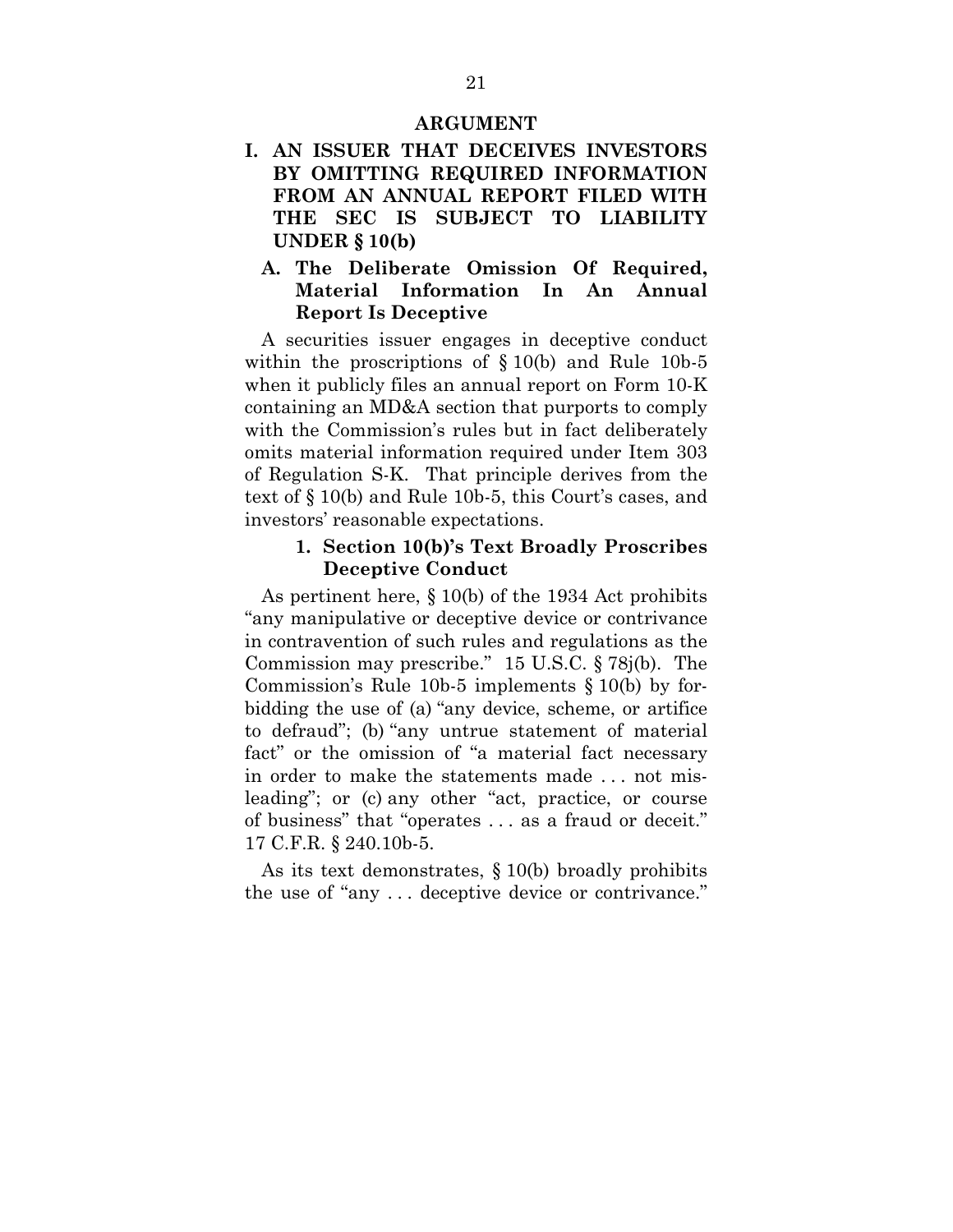15 U.S.C. § 78j(b). Filing an annual report that deliberately omits required, material information can be "deceptive" within the meaning of § 10(b) because investors can be led to believe (incorrectly) that the omitted facts do not exist or that the stated facts provide a truthful depiction of the company's prospects, when in fact they do not.

# **2.** *Omnicare* **and** *Universal Health* **Support Construing § 10(b) and Rule 10b-5 To Cover Deliberate Omissions of Required, Material Information**

In two recent cases, this Court has confirmed that material omissions can be misleading. In *Omnicare*, the Court addressed misleading omissions in statements of opinion under § 11 of the 1933 Act, which is similar to Rule 10b-5 in prohibiting the omission of material facts necessary to make statements in a registration statement not misleading. *See* 135 S. Ct. at 1323, 1327 & n.3; 15 U.S.C. § 77k(a). The Court began with the premise that "whether a statement is 'misleading' depends on the perspective of a reasonable investor." 135 S. Ct. at 1327. The Court then explained that "a reasonable investor may, depending on the circumstances, understand an opinion statement to convey facts about how the speaker has formed the opinion." *Id.* at 1328. If "the real facts are otherwise, but not provided, the opinion statement will mislead its audience." *Id.* "Thus," the Court concluded, "if a registration statement omits material facts about the issuer's inquiry into or knowledge concerning a statement of opinion, and if those facts conflict with what a reasonable investor would take from the statement itself, then § 11's omissions clause creates liability." *Id.* at 1329.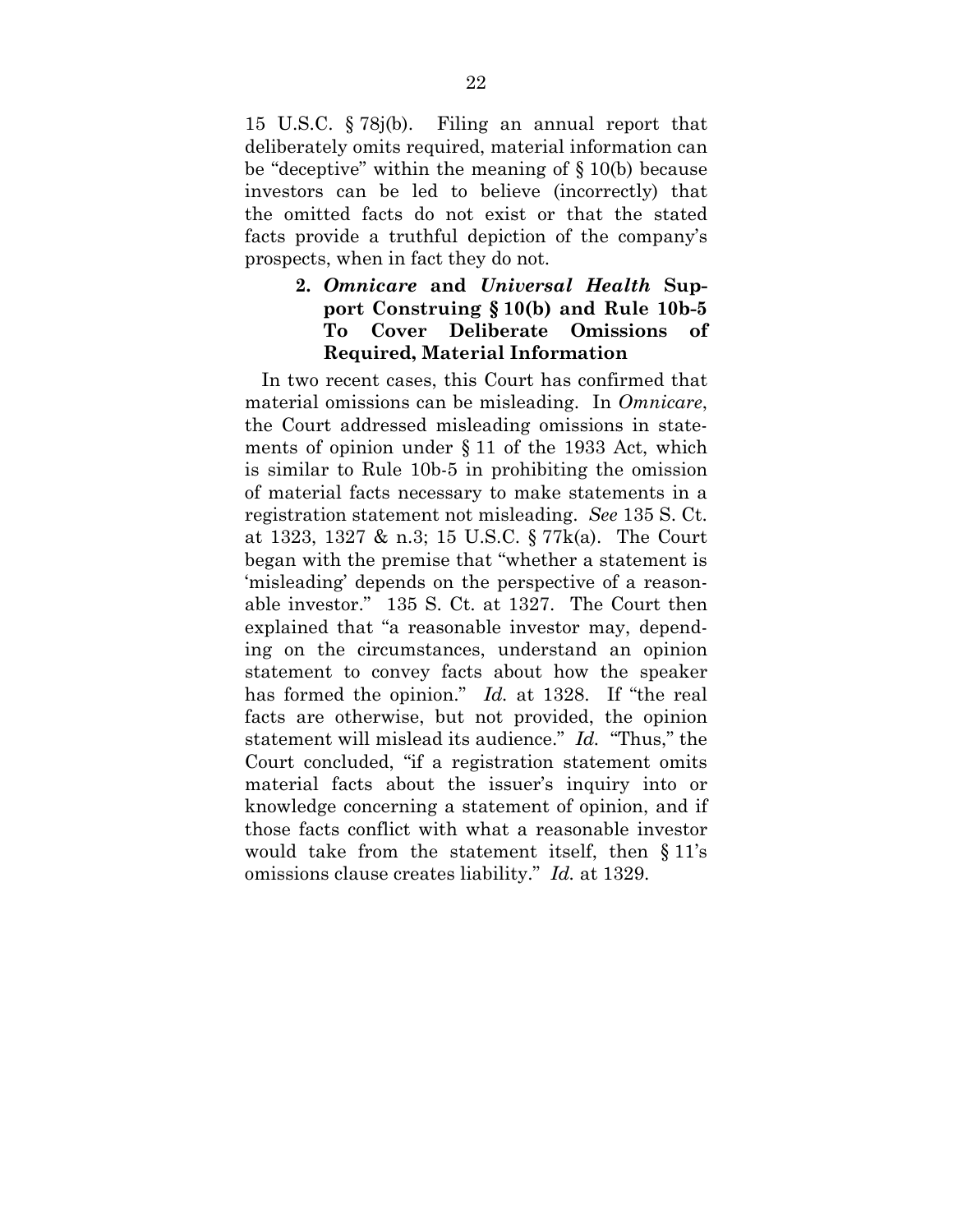This Court took a similar approach to omissions of fact concerning compliance with federal regulations when construing the False Claims Act in *Universal Health*. There, the Court interpreted that Act's prohibition on "fraudulent" claims to cover "misrepresentations by omission." 136 S. Ct. at 1999. The Court invoked "the rule that half-truths — representations that state the truth only so far as it goes, while omitting critical qualifying information — can be actionable misrepresentations." *Id.* at 2000. And it pointed to securities law as an "other statutory context[]" in which it had "used this definition" of fraud. *Id.* at 2000 n.3. To illustrate the half-truths rule, the Court referred to the "classic example" of "the seller who reveals that there may be two new roads near a property he is selling, but fails to disclose that a third potential road might bisect the property." *Id.* at 2000. "The enumeration of two streets" is "a tacit representation that the land to be conveyed was subject to no others." *Id.* As the Court concluded, "'[a] statement that contains only favorable matters and omits all reference to unfavorable matters is as much a false representation as if all the facts stated were untrue.'" *Id.* at 2001 n.4 (quoting Restatement (Second) of Torts § 529 cmt. a (1977)).

#### **3. Deliberate Omissions of Required, Material Information in Annual Reports Are Deceptive**

**a.** A reasonable investor expects that, when a company files an annual report on Form 10-K, the report includes the information required to be disclosed in that report. The structure of an annual report reinforces that expectation. The cover page prominently identifies the report as an "Annual Report Pursuant to Section 13 . . . of the Securities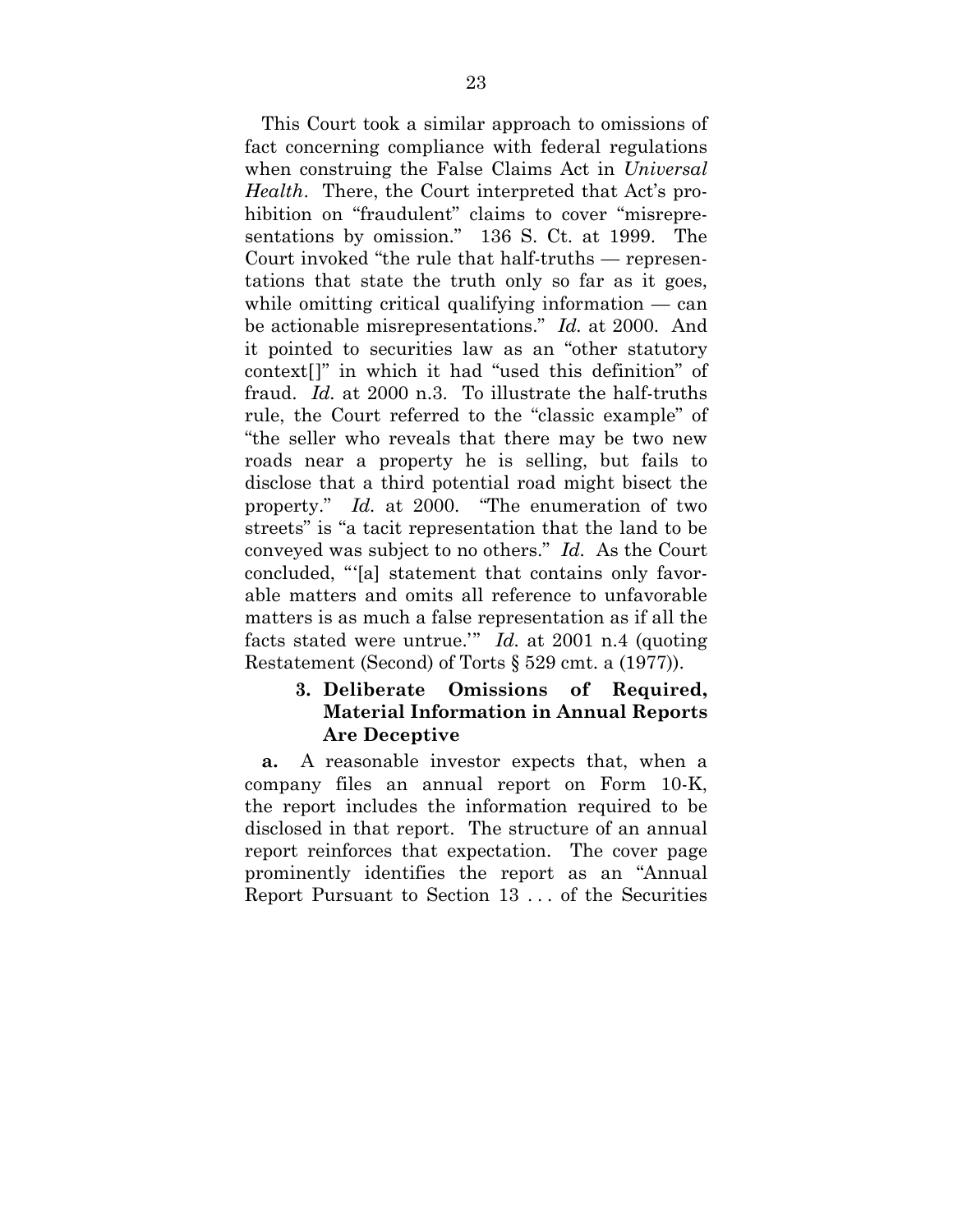Exchange Act of 1934." JA816.<sup>7</sup> The report then addresses a list of numbered items that correspond to portions of the Commission's regulations implementing § 13 of the 1934 Act. *See* JA822-967; SEC Form 10-K at 8-11. It ends with certifications by the company's CEO and CFO that the report "fully complies with the requirements of Section 13(a) . . . of the [1934] Act." JA1121-22; *see* 18 U.S.C. § 1350. A reader of a company's annual report therefore reasonably expects the report to contain all material information required to be disclosed by the Commission's regulations implementing § 13.

The omission of required information from an annual report is deceptive when it leads investors to the erroneous conclusion that material omitted facts do not exist. For example, the Commission's regulations require issuers to disclose a variety of information about their directors and executive officers, including whether any of them "was convicted in a criminal proceeding or is a named subject of a pending criminal proceeding (excluding traffic violations and other minor offenses)."  $17$  C.F.R. §  $229.401(f)(2)$ ; *see* SEC Form 10-K at 10 (Item 10). If a company's annual report appears to provide the information about directors and officers required by the Commission's rule, and discloses nothing regarding criminal convictions or proceedings, a reader of the report would reasonably conclude that none of the company's officers and directors has a criminal record. If the CFO was in fact under indictment for fraud, the omission of that information would be deceptive.8

1

<sup>7</sup> *See also* SEC Form 10-K at 6, https://www.sec.gov/files/ 2017-03/form10-k.pdf.

<sup>8</sup> *See* Donald C. Langevoort & G. Mitu Gulati, *The Muddled Duty to Disclose Under Rule 10b-5*, 57 Vand. L. Rev. 1639, 1680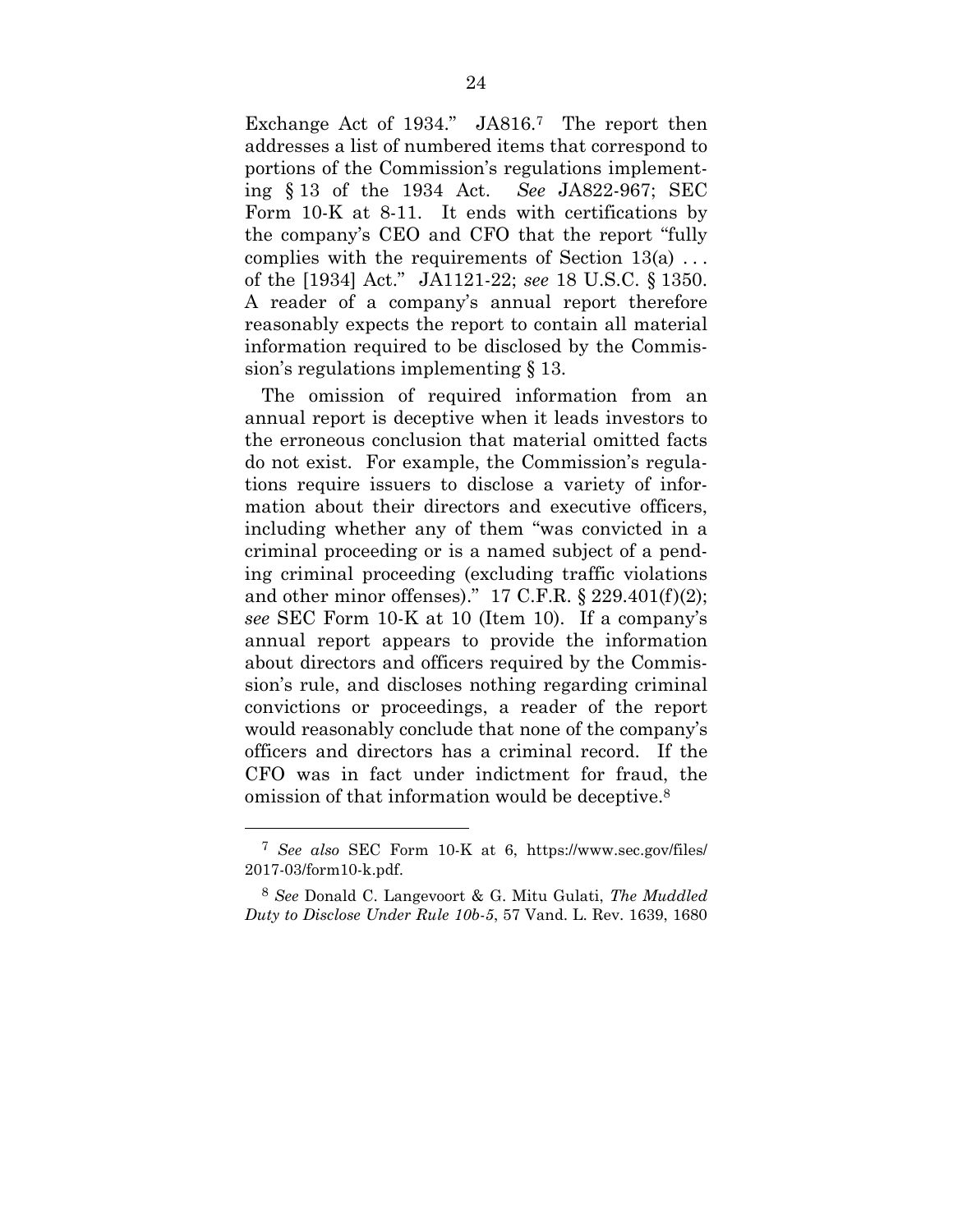Not all omissions of required information would be deceptive in this way. For example, the company in the above example could expressly state in the report that it is not disclosing all required information regarding the criminal records of its directors and officers. Such an acknowledgement would likely trigger other enforcement issues for the company, but it would at least alert investors to the omission and likely prevent them from inferring that the omitted facts do not exist. *See* Langevoort, 57 Vand. L. Rev. at 1681. As the Court recognized in *Zandford*, "if [a] broker told his client he was stealing the client's assets, that breach of fiduciary duty might be in connection with a sale of securities, but it would not involve a deceptive device or fraud." 535 U.S. at 825 n.4 (citing *Santa Fe Indus., Inc. v. Green*, 430 U.S. 462, 474-76 (1977)); *see O'Hagan*, 521 U.S. at 655 ("full disclosure forecloses liability"). The key to the deception at issue here is the unspoken, deliberate omission of facts that, if they exist, a reasonable investor would expect to be stated in the report.

**b.** The deliberate omission of required information is particularly likely to be deceptive when it concerns the MD&A, which describes management's assessment of the company's financial condition and prospects. Item 303 is "[o]ften the most important textual disclosure item in Regulation S-K." II Louis Loss et al., *Securities Regulation* 224 (5th ed. 2014); *see* Thomas Lee Hazen, *The Law of Securities Regulation* 125 (7th ed. 2017) (describing MD&A as

 $\overline{a}$ 

<sup>(2004) (</sup>explaining that "a deliberate omission" in an SEC filing has the "potential to mislead" because "the reader of the disclosure sees that the issuer is responding to the disclosure obligation and is entitled to assume that the response is not only accurate but complete as well").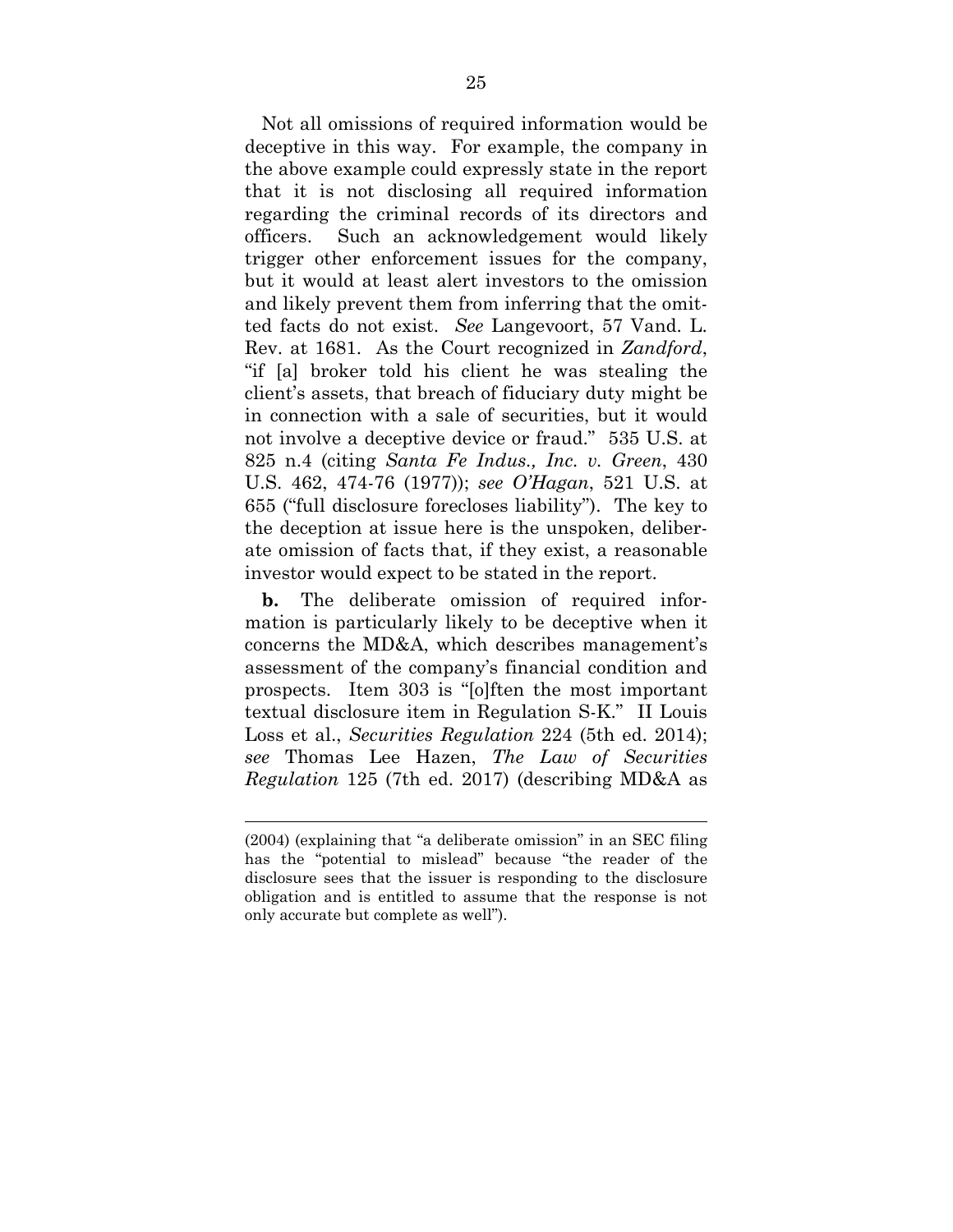"particularly important"). The MD&A is "intended to provide, in one section of a filing," information enabling investors "to assess the financial condition and results of operations of the registrant, with particular emphasis on the registrant's prospects for the future." 54 Fed. Reg. at 22,428. The aspect of the MD&A at issue here — the requirement to identify known trends and uncertainties — is "[o]ne of the most important elements necessary to an understanding of a company's performance, and the extent to which reported financial information is indicative of future results." Commission Guidance Regarding Management's Discussion and Analysis of Financial Condition and Results of Operations, 68 Fed. Reg. 75,056, 75,061 (Dec. 29, 2003).

An investor therefore reasonably expects to review a company's MD&A and see, in "one section of a filing," 54 Fed. Reg. at 22,428, a discussion enabling her to "ascertain the likelihood that past performance is indicative of future performance," 68 Fed. Reg. at 75,056. Petitioner's own 16-page MD&A section was certainly designed to create the impression that it contained all of the information required to be disclosed therein. When an MD&A identifies no known trends or uncertainties that are reasonably expected to have a material impact, or describes some such trends or uncertainties, a reasonable investor would assume that no unidentified trends or uncertainties exist. If the issuer is aware of other qualifying trends or uncertainties and fails to disclose them, its deliberate omission of that required information is deceptive. Such conduct thus falls within § 10(b)'s prohibition of any "deceptive device or contrivance."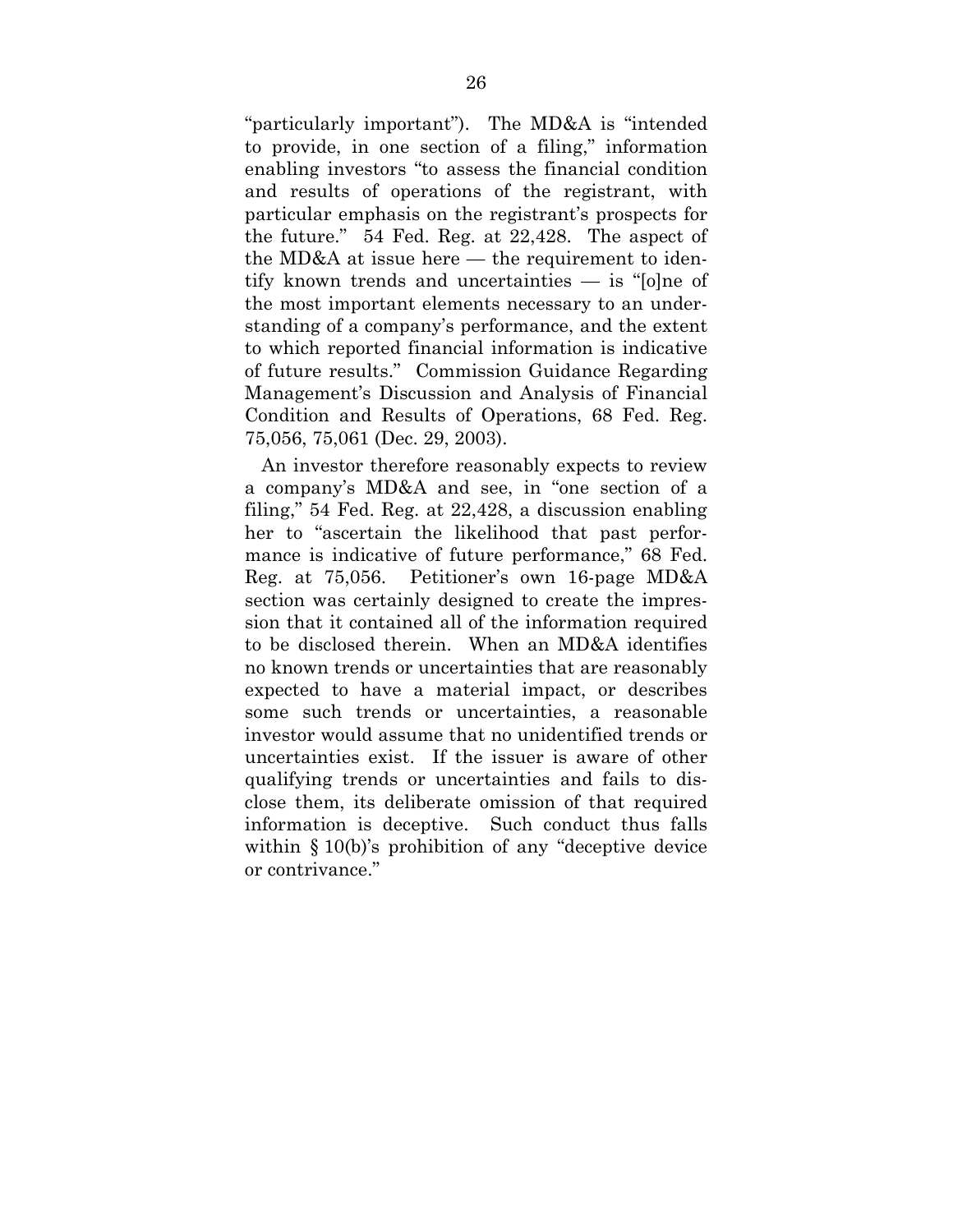**4. The Deliberate Omission of Material Information Required in an Annual Report Implicates Each of the Three Prongs of Rule 10b-5** 

An issuer that deceives investors by deliberately omitting required, material information from its annual report violates each of the three prongs of Rule 10b-5, which this Court has explained is "coextensive with the coverage of § 10(b)," *Zandford*, 535 U.S. at 816 n.1.

**a.** The deliberate omission of required information triggers Rule 10b-5's prohibition on the omission of "a material fact necessary in order to make the statements made, in the light of the circumstances under which they were made, not misleading." 17 C.F.R. § 240.10b-5(b). When an issuer discloses some but not all of the material facts required to be disclosed under Item 303, the MD&A creates the misleading impression that there are no omitted material facts that Item 303 would require the issuer to disclose. The "'enumeration of'" certain facts required to be disclosed in the MD&A is "'a tacit representation'" that no undisclosed facts exist. *Universal Health*, 136 S. Ct. at 2000 (quoting *Junius Constr. Co. v. Cohen*, 178 N.E. 672, 674 (N.Y. 1931) (Cardozo, J.)). Under those circumstances, disclosure of the omitted facts is necessary to make the statements in the MD&A not misleading. *See id.* at 2001 n.4.

A "reasonable investor" would take from an annual report on Form 10-K that the company has disclosed the information required by the Commission's regulations, unless the report disclaims making the mandatory disclosures. As the *Omnicare* Court noted, "context" matters: annual reports, like registration statements, "as a class are formal documents,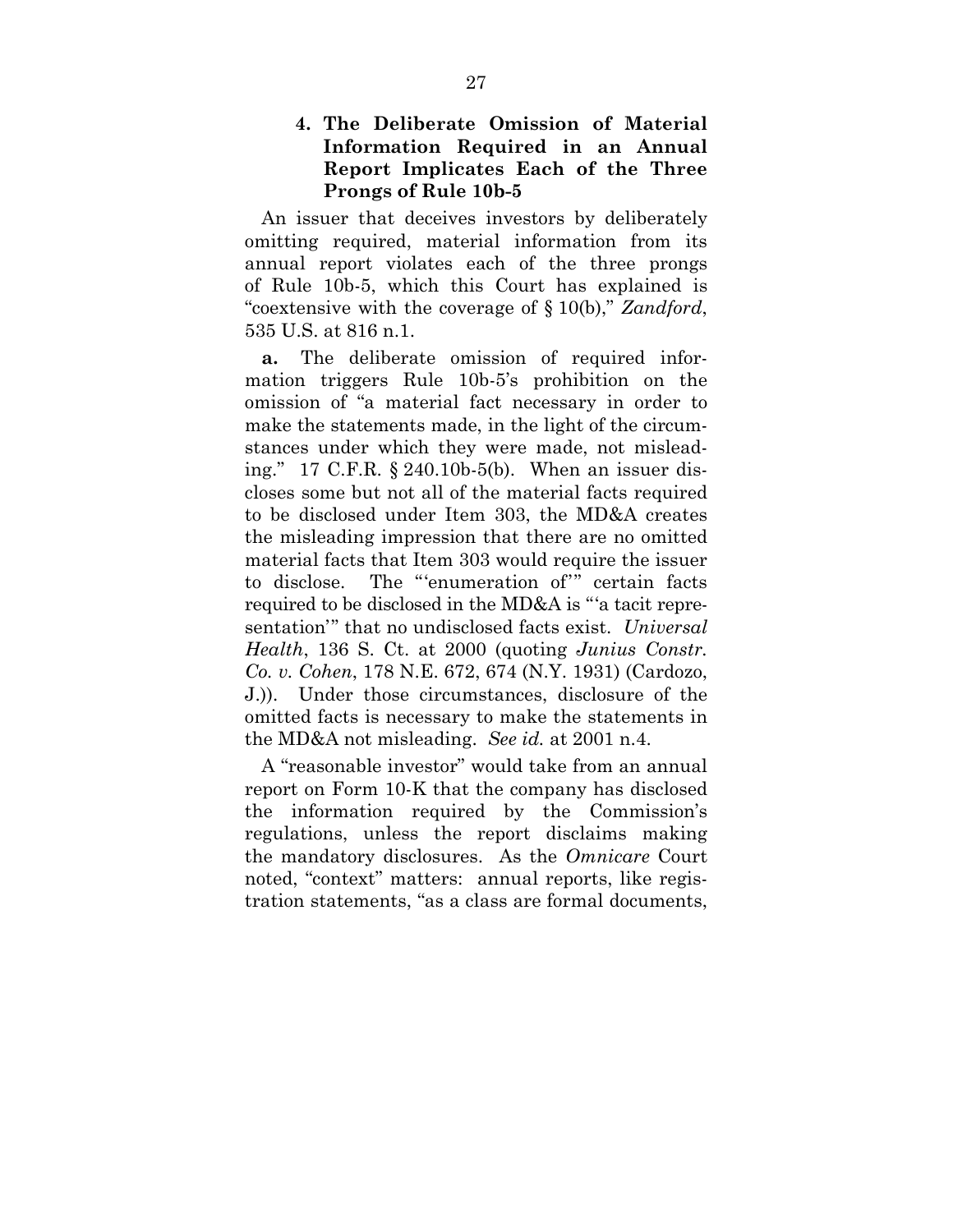filed with the SEC." 135 S. Ct. at 1330. Just as reasonable investors "do not, and are right not to, expect opinions contained in [registration] statements to reflect baseless, off-the-cuff judgments," *id.*, reasonable investors expect that annual reports will not omit material, required information.

The Second Circuit recognized this point in *Stratte-McClure v. Morgan Stanley*, 776 F.3d 94 (2d Cir. 2015). It explained that "SEC regulations, like Item 303, dictate the contents of mandatory disclosures" such as annual reports "and are therefore an essential part of the circumstances under which such disclosures are made." *Id.* at 104. Rule 10b-5's text expressly requires consideration of such "circumstances under which" a statement was "made." 17 C.F.R. § 240.10b-5(b). As the *Stratte-McClure* court explained, "[d]ue to the obligatory nature of [Regulation S-K], a reasonable investor would interpret the absence of an Item 303 disclosure to imply the nonexistence of 'known trends or uncertainties . . . that the registrant reasonably expects will have a material . . . unfavorable impact on . . . revenues or income from continuing operations.'" 776 F.3d at 102 (quoting 17 C.F.R. § 229.303(a)(3)(ii)) (ellipses in original). Thus, if the MD&A section of an annual report omits material facts required under Regulation S-K, reasonable investors will conclude that those facts did not exist, and the report will thereby "mislead its audience." *Omnicare*, 135 S. Ct. at 1328.

**b.** When the other elements of a violation (scienter and materiality under *Basic*) are present, as they are here, the filing of an MD&A disclosure that omits required material facts also constitutes both a "device, scheme, or artifice to defraud" and an "act, practice, or course of business" that "operates . . .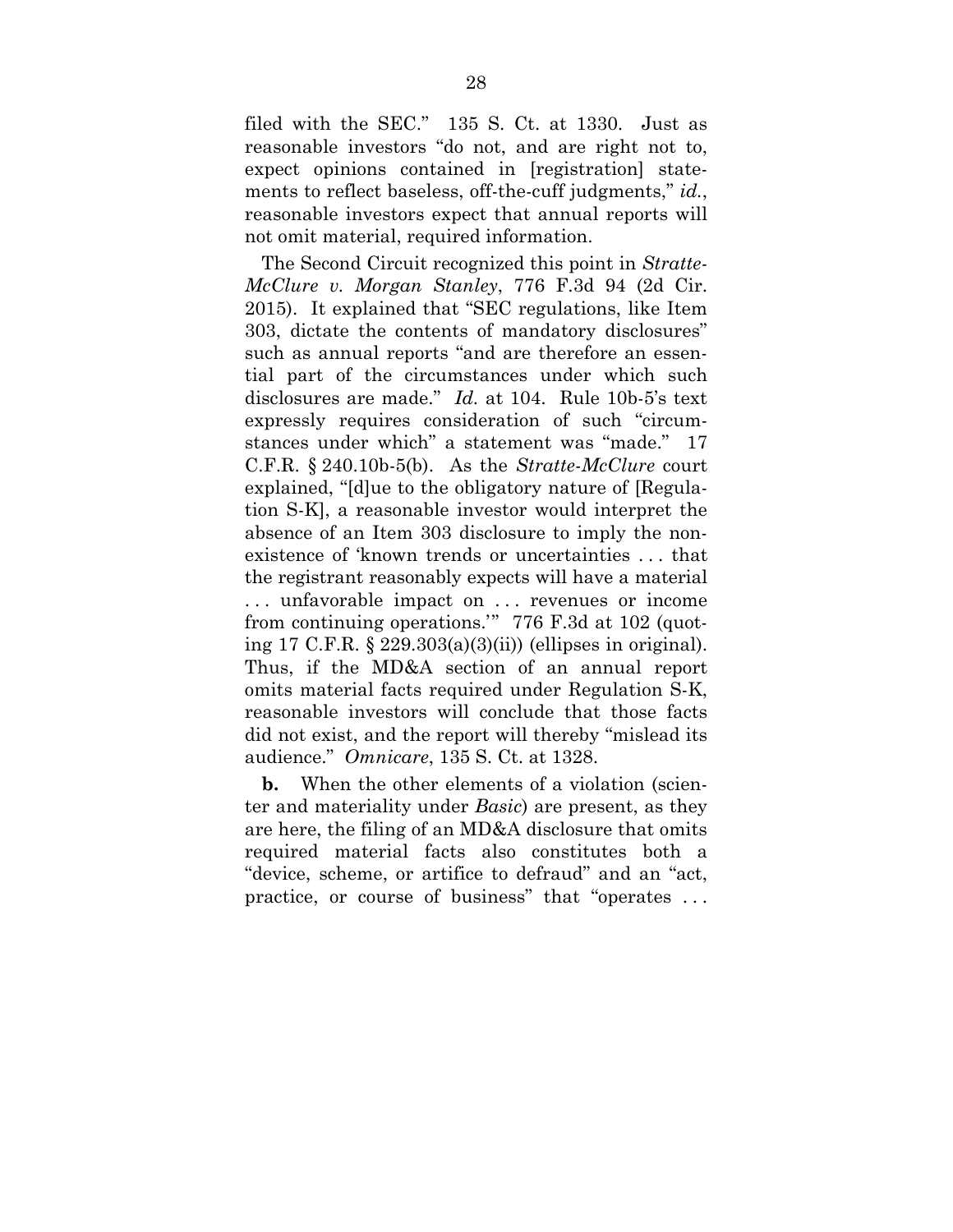as a fraud or deceit." 17 C.F.R. § 240.10b-5(a), (c). In *Stoneridge*, this Court rejected as "erroneous" the proposition that "there must be a specific oral or written statement before there could be liability under § 10(b) or Rule 10b-5," explaining that "[c]onduct itself can be deceptive." 552 U.S. at 158.

"Deception through nondisclosure," *O'Hagan*, 521 U.S. at 654, violates § 10(b) and Rule 10b-5(a) and (c). In *O'Hagan*, the Court held that a stranger to the issuer — "a corporate 'outsider'" — committed securities fraud by trading on nonpublic information in breach of a duty owed to the source of the information. *See id.* at 650-66. Such a "misappropriator," the Court explained, "gains his advantageous market position through deception," *id.* at 656, and thereby engages in conducted prohibited by § 10(b), *id.* at 653-55; *see also id.* at 651 (relying on prongs (a) and (c) of Rule 10b-5); *Salman v. United States*, 137 S. Ct. 420, 423 (2016) (same).

The Court has applied the principle that deception violates Rule 10b-5(a) and (c) beyond the insidertrading context. In *Zandford*, the Court held that a broker violates § 10(b) and Rule 10b-5 by selling customers' securities and misappropriating the proceeds. *See* 535 U.S. at 819 (citing Rule 10b-5(a) and (c)); *id.* at 820-25. Each sale is "made to further [the broker's] fraudulent scheme," and each is "deceptive because it was neither authorized by, nor disclosed to, the [customers]." *Id.* at 820-21. The court of appeals in *Zandford* had emphasized that the broker was not accused of making "an affirmative misrepresentation," but instead of "simply fail[ing] to inform the [customers] of his intent to misappropriate their securities." *Id.* at 822. This Court was "not persuaded by this distinction" because the broker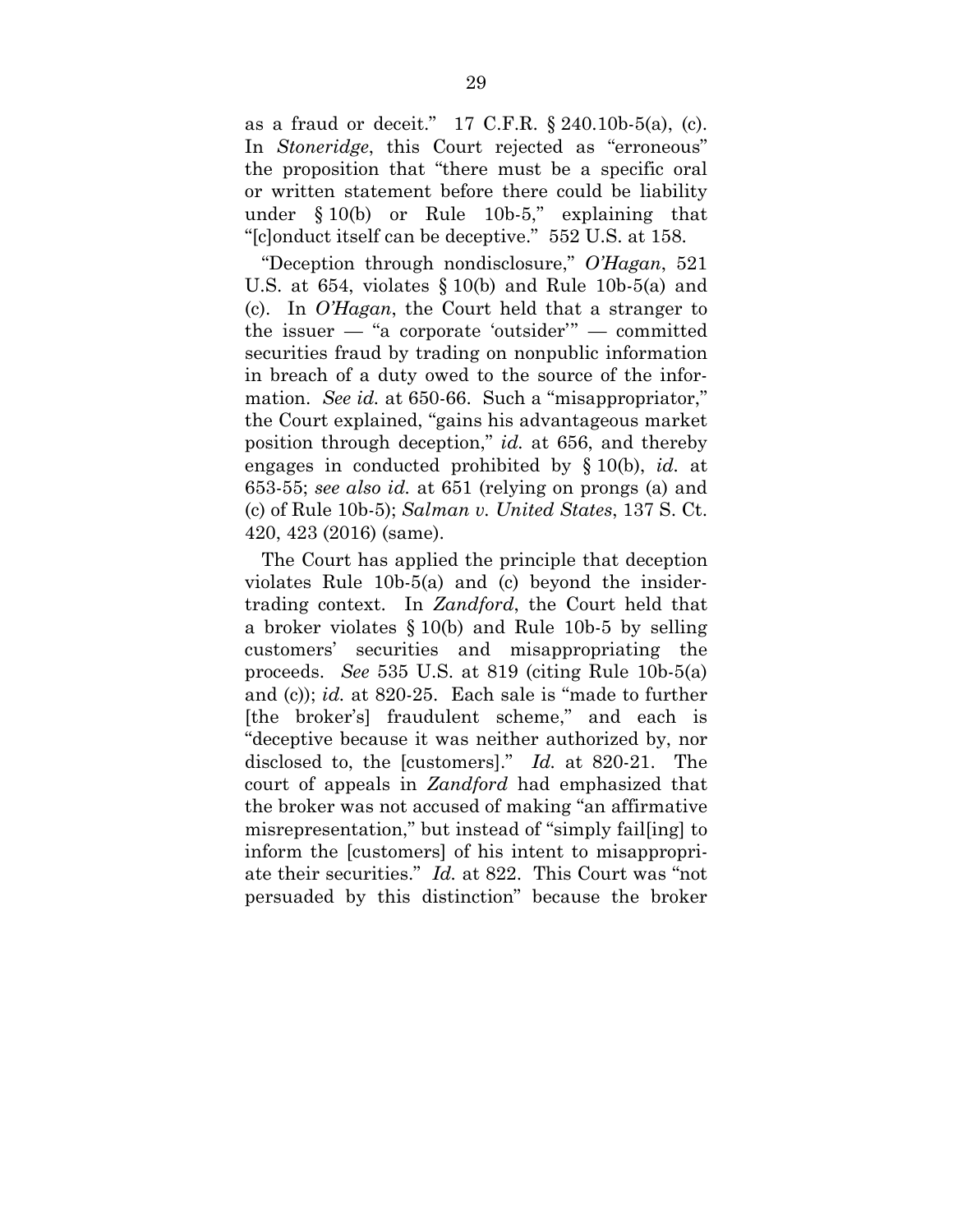"was only able to carry out his fraudulent scheme without making an affirmative misrepresentation because the [customers] had trusted him to make transactions in their best interest without prior approval." *Id.* This case is analogous: an issuer that deliberately omits required information from its annual report is able to deceive investors because they expect companies to provide the Commissionmandated disclosures in annual reports.

The Court has also applied § 10(b) to deception where no "fiduciary-type" relationship existed. In *Wharf (Holdings) Ltd. v. United International Holdings, Inc.*, 532 U.S. 588 (2001), the Court held that a defendant violated § 10(b) when it sold an option to purchase a 10% interest in a business with a "secret intent not to honor the option." *Id.* at 594. Without specifying a particular prong of Rule 10b-5, the Court held that the rule covered the misconduct at issue, reasoning that "[t]o sell an option while secretly intending not to permit the option's exercise is misleading, because a buyer normally presumes good faith." *Id.* at 596. Likewise, to file an annual report while secretly omitting required information is misleading, because an investor normally presumes compliance with the Commission's disclosure regulations.

## **B. A Company Has No Right To Deceive Investors By Omitting Required Information From Its Annual Report**

In recognizing that § 10(b) reaches petitioner's deception, the Second Circuit did not create a previously unheard-of "category of duty." Pet. Br. 19, 28. Rather, it applied the language of § 10(b) and Rule 10b-5, consistent with this Court's decisions. *See supra* Part I.A. Petitioner's criticisms of the Second Circuit's reasoning mischaracterize the complaint's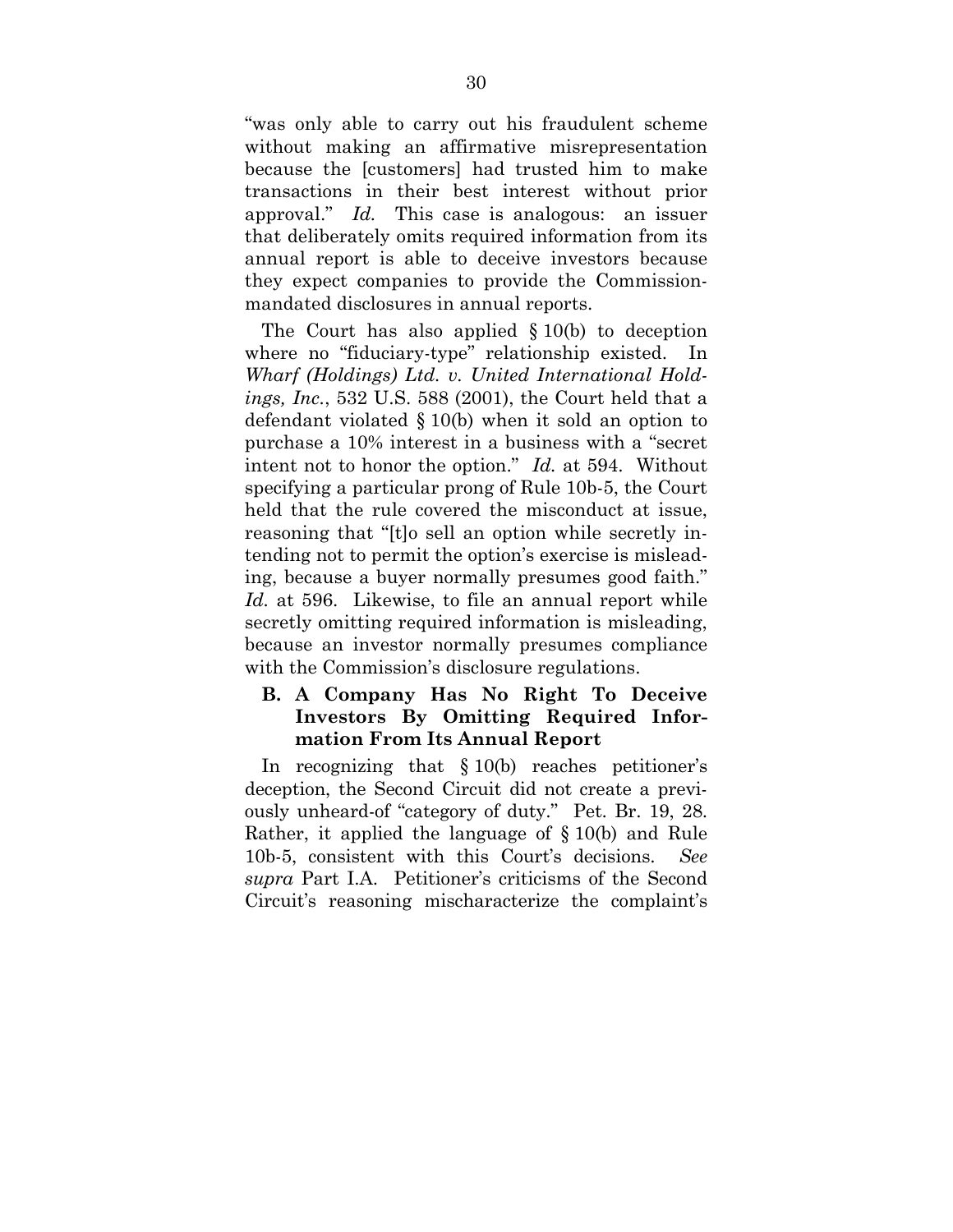allegations, misinterpret the securities laws' structure, and misread this Court's decisions in *Basic*, *Matrixx*, and *Oran*.

## **1. Petitioner's Proposed Exception for So-Called "Pure Omissions" Cases Mischaracterizes the Deception at Issue Here**

Petitioner acknowledges that § 10(b) and Rule 10b-5 prohibit "an omission of 'a material fact necessary in order to make the statements made . . . not misleading.'" Pet. Br. 22 (quoting 17 C.F.R. § 240.10b-5(b)). Seeking to avoid the import of that rule, petitioner mischaracterizes this case as involving only a "pure omission." *Id.* But petitioner filed an annual report that, while purporting to provide the information required by the Commission's regulations, in fact deliberately omitted required information. Indeed, petitioner's March 2011 annual report noted as a "risk factor" the company's heavy reliance on government contracts and warned that, if its "reputation or relationships with" agencies were harmed (including through "employee or subcontractor misconduct"), its future prospects would suffer. JA847-48. Yet it omitted the material fact that the ongoing CityTime scandal could have — and was having — that effect.

That is deception, not "pure omission." Petitioner's failure to disclose known problems and uncertainties regarding the CityTime project cannot reasonably be described as a "pure omission" any more than could the failure of the seller of land to disclose that third planned road through his property. *See Universal Health*, 136 S. Ct. at 2000.

Petitioner also concedes (at 25-27) that this Court's precedents establish that an omission violates § 10(b) and Rule 10b-5 when one has "a fiduciary-type duty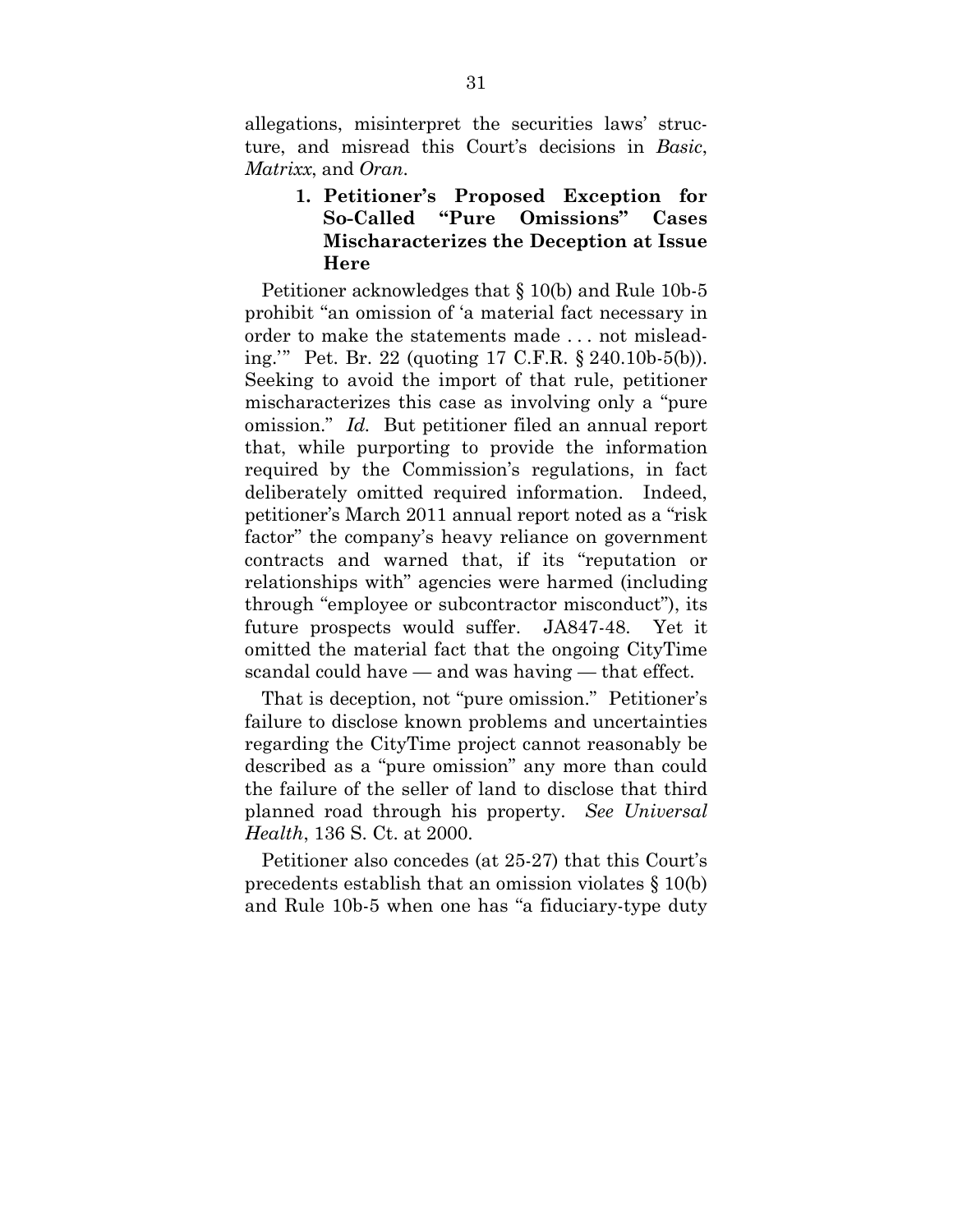to disclose material information." But it never explains why, in its view, a common-law "fiduciarytype" duty suffices for liability under § 10(b) and Rule 10b-5, but a Commission regulation validly implementing § 13's disclosure obligation is irrelevant to liability under those provisions. A disclosure duty, regardless of its source, matters because it shapes the reasonable expectations of investors. *See Zandford*, 535 U.S. at 822. The withholding of information that investors would expect to see in a securities filing — because the SEC requires that information to be disclosed therein — is deceptive, and therefore falls squarely within § 10(b)'s and Rule 10b-5's prohibition.

Petitioner emphasizes (at 25) that "none" of this Court's "fiduciary-type duty" cases involved "issuers" as defendants. That fact is significant, but not for the reason petitioner implies. The defendants in those cases were strangers to the issuers and generally had no obligations to disclose information to investors. It was therefore important in those cases to identify "a duty of trust and confidence" that triggered the obligation to disclose (or abstain from trading based on) the material nonpublic information. *Salman*, 137 S. Ct. at 423. Issuers, by contrast, are the object of the 1934 Act's disclosure regime. *See*, *e.g.*, 15 U.S.C. § 78m(a)(2) ("[e]very issuer . . . shall file . . . such annual reports" as the Commission requires). Congress intended the securities laws to require greater disclosure to investors *by issuers*. An issuer therefore is the last person Congress and the Commission would have intended to absolve from liability for "[d]eception through nondisclosure." *O'Hagan*, 521 U.S. at 654.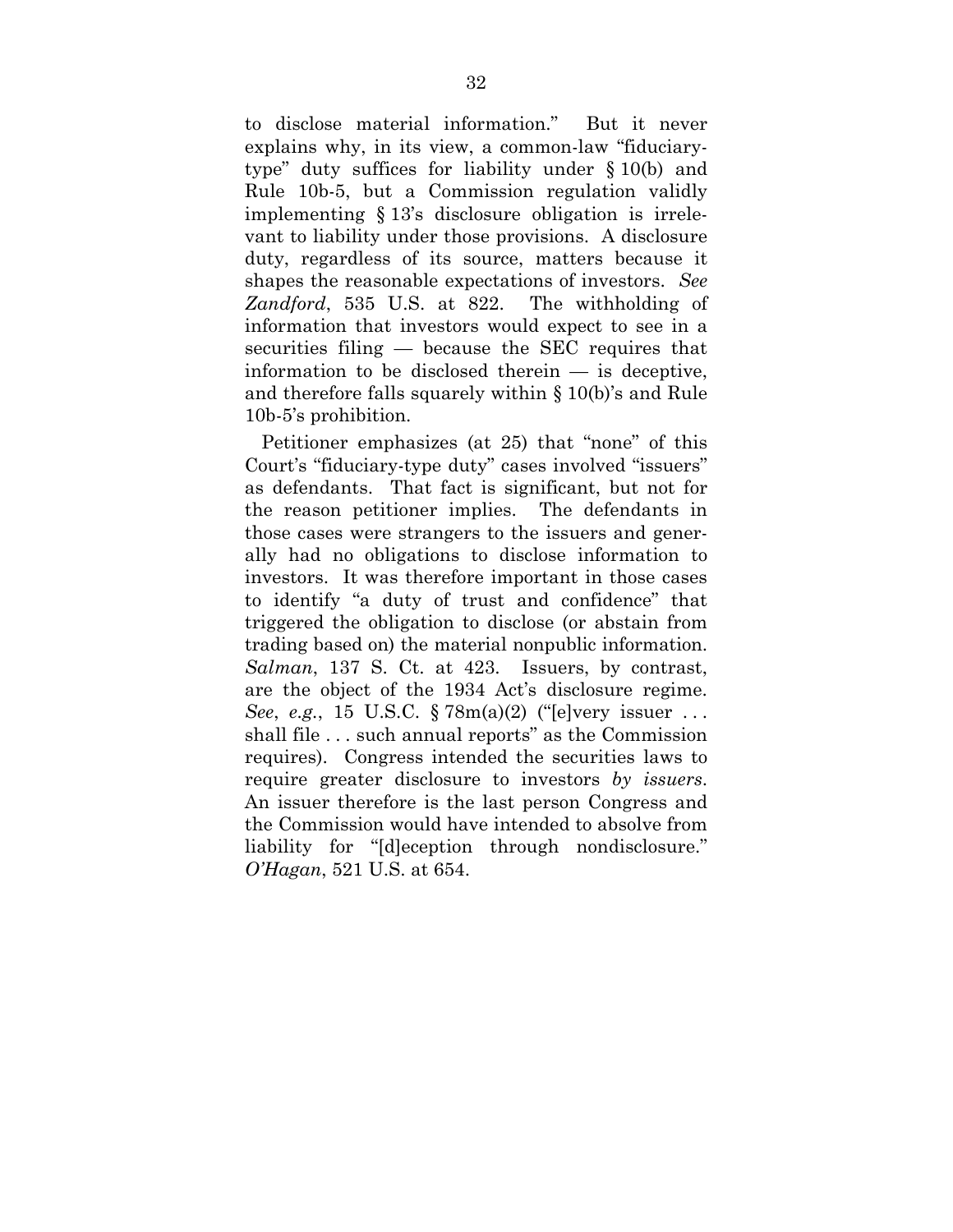### **2. The Structure of the Securities Laws Provides No Support for Petitioner's Position**

Contrasting the language of  $\S 10(b)$  with that of § 11 of the 1933 Act provides no support for petitioner's position. *Cf.* Pet. Br. 29-30. Section 11 creates civil liability when a registration statement "contain[s] an untrue statement of a material fact or omit[s] to state a material fact required to be stated therein or necessary to make the statements therein not misleading." 15 U.S.C. § 77k(a). According to petitioner (at 30), the inclusion in  $\S 11$  of language prohibiting the omission of "a material fact required to be stated" in a registration statement means that § 10(b)'s antifraud prohibition must be read to exclude "omitting information required by regulation."

Section 10(b)'s scope cannot be constrained in the way petitioner posits because its text is different from and much broader than § 11. Section 10(b) reaches "any manipulative or deceptive device or contrivance." 15 U.S.C.  $\S 78j(b)$ . Unlike  $\S 11$ , that language is not limited to particular types of statements and omissions. Congress gave no textual indication that it intended to treat the fraudulent omission of material information required in an annual report as any less of a "deceptive device or contrivance" than a straight misrepresentation.

Rule 10b-5, which is "coextensive with the coverage of § 10(b)," *Zandford*, 535 U.S. at 816 n.1, likewise prohibits not only omitting material facts necessary to make statements not misleading, but also "any device, scheme, or artifice to defraud" and "any act" that "operates" as "a fraud or deceit." 17 C.F.R. § 240.10b-5. Those broad prohibitions on misleading and fraudulent conduct plainly encompass the type of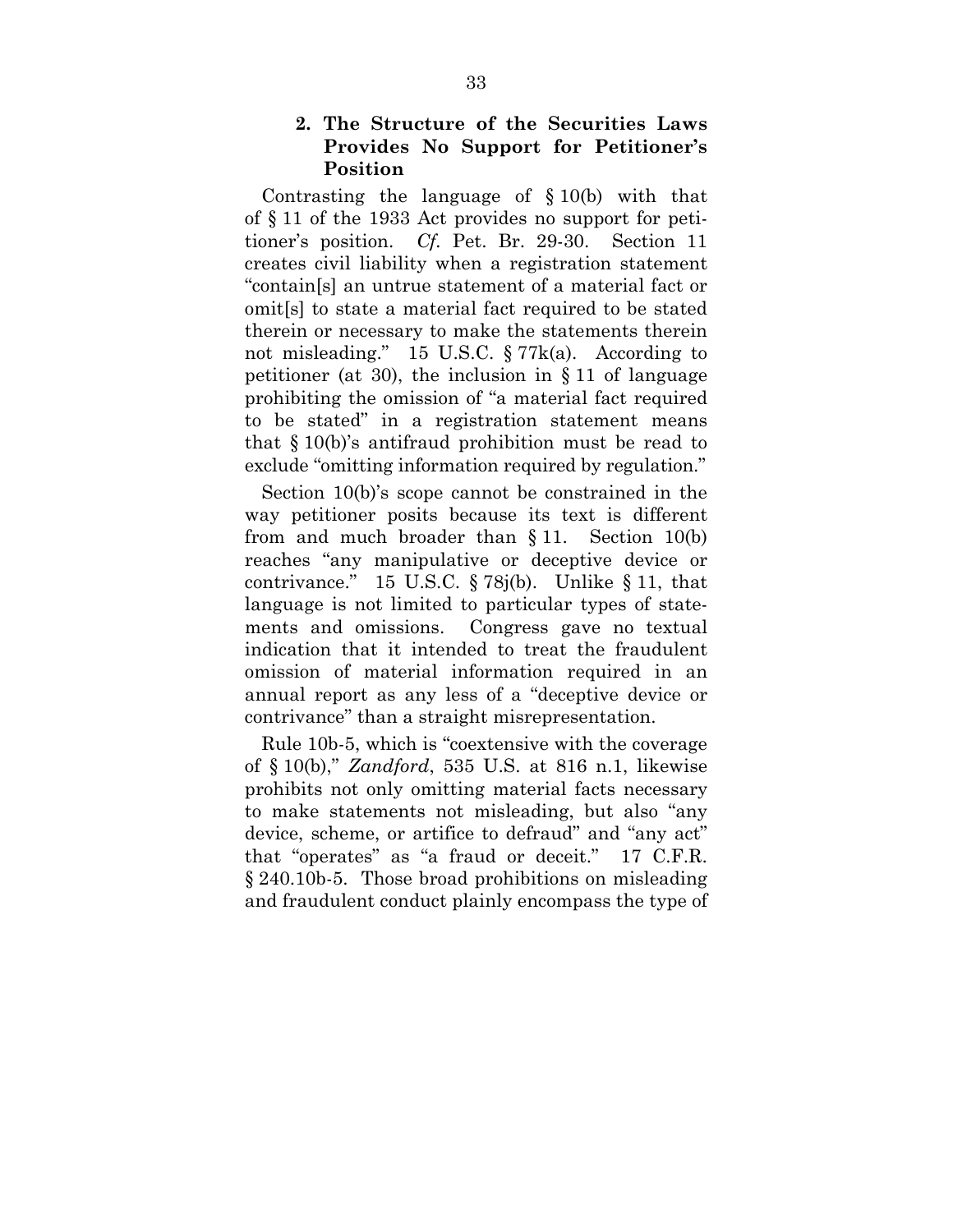deception at issue here — filing an annual report that purports to comply with mandatory disclosure provisions but in fact omits required, material facts.

The additional differences between civil liability under § 11 and § 10(b) only reinforce that conclusion. *Cf.* Pet. Br. 30-31. Section 11's right of action is potent; there is no scienter requirement, so liability "is virtually absolute, even for innocent misstatements." *Herman & MacLean v. Huddleston*, 459 U.S. 375, 382 (1983) (footnote omitted). But that right of action is "limited in scope." *Id.* Among other restrictions, "a § 11 action must be brought by a purchaser of a registered security, must be based on misstatements or omissions in a registration statement, and can only be brought against certain parties." *Id.*

Section 10(b), by contrast, "is a 'catchall' antifraud provision." *Id.* An action under § 10(b) "can be brought by a purchaser or seller of '*any* security' against '*any* person' who has used '*any* manipulative or deceptive device or contrivance' in connection with the purchase or sale of a security." *Id.* (quoting 15 U.S.C. § 78j) (emphases in *Huddleston*). Although § 10(b) prohibits an even broader swath of deceptive conduct than does  $\S 11$ , "a  $\S 10(b)$  plaintiff carries a heavier burden than a § 11 plaintiff" in that "he must prove that the defendant acted with scienter," among other elements. *Id.*; *see Hochfelder*, 425 U.S. at 200, 210 (rejecting § 10(b) liability based on negligence). Nothing in  $\S 11$  supports reading  $\S 10(b)$  to exclude the deception at issue here.

Petitioner's comparisons (at 31-32) to § 9 and § 18 of the 1934 Act are even less persuasive. Neither of those provisions covers omissions of facts necessary to make statements not misleading — omissions that petitioner concedes are within the scope of § 10(b).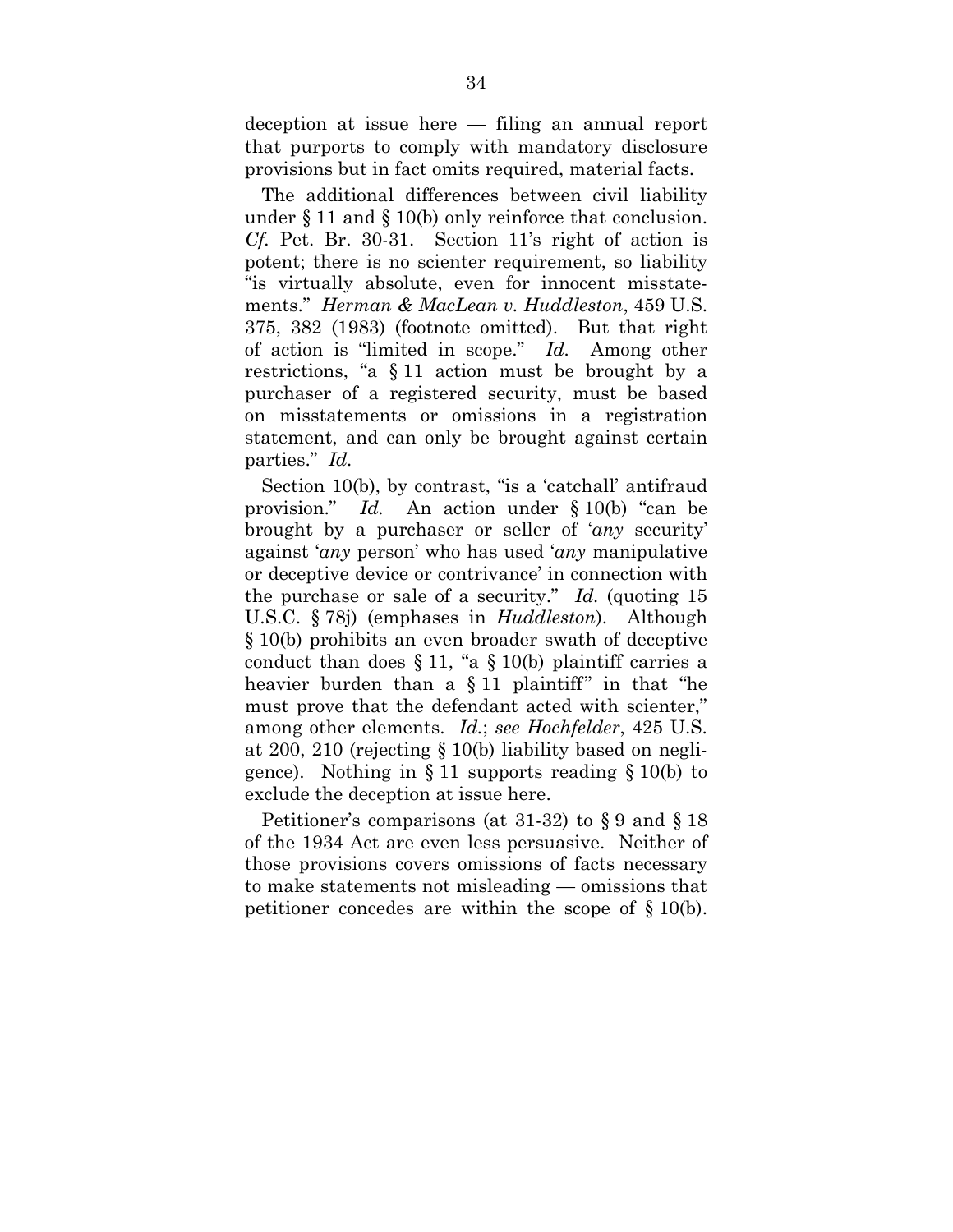Petitioner cites no authority for narrowly construing the scope of conduct prohibited by § 10(b) to match the scope of § 9 or § 18. It quotes from *Touche Ross & Co. v. Redington*, 442 U.S. 560 (1979), but that case involved whether to imply a private right of action under § 17(a) of the 1934 Act, not the scope of § 10(b). *Cf. Halliburton*, 134 S. Ct. at 2409 (rejecting argument that the reliance element of a § 10(b) private action should be limited by § 18).

#### **3.** *Basic***,** *Matrixx***, and** *Oran* **Support the Second Circuit's Rule**

Petitioner also misreads this Court's decisions in *Basic* and *Matrixx*, as well as the Third Circuit's ruling in *Oran*, as establishing a right to remain silent with respect to information required to be disclosed by an SEC regulation.

**a.** *Basic* addressed the standard for materiality under § 10(b) and Rule 10b-5, describing the test as whether a "reasonable investor" would have viewed omitted information "as having significantly altered the 'total mix' of information made available." 485 U.S. at 231-32. Applying that standard to corporate merger negotiations, the Court rejected the issuer's contention that merger discussions do not become material until an "agreement-in-principle" exists. *Id.* at 233. It held instead that even preliminary merger discussions — and other "contingent or speculative information or events" — can be material, depending on "a balancing of both the indicated probability that the event will occur and the anticipated magnitude of the event in light of the totality of the company activity." *Id.* at 238.

In a footnote, the *Basic* Court noted that, "[t]o be actionable, of course, a statement must also be misleading." *Id.* at 239 n.17. It added that "[s]ilence,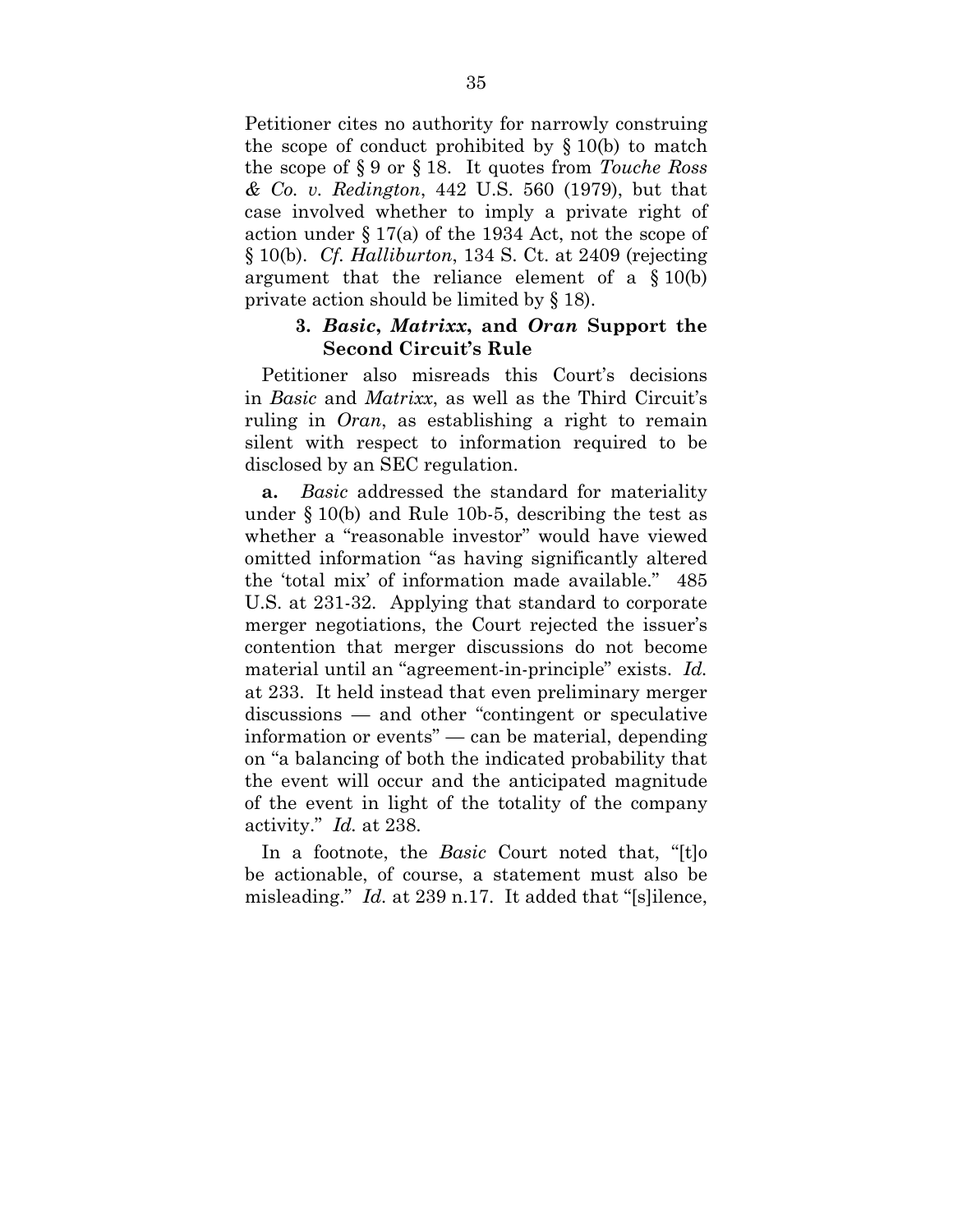absent a duty to disclose, is not misleading under Rule 10b-5." *Id.* To support that proposition, the Court cited SEC guidance stating that issuers were generally not required to disclose preliminary merger negotiations.9 The Commission's brief in *Basic* confirmed that "a company generally has no affirmative duty under the federal securities laws to disclose ongoing merger activity." SEC *Basic* Br. 7. It explained, however, that "[d]isclosure *is* required" in certain circumstances, including "where regulations promulgated by the Commission require disclosure." *Id.* (emphasis added); *see id.* at 7 n.3 (discussing regulations requiring disclosure of merger negotiations under certain conditions).10

1

<sup>9</sup> *See In re Carnation Co.*, 33 SEC Dkt. 874, 877 n.6 (July 8, 1985) ("[A]n issuer that wants to prevent premature disclosure of nonpublic preliminary merger negotiations can, in appropriate circumstances, give a 'no comment' response to press inquiries concerning rumors or unusual market activity."), *cited in Basic*, 485 U.S. at 239 n.17.

<sup>10</sup> The *Basic* Court acknowledged the existence of multiple duties to disclose. In rejecting a different standard of materiality for insider-trading cases, the Court explained that

<sup>[</sup>d]evising two different standards of materiality, one for situations where insiders have traded in abrogation of their duty to disclose or abstain (or for that matter when any disclosure duty has been breached), and another covering affirmative misrepresentations by those under no duty to disclose (but under the ever-present duty not to mislead), would effectively collapse the materiality requirement into the analysis of defendant's disclosure duties.

<sup>485</sup> U.S. at 240 n.18. In that sentence, the Court referred to at least three sources of a duty to disclose  $-$  (1) the "duty to disclose or abstain"; (2) "the ever-present duty not to mislead"; and (3) "any disclosure duty" that might "be[] breached." *Id.* Although petitioner (at 21) premises its theory of the case in part on this footnote, it fails to reconcile the Court's discussion with its two-duty taxonomy.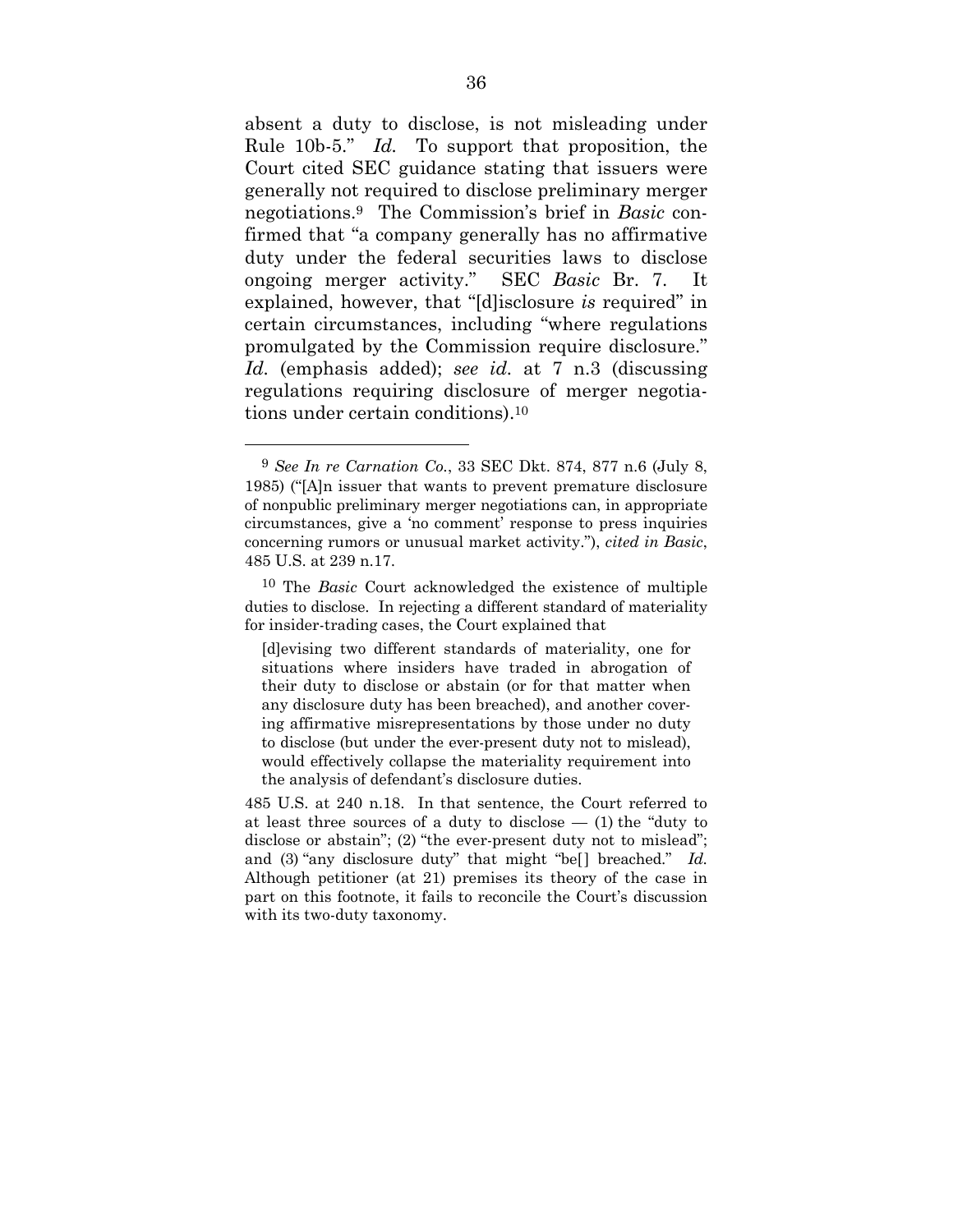Here, unlike in *Basic*, "regulations promulgated by the Commission require disclosure." *Id.* at 7. In implementing § 13 of the 1934 Act, the Commission has determined by regulation that an issuer must disclose known trends or uncertainties that are reasonably likely to have a material impact on its business. An issuer that files an annual report that purports to comply with the Commission's regulations but fails to disclose such known trends or uncertainties has gone well beyond mere "[s]ilence." *Basic*, 485 U.S. at 239 n.17. It has deceived investors, and nothing in *Basic* suggests otherwise.

**b.** *Matrixx* is likewise no help to petitioner. There, a drug manufacturer failed to disclose adverse events regarding a key product. It argued that the omitted information was not material under *Basic* because the number of adverse events was not statistically significant. This Court rejected that argument, explaining that the manufacturer's "categorical rule would 'artificially exclud[e]' information that 'would otherwise be considered significant to the trading decision of a reasonable investor.'" 563 U.S. at 40 (quoting *Basic*, 485 U.S. at 236) (brackets in *Matrixx*).

The *Matrixx* Court reassured issuers that "§ 10(b) and Rule 10b-5(b) do not create an affirmative duty to disclose any and all material information." *Id.* at 44. Rule  $10b-5(b)$  — the only portion of the rule at issue there — requires disclosure, the Court explained, only when necessary to make statements made not misleading. *Id. Matrixx* involved no claim, however, that the Commission by regulation had required drug manufacturers to disclose the adverse events at issue in a periodic report. The case therefore did not concern a claim that a reasonable investor would have been deceived by a periodic report that omitted required information.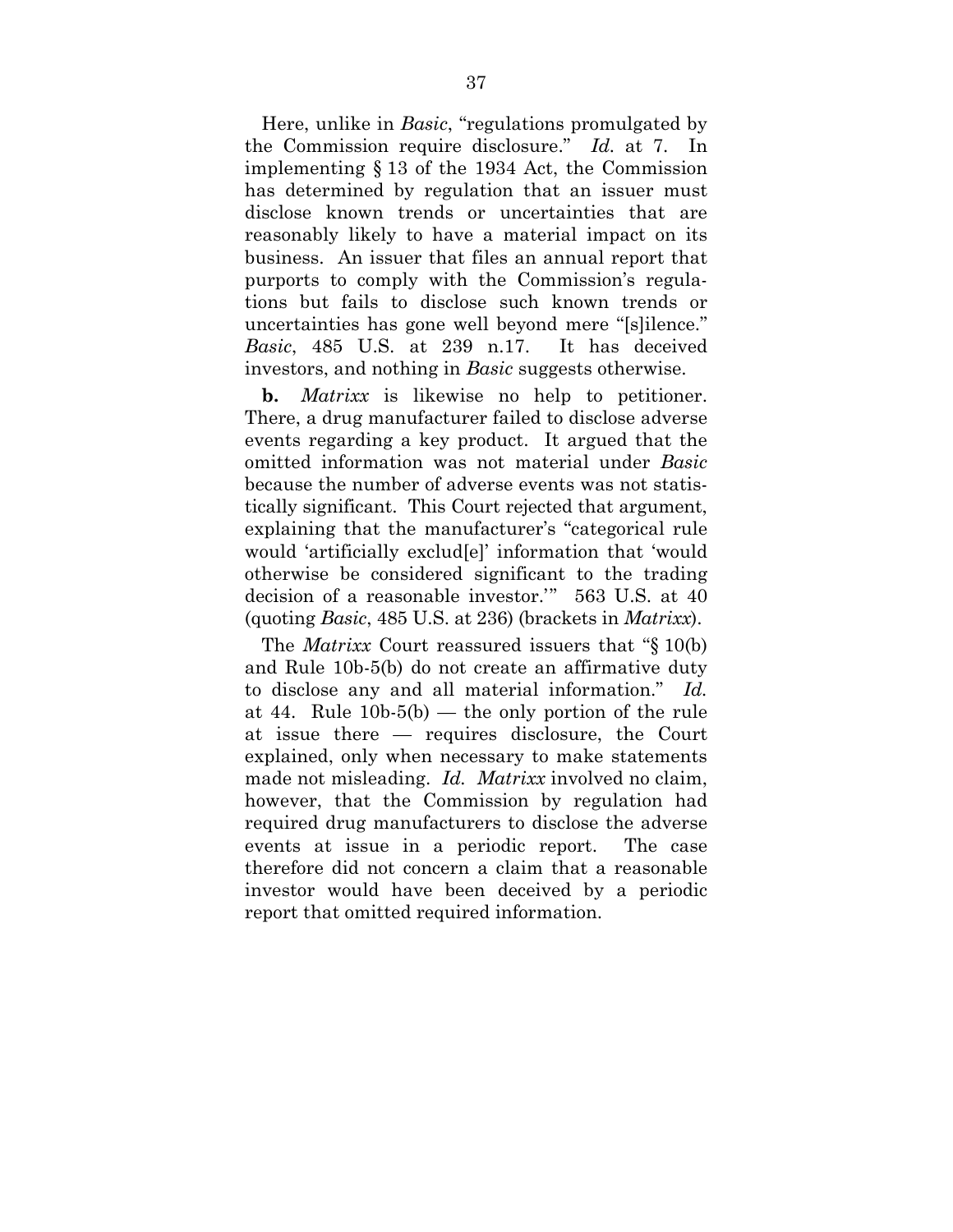The Commission's brief in *Matrixx* confirmed that the drug manufacturer was not required to make the overly optimistic statements "about the safety and prospects of its product" that triggered liability there. Br. for the U.S. as Amicus Curiae Supporting Respondents at 27, No. 09-1156 (U.S. filed Nov. 12, 2010) ("U.S. *Matrixx* Br."). Petitioner misleadingly asserts (at 23-24) that the Commission made that statement "even though some of the disclosures at issue were required to be made in the defendant's 10-Q." In fact, most of the manufacturer's statements were made in press releases and conference calls. *See* U.S. *Matrixx* Br. 4-6. The one statement in a Form 10-Q was a half-truth related to productliability litigation, not "the safety and prospects of its product." *Id.* at 27; *see id.* at 5 ("Matrixx stated [in the 10-Q] that even a single unmeritorious product liability claim 'could materially adversely affect our results of operations and financial condition.' Matrixx did not disclose that it had already been sued by two plaintiffs who claimed to have suffered anosmia due to Zicam use.") (citation omitted).

**c.** *Oran* undermines, not supports, petitioner's position. *Cf.* Pet. Br. 27-28, 35, 37. There, the Third Circuit recognized that "a duty to disclose may arise when there is ... a statute requiring disclosure." 226 F.3d at 285 (Alito, J.). "[R]egulations, if valid and reasonable, authoritatively construe the statute itself." *Alexander v. Sandoval*, 532 U.S. 275, 284 (2001). The disclosure duty arising from § 13 of the 1934 Act therefore encompasses Regulation S-K, which validly implements § 13.

The Third Circuit also correctly recognized that Item 303 may require issuers to disclose information that is not material under *Basic*. *See* 226 F.3d at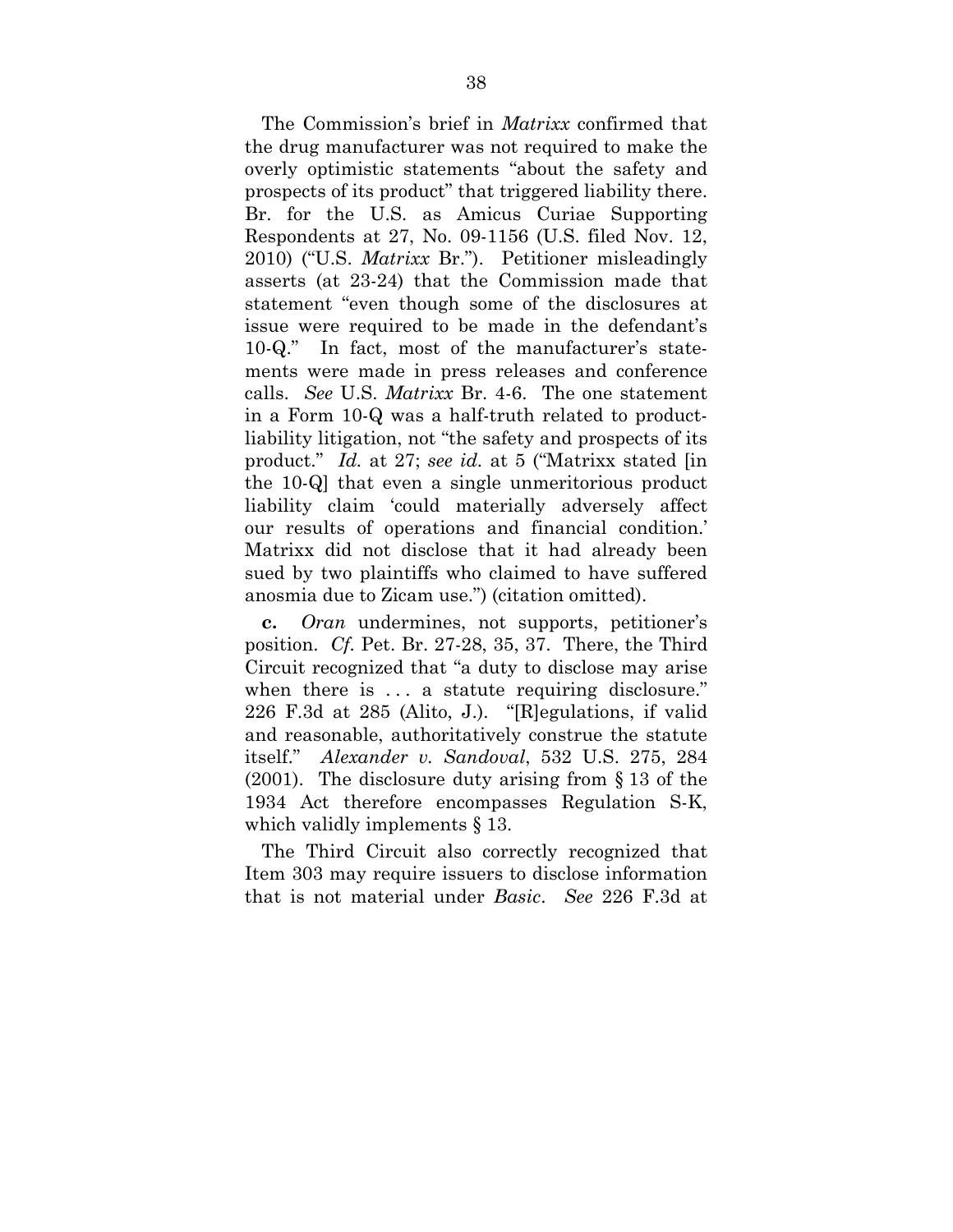287-88. The omission of such information would be a violation of Regulation S-K, but not fraud actionable under § 10(b). Thus, as the *Oran* court concluded: "a violation of [Item 303's] reporting requirements does not automatically give rise to a material omission under Rule 10b-5." *Id.* at 288. Rather, the misleading omission of information required to be disclosed by Item 303 subjects the issuer to fraud liability under § 10(b) only when the omitted information *is* material under *Basic*, and the other requirements for liability are met.

## **C. The PSLRA Does Not Limit The Scope Of Deception Prohibited By § 10(b)**

### **1. The PSLRA Provides No Immunity for Petitioner's Deception**

Petitioner relies (at 24) on a provision of the PSLRA that establishes pleading standards for private actions "in which the plaintiff alleges that the defendant  $-$  (A) made an untrue statement of a material fact; or (B) omitted to state a material fact necessary in order to make the statements made . . . not misleading." 15 U.S.C. § 78u-4(b)(1). In such a case, the complaint must "specify each statement alleged to have been misleading" and "the reason or reasons why the statement is misleading." *Id.* According to petitioner (at 24), that provision exclusively catalogues the available theories of private § 10(b) liability, and a "pure omission claim cannot satisfy" those pleading standards.

Petitioner misreads the statute. By its terms, the provision cited by petitioner applies only to certain specified private actions — namely, "any private action . . . in which the plaintiff alleges that" the defendant made a false statement or omitted a material fact necessary to make statements made not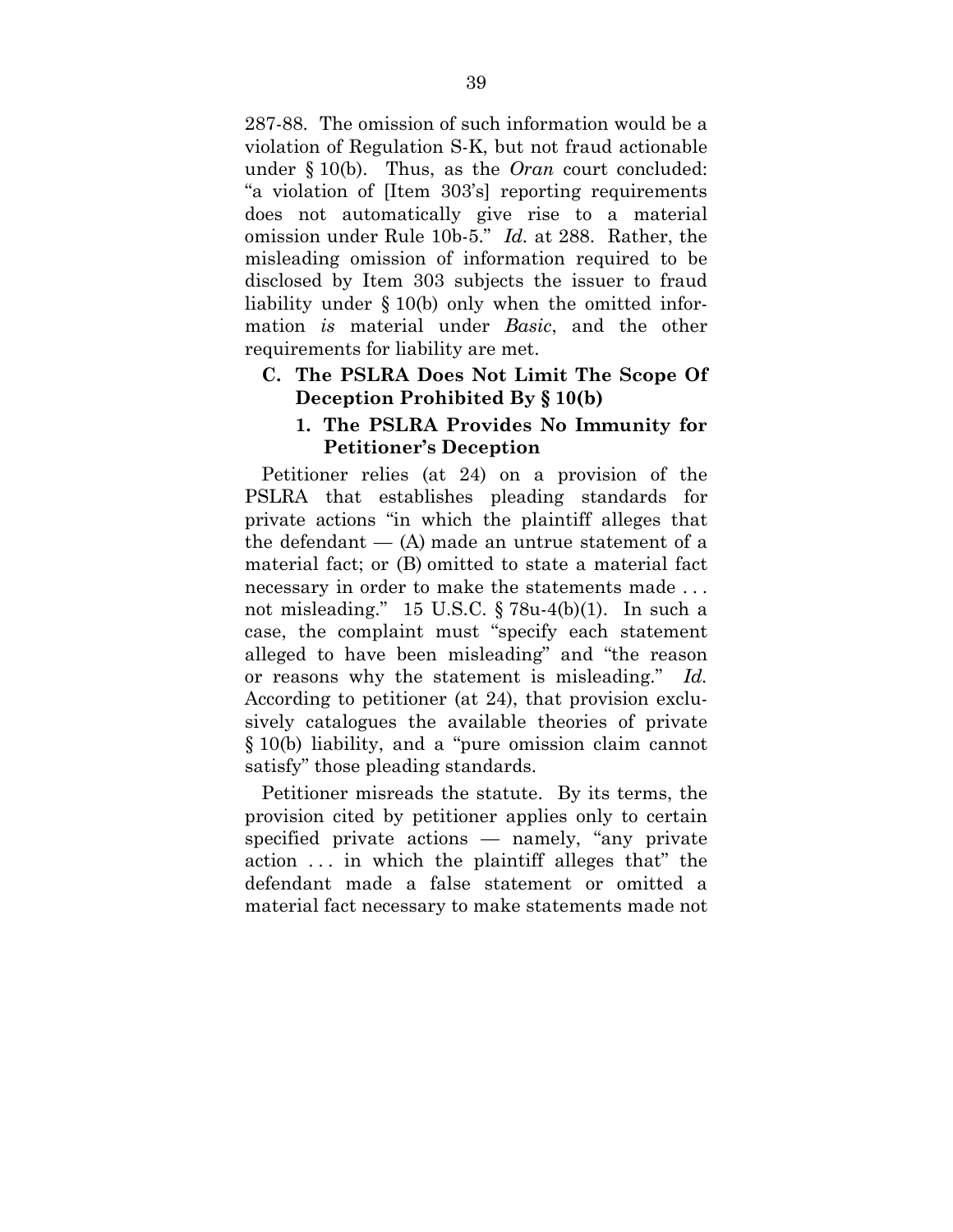misleading. 15 U.S.C. § 78u-4(b). That provision contains no language suggesting an intent to cover all possible theories of private liability. It plainly does not extend, for example, to violations of the "fiduciary-type duty" to disclose or refrain, a circumstance that even petitioner concedes (at 25) gives rise to private liability.

Nor does the PSLRA's text extend to claims based on other types of deceptive conduct. The *Stoneridge* Court rejected as "erroneous" the premise that "there must be a specific oral or written statement before there could be liability under § 10(b) or Rule 10b-5." 552 U.S. at 158. *Stoneridge* thus confirms that, by establishing pleading requirements for one type of private § 10(b) claim, Congress did not foreclose claims involving other types of deceptive devices or contrivances.

In any event, an investor can readily comply with the PSLRA's pleading requirements when alleging a claim based on the fraudulent omission of required information. A private plaintiff alleging such a claim can specify the statements that were rendered misleading by the omission of required facts (such as the statements in the MD&A, for example) and why the omission made those statements misleading. That is what respondents did here. PSAC ¶¶ 5, 455, 496, 499, 527, 564 (JA55, JA244-45, JA263-65, JA282, JA310-11). Petitioner did not argue otherwise in the Second Circuit. Pet. C.A. Br. 43-45.

# **2. The PSLRA Did Not Freeze in Place the Scope of Frauds Actionable Under § 10(b)**

**a.** Petitioner mischaracterizes *Stoneridge* (at 32- 36) as "foreclos[ing]" any theory of liability that had not been expressly recognized in judicial decisions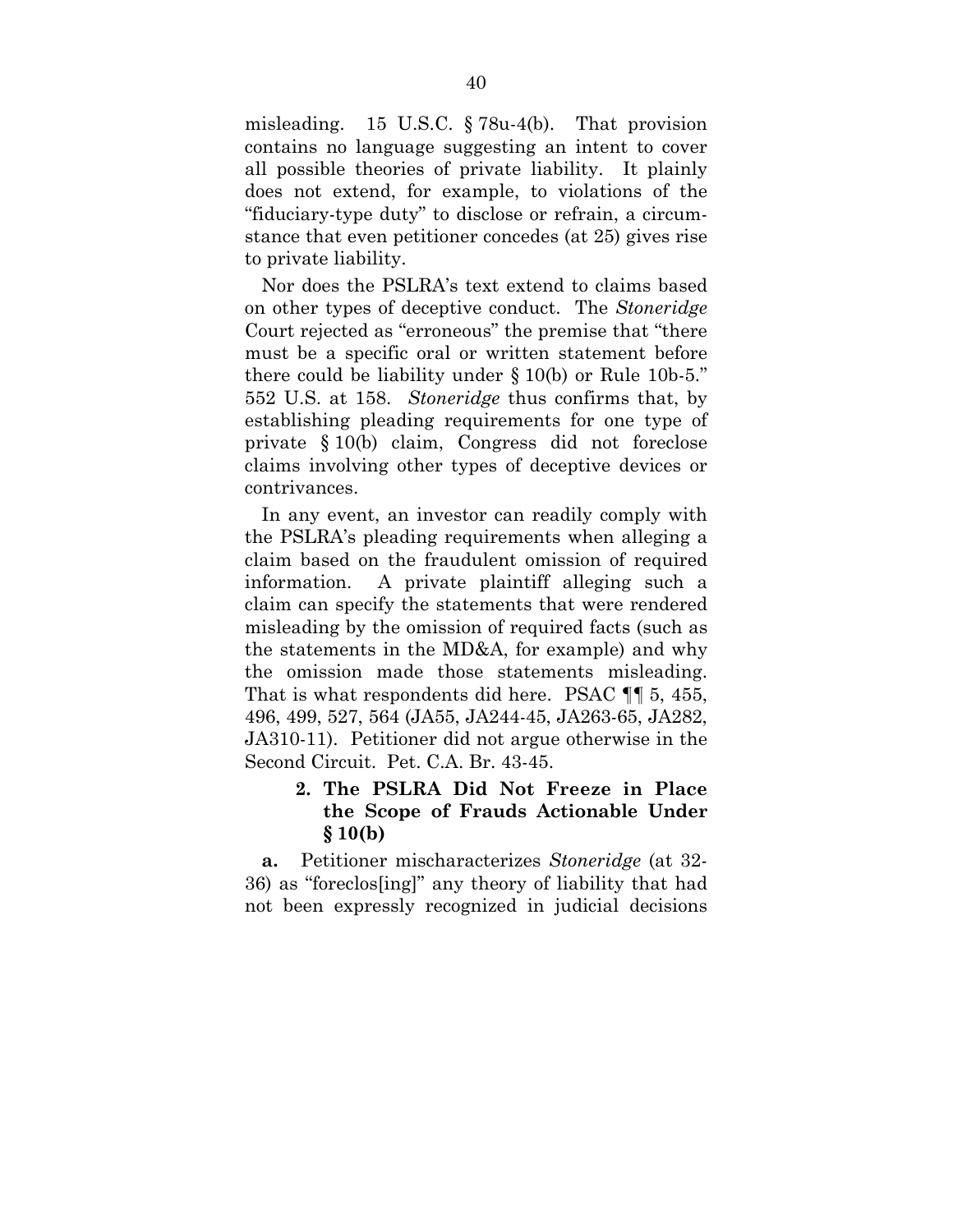before the PSLRA's enactment. *Stoneridge* rejected § 10(b) liability for entities acting as the issuer's customers and suppliers — "secondary actor[s]" because the investor plaintiffs did not "rely upon" the defendants' "own deceptive conduct." 552 U.S. at 158, 160. A contrary result, the Court explained, "would put an unsupportable interpretation on Congress' specific response" to this Court's rejection of secondary liability in *Central Bank*. *Id.* at 162. Congress had responded to *Central Bank* in the PSLRA by authorizing aiding-and-abetting liability "in actions brought by the SEC but not by private parties." *Id.* The *Stoneridge* plaintiffs' claim conflicted with that determination, the Court concluded, because their "view of primary liability makes any aider and abettor liable." *Id.* Petitioner is no "secondary actor"; it is the issuer that filed the deceptive annual report in question. The Second Circuit's ruling is thus entirely consistent with the PSLRA as interpreted in *Stoneridge*.

*Stoneridge* provides no support for petitioner's sweeping theory that the types of deception prohibited by § 10(b) were frozen in time at the PSLRA's enactment. "In *Central Bank* and *Stoneridge*," this Court "declined to extend Rule 10b-5 liability to entirely new categories of defendants" because doing so "would have eviscerated the requirement" that a plaintiff prove reliance on deception "*by the defendant*." *Halliburton*, 134 S. Ct. at 2412. The *Halliburton* Court explained that adhering to the presumption of reliance established in *Basic* did not transgress the PSLRA or *Stoneridge* because "it does not alter the elements of the Rule 10b-5 cause of action and thus maintains the action's original legal scope." *Id.* Here, too, nothing in the Second Circuit's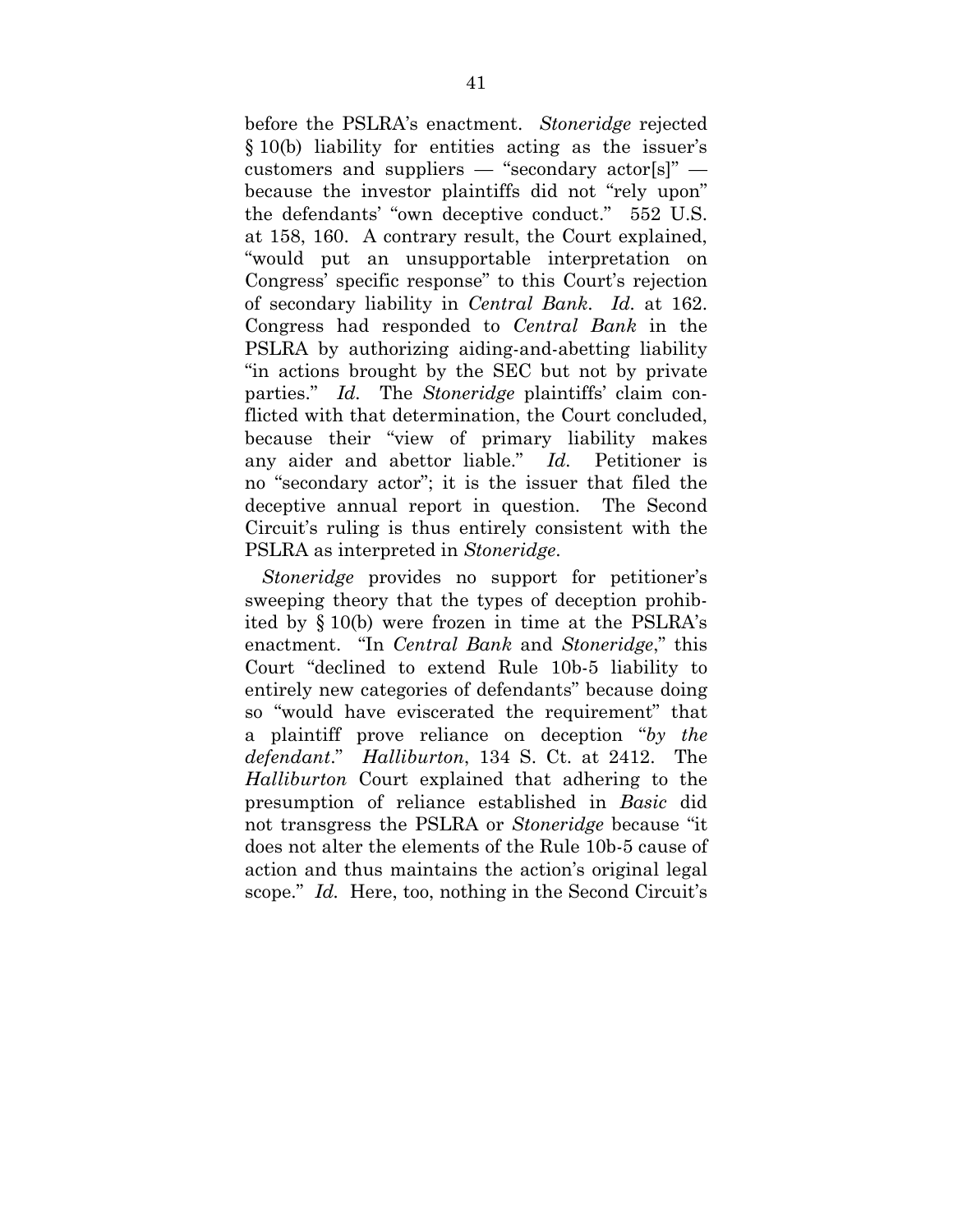decision "alter[ed] the elements of" the § 10(b) action or expanded its "original legal scope."11

Petitioner's theory of the PSLRA also cannot be squared with this Court's post-PSLRA decision in *Wharf*. In that private § 10(b) action, the Court confronted a question of first impression regarding whether selling an option while secretly intending not to honor it violates § 10(b) and Rule 10b-5. *See*  532 U.S. at 589-90, 592. The Court answered that question in the affirmative without any suggestion that the PSLRA precluded the Court from recognizing that theory of liability. *See id.* at 592-97.12 Indeed, in observing that the defendant had not "shown us that its concern" about expanding  $\S 10(b)$ liability "has proved serious as a practical matter in the past," this Court cited a 1984 court of appeals decision that it described only as "suggesting" that the conduct at issue violates § 10(b). *Id.* at 597. The Court did not ask, as petitioner insists (at 34) should be done here, whether courts of appeals "had actually held" that the conduct violates the statute.

**b.** In any event, petitioner exaggerates (at 32-34) the state of the law before the PSLRA's enactment. Petitioner cites no pre-PSLRA case holding that

1

<sup>11</sup> Petitioner mischaracterizes *Janus Capital Group, Inc. v. First Derivative Traders*, 564 U.S. 135 (2011), as standing for the proposition that the PSLRA requires "a particular 'theory of liability'" to have been "established before the PSLRA." Pet. Br. 10 (quoting *Janus*, 564 U.S. at 146). What the Court in fact said was that it would not "read into Rule 10b-5 a theory of liability" for controlling persons that was broader than what Congress expressly provided elsewhere in the 1934 Act. *Janus*, 564 U.S. at 146.

<sup>12</sup> Although the complaint in *Wharf* had been filed before the PSLRA's enactment, this Court gave no indication that future cases could not be pursued based on the same theory of liability.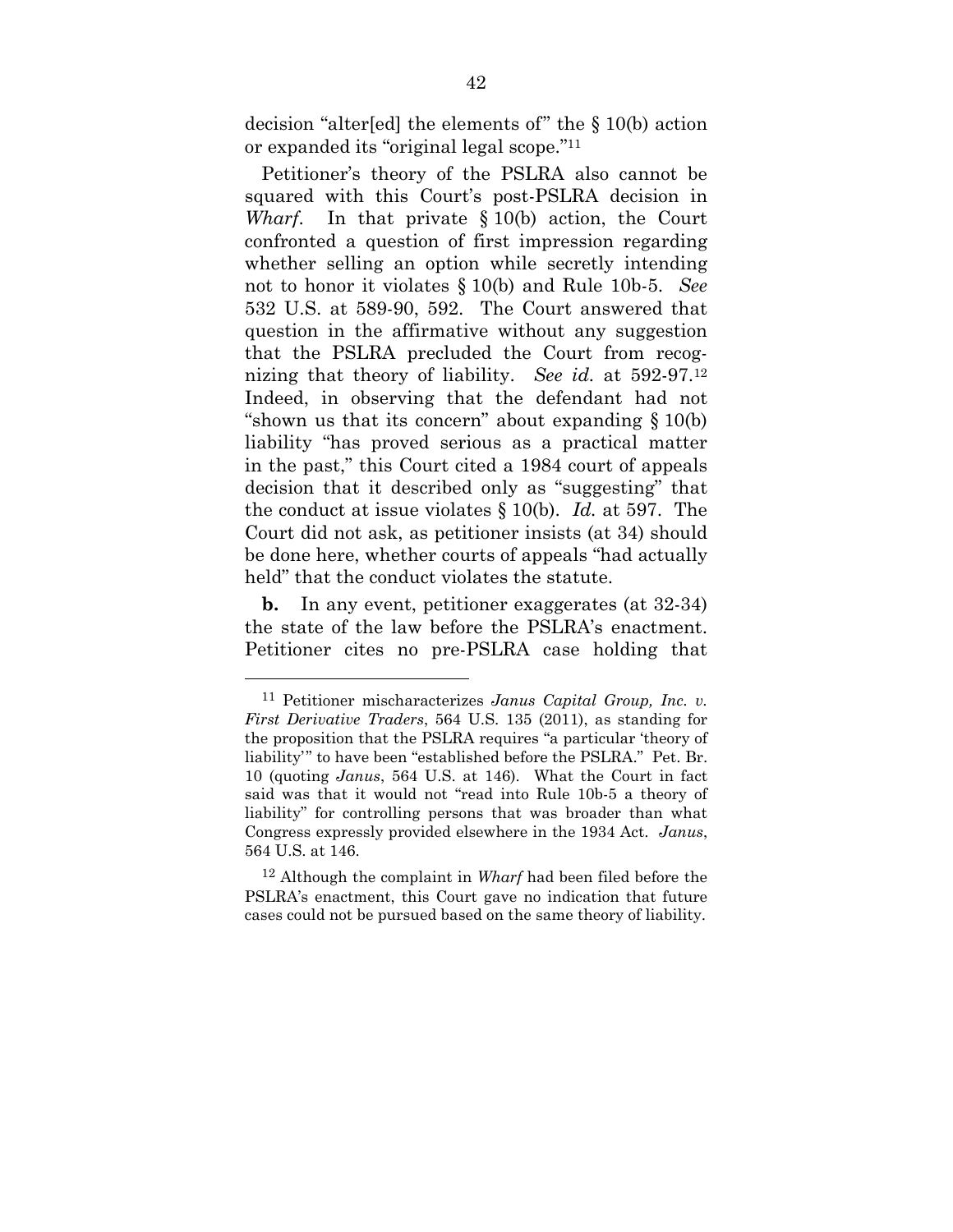omitting required, material information in a securities filing can never be deceptive within the meaning of § 10(b). The decisions on which petitioner relies (none from this Court) reject a free-standing "affirmative duty to disclose all material information even if there is no insider trading, no statute or regulation requiring disclosure, and no inaccurate, incomplete, or misleading prior disclosures." *Roeder v. Alpha Indus., Inc.*, 814 F.2d 22, 27 (1st Cir. 1987).<sup>13</sup>

Those decisions reflect that Congress and the Commission have adopted a system of periodic reporting of specific types of information, not continuous disclosure of all material information.14 But, as the Commission recognized in 1987 in a private § 10(b) suit, "[d]isclosure is required . . . where regulations promulgated by the Commission require disclosure." SEC *Basic* Br. 7.15 Reasonable investors expect

1

14 *See* VII Loss, *Securities Regulation* 595 (5th ed. 2017) ("As a general matter in federal securities law, there is no affirmative duty to disclose unless (1) a Commission statute or rule requires disclosure, (2) an *insider* (or the issuer itself) is trading, or (3) a previous disclosure is or becomes inaccurate, incomplete, or misleading.").

15 Before 1995, when the PSLRA was enacted, courts had adjudicated § 10(b) claims predicated on the omission of information required under Item 303. *See Ferber v. Travelers Corp.*, 802 F. Supp. 698, 711 (D. Conn. 1992) (discussing Item 303 claim, but holding that trend of increasing mortgage delinquencies was adequately disclosed); *In re Bell Atl. Corp. Sec. Litig.*, Nos.

<sup>13</sup> *See Fortson v. Winstead, McGuire, Sechrest & Minick*, 961 F.2d 469 (4th Cir. 1992) (no regulation requiring disclosure; defendant was law firm, not issuer); *Staffin v. Greenberg*, 672 F.2d 1196 (3d Cir. 1982) (no indication that regulation required issuer to disclose withheld information), *abrogated by Basic*, 485 U.S. 224; *Schlanger v. Four-Phase Sys., Inc.*, 582 F. Supp. 128, 132-33 (S.D.N.Y. 1984) (no regulation requiring disclosure; dictum).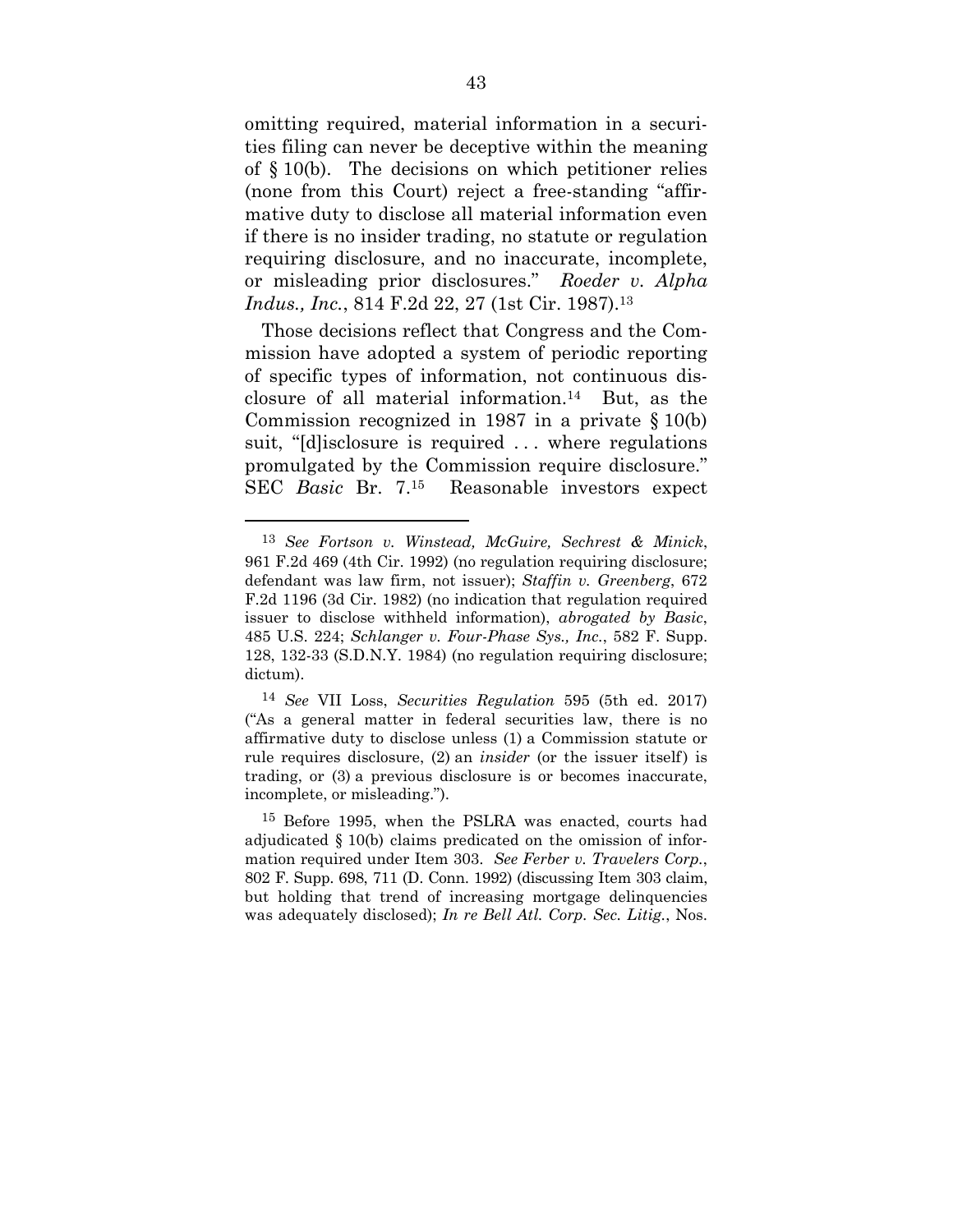compliance with those regulations. When an issuer files an annual report that purports to comply with those regulations but in fact omits required facts, investors can be deceived, and the issuer is subject to liability under § 10(b). Nothing in the PSLRA is to the contrary.

### **3. The Absence of a Private Right of Action To Enforce Regulation S-K Does Not Limit the Scope of § 10(b) Liability**

The absence of a right of action to enforce Regulation S-K directly does not mean that  $\S 10(b)$ 's antifraud prohibition excludes deceptive omissions of information required to be disclosed under that regulation. *Cf.* Pet. Br. 36-41. All agree that "a private damages action" exists under § 10(b) and Rule 10b-5, *Dura*, 544 U.S. at  $341 - a$  right of action that Congress "ratified" in the PSLRA, *Stoneridge*, 552 U.S. at 165. In *Sandoval*, by contrast, "no such right of action exist[ed]" to enforce the regulation at issue there. 532 U.S. at 293. Establishing a violation of Regulation S-K by itself does not establish liability

 $\overline{a}$ 

Less than five months after the PSLRA was enacted, the First Circuit held that the omission of information required under Item 303 supported a § 10(b) claim. *See Shaw v. Digital Equip. Corp.*, 82 F.3d 1194, 1205, 1211, 1221-22 & n.37 (1st Cir. 1996). In doing so, the court cited pre-PSLRA authority for the proposition that SEC regulations may create a duty to disclose for § 10(b) purposes. *Id.* at 1222 n.37. Petitioner observes (at 34-35) that *Shaw* involved a "public offering," but offers no reason why its position could be limited to claims by "aftermarket investors."

<sup>91-0514</sup> et al., 1991 WL 234236, at \*1 n.3, \*8-9 (E.D. Pa. Oct. 30, 1991) (discussing Item 303 claim, but holding that filings adequately disclosed the allegedly omitted trend), *rev'd*, 993 F.2d 875 (3d Cir. 1993) (table), *granting summ. j. on remand*, 1997 WL 205709, at \*8 nn.35 & 41, \*22 n.80 (E.D. Pa. Apr. 17, 1997), *aff'd*, 142 F.3d 427 (3d Cir. 1998) (table).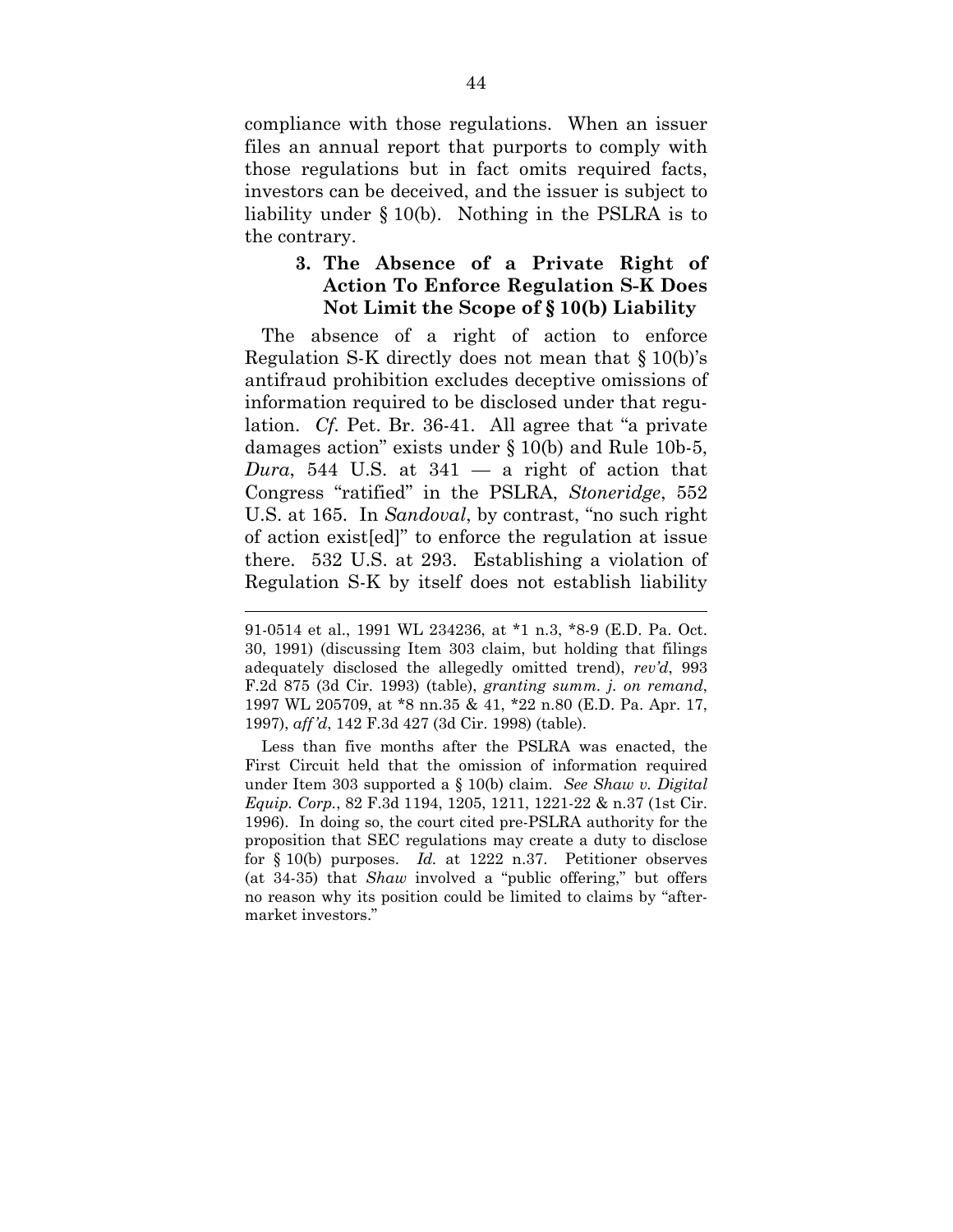in a § 10(b) action. Rather, a plaintiff must prove deception, meaning that the failure to disclose required information was misleading under the circumstances, in addition to the other elements of a private § 10(b) claim: materiality under *Basic*, scienter, reliance, loss causation, and damages. Imposing liability when those elements have been satisfied enforces § 10(b)'s and Rule 10b-5's prohibition on deception and fraud, not Regulation S-K.

# **II. ENFORCING LIABILITY FOR DECEPTIVE OMISSIONS OF REQUIRED INFORMA-TION ADVANCES CONGRESS'S POLICY OF DISCLOSURE**

The text of § 10(b) and Rule 10b-5, as well as this Court's cases, demonstrate that issuers are subject to liability for deceptive omissions of required information in annual reports. *See supra* Part I. Petitioner and its *amici* oppose that conclusion on "policy" grounds. But they get the policy wrong. The 1934 Act serves the "fundamental purpose" of implementing "a philosophy of full disclosure." *Kokesh*, 137 S. Ct. at 1640 n.1. Accepting petitioner's theory would seriously undermine Congress's pro-disclosure purpose by eliminating not only private liability but also government enforcement of fraudulent omissions of required information.

Petitioner's policy arguments also are directed to the wrong Branch. "[C]reating an exception to a regulatory scheme founded on a prodisclosure legislative philosophy, because complying with the regulation might be 'bad for business,' is a role for Congress, not this Court." *Basic*, 485 U.S. at 239 n.17. And Congress "has in fact responded" to concerns such as those petitioner expresses by, among other things, enacting the PSLRA. *Halliburton*, 134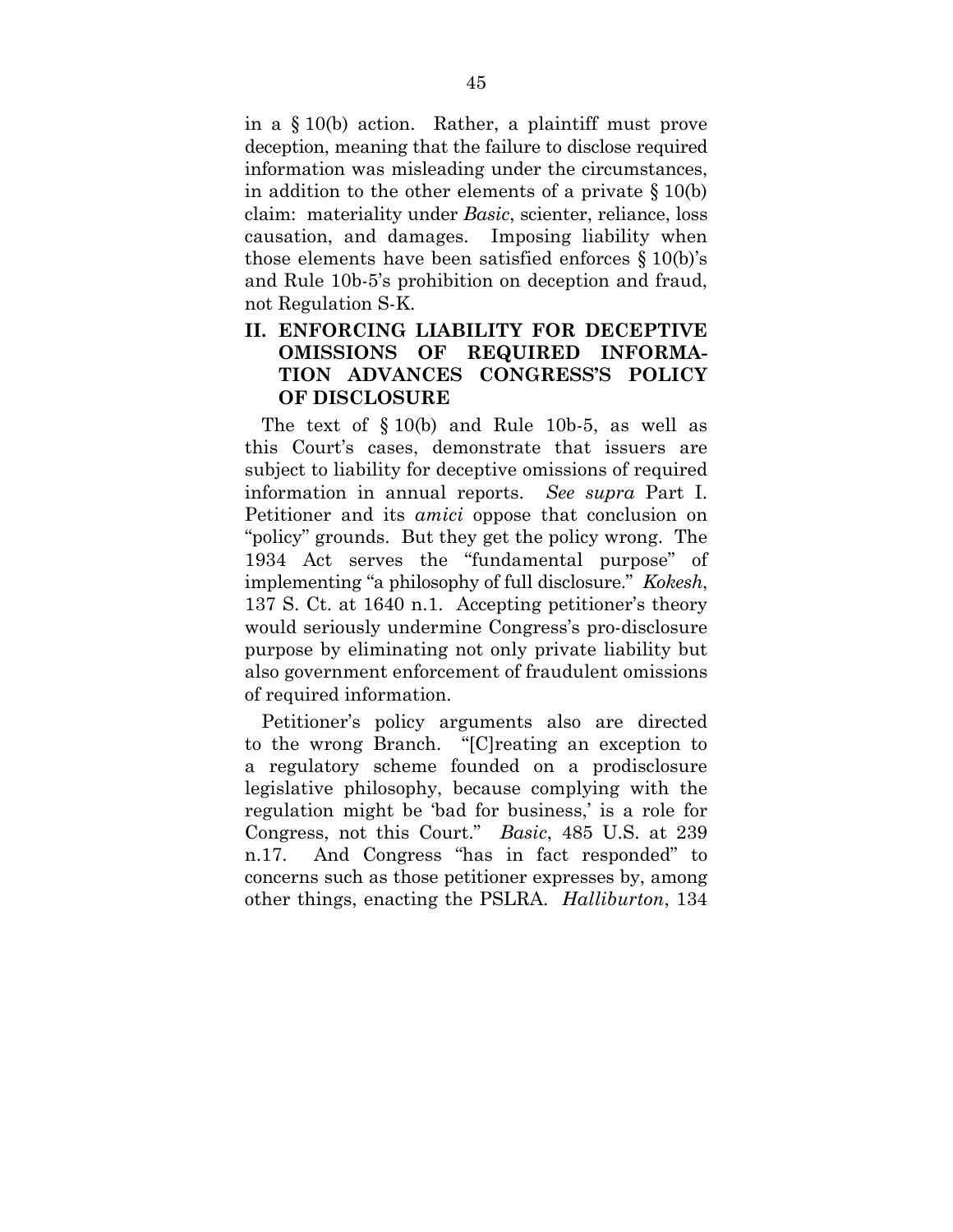S. Ct. at 2413. None of petitioner's concerns justifies construing § 10(b)'s prohibition on deception to exclude deceptive omissions of required information in annual reports.

## **A. Accepting Petitioner's Theory Would Undermine The Commission's Ability To Deter And Punish Fraud**

**1.** Although petitioner frames its rhetoric in terms of private liability, accepting its position would undoubtedly strip the Commission of power to police the type of fraud at issue here. In petitioner's view, the language of § 10(b) and Rule 10b-5 does not cover "omitting information required by regulation." Pet. Br. 30; *see id.* at 22-23. Petitioner acknowledges (at 48) that its argument targets the "falsity" element of a § 10(b) violation, not any of the elements unique to private liability under § 10(b). Petitioner's analysis therefore leaves no room for the Commission (or the Department of Justice) to enforce § 10(b) against a company that fraudulently omits required information in a securities filing.

Accepting petitioner's theory would deny the Commission an important enforcement tool. The Commission's settled position is that "Item 303 can be the basis for a Section 10(b) claim."16 It has pursued numerous enforcement actions against issuers that fraudulently failed to disclose information

<sup>16</sup> SEC *Conaway* Mem. 5; *see id.* at 5-11; Selective Disclosure and Insider Trading, 65 Fed. Reg. 51,716, 51,726 n.86 (Aug. 24, 2000) ("reporting requirements under Section 13(a) . . . create a duty to disclose for purposes of Rule 10b-5"); Regulation of Takeovers and Security Holder Communications, 63 Fed. Reg. 67,331, 67,336 (Dec. 4, 1998) (duty to disclose triggered by "lineitem disclosure requirements in filings with the Commission"); *see also SEC v. Conaway*, 698 F. Supp. 2d 771, 834 (E.D. Mich. 2010).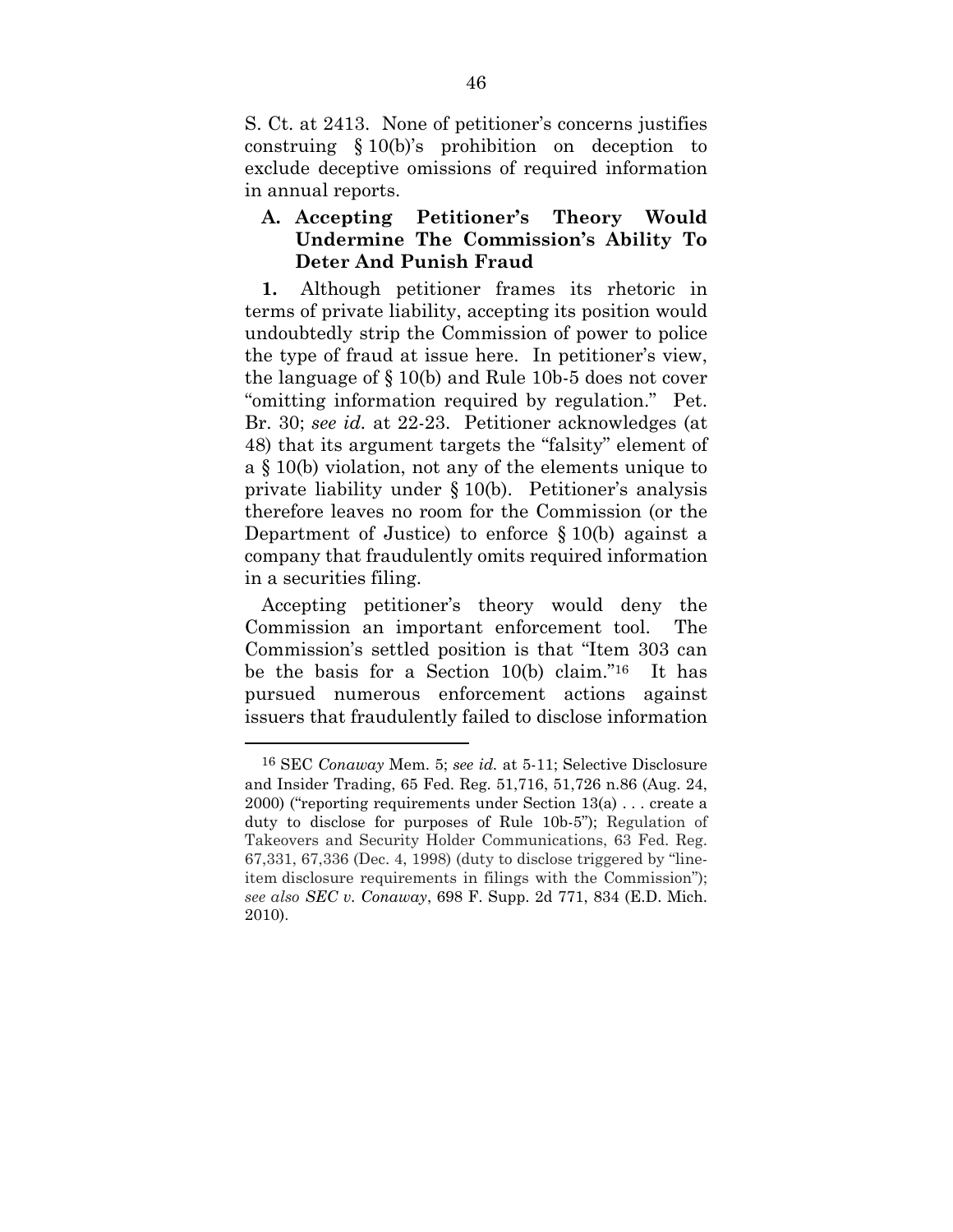required under Item 303,<sup>17</sup> typically combining the § 10(b) claim with claims under § 13 or other provisions. A ruling for petitioner would eliminate the Commission's ability to pursue fraud claims in cases of this type.

The Commission also regularly pursues § 10(b) claims based on the fraudulent omission of information required under other disclosure provisions.18

1

<sup>17</sup> *See*, *e.g.*, *SEC v. Bankatlantic Bancorp, Inc.*, No. 12-60082- Civ., 2012 WL 1936112, at \*6, \*12-13 (S.D. Fla. May 29, 2012) (in pleading § 10(b) claim, SEC sufficiently alleged failure to disclose in MD&A trend of extending and downgrading loans to housing developers); *In re Presstek, Inc.*, Release No. 997, 1997 WL 784548, at \*13 (Dec. 22, 1997) (settling § 10(b) and § 13(a) claims based, in part, on failure to report large, unusual one-time payments as required by Item 303); *In re Cypress Bioscience Inc.*, Release No. 817, 1996 WL 531656, at \*6-9 (Sept. 19, 1996) (settling § 10(b), § 13(a), and § 17(a) claims based in part on failure to disclose impact that pre-purchase program would have on future revenues as required by Item 303); *In re Valley Sys. Inc.*, Release No. 707, 1995 WL 547801, at \*4-5 (Sept. 14, 1995) (settling § 10(b) and § 13(a) claims based in part on failure to disclose the deliberate underpayment of workers compensation expenses as source of liquidity, as required by Item 303); *In re Westwood One, Inc.*, Release No. 521, 1994 WL 19140, at \*10-13 (Jan. 19, 1994) (settling § 10(b) and § 13(a) claims based in part on failure to disclose barter deals and changes in accounting methods as required by Item 303).

<sup>18</sup> *See*, *e.g.*, *SEC v. Kovzan*, 807 F. Supp. 2d 1024, 1037 (D. Kan. 2011) (failure to disclose company's payments to CEO for lavish personal expenses, as required by 17 C.F.R. § 229.402 (Item 402)); *SEC v. Saltsman*, No. 07-CV-4370 (NGG)(RML), 2016 WL 4136829, at \*12-14 (E.D.N.Y. Aug. 2, 2016) (failure to disclose related-party transactions under 17 C.F.R. § 229.404); *SEC v. Das*, No. 8:10CV102, 2010 WL 4615336, at \*7-8 (D. Neb. Nov. 4, 2010) (failure to disclose valuable perks and relatedparty transactions as required by Items 402 and 404); *In re Ciro Inc.*, Release No. 612, 1994 WL 548994, at \*5 (Sept. 30, 1994) (failure to disclose CEO's bankruptcy as required by 17 C.F.R. § 229.401).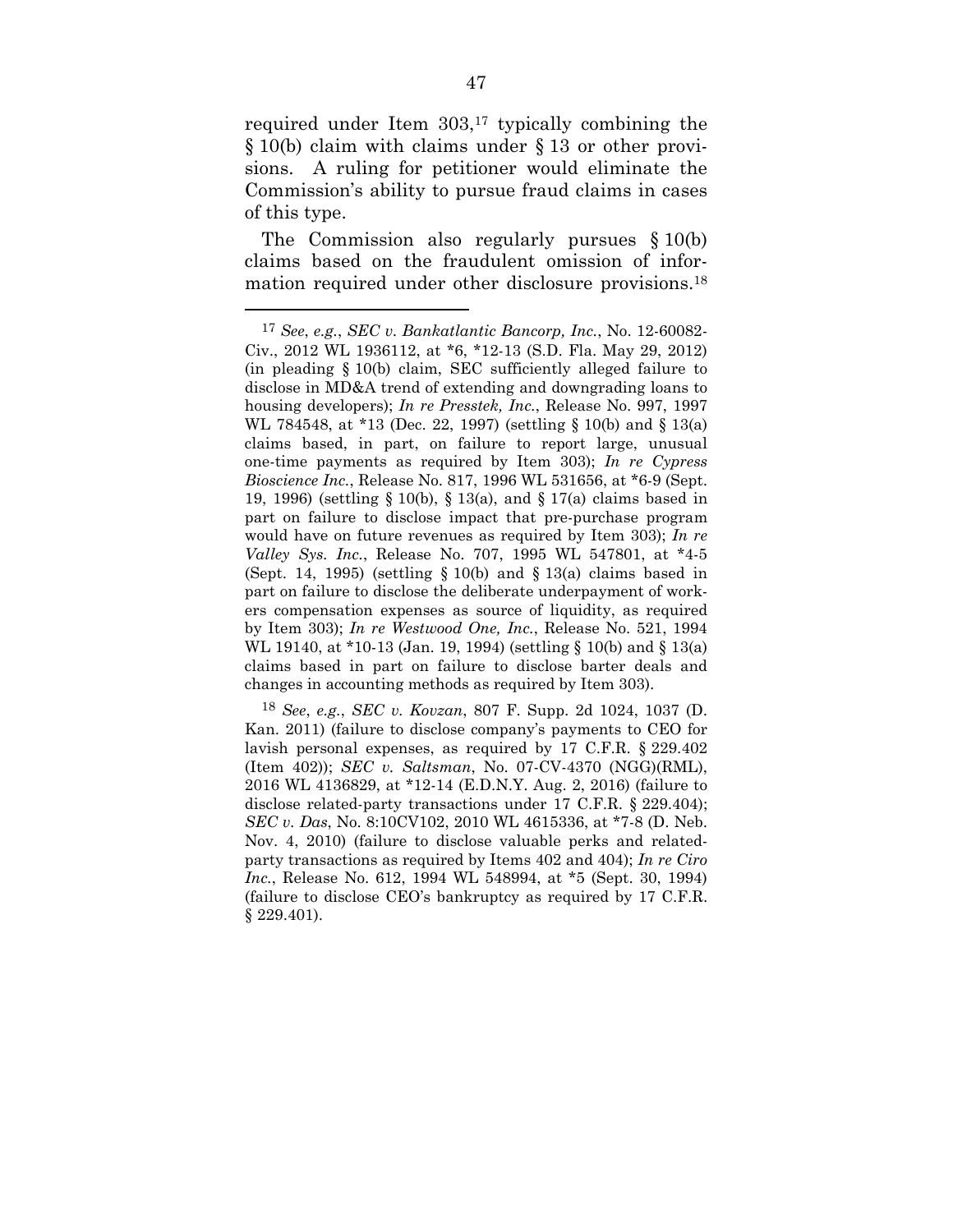These provisions require disclosure of important information about material off-balance-sheet arrangements, officers' prior convictions and bankruptcies, transactions with related persons, and other information vital to investment decisions. *See*, *e.g.*, 17 C.F.R. §§ 229.101(c)(1)(xii), 229.103, 229.303(a)(2)(ii),  $229.401(d)$ , (f),  $229.404(a)$ . As petitioner recognizes (at 40), its theory has no limiting principle that would restrict its impact on the Commission's enforcement prerogatives to Item 303 cases.

**2.** The prospect of liability under § 10(b) and Rule 10b-5 provides a critical complement to the Commission's other efforts to promote issuer compliance with disclosure obligations. Removing that prospect would undermine the Commission's informal disclosure measures, which petitioner purports to support (at 42-44). Those informal efforts work precisely because they are backed up with the threat of government enforcement actions and private liability. Curtailing the Commission's enforcement powers is no way to encourage productive issuer engagement with the Commission.

The Commission has never suggested that its informal engagement with issuers is sufficient on its own. On the contrary, it has explained that the process by which the staff of the SEC's Division of Corporate Finance exchanges letters with issuers commenting on the adequacy of the issuers' disclosures "is not a guarantee that the disclosure is complete and accurate."19 Indeed, Commission staff has informed issuers that the comment-letter process does not foreclose Commission action or offer a defense in an action brought by any person. *See*, *e.g.*,

1

<sup>19</sup> SEC Div. of Corp. Fin., Filing Review Process, https://www. sec.gov/divisions/corpfin/cffilingreview.htm (last visited Aug. 25, 2017).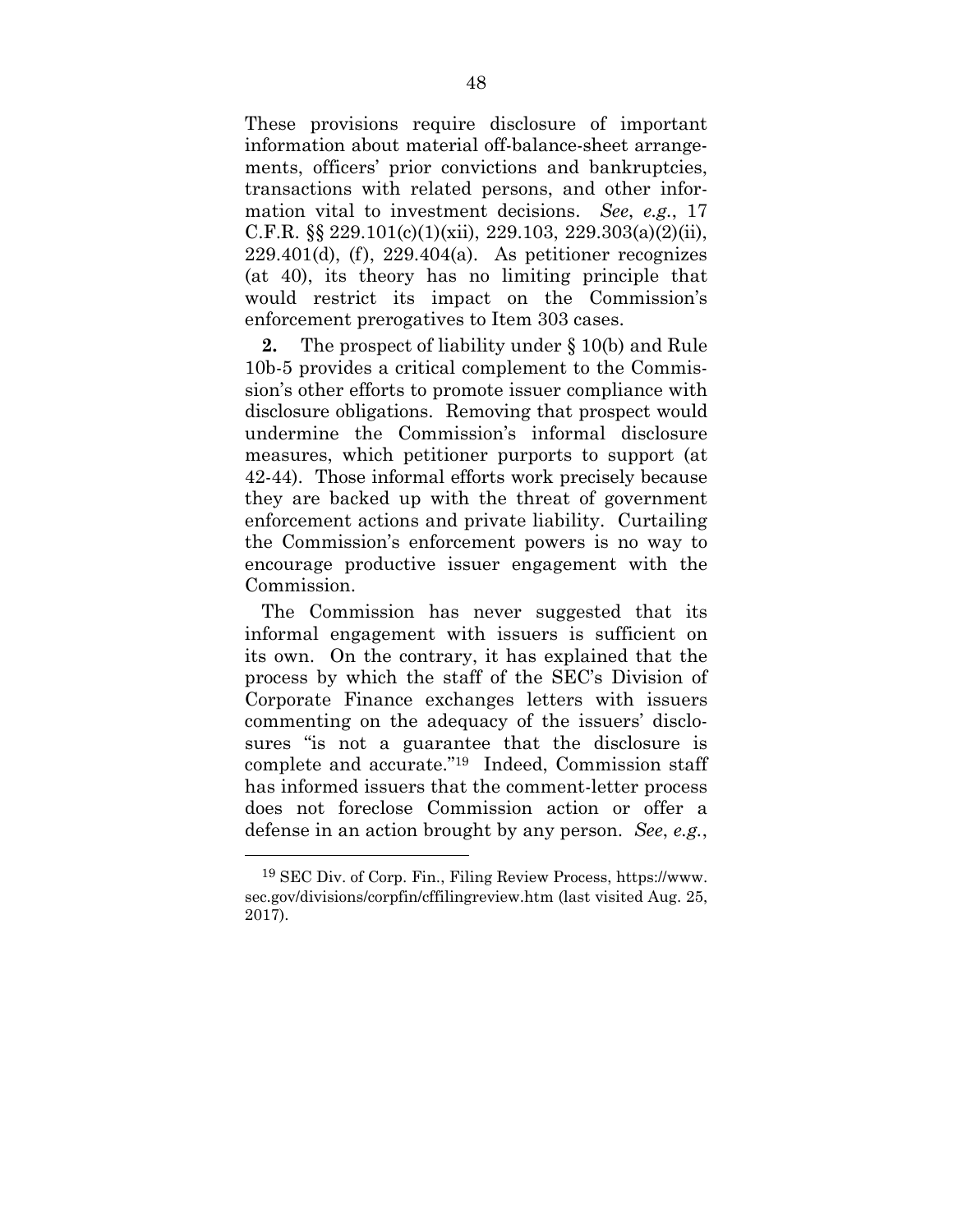Universal Hosp. Servs., Inc., SEC Staff Comment Letter at 3 (Aug. 15, 2012). The Commission also has continued to express concerns with the quality of issuers' disclosures,20 confirming the continued importance of the disclosure incentive § 10(b) liability provides.

### **B. Federal Courts Are Fully Capable Of Adjudicating Fraud Claims Based On Omissions Of Required Information**

Petitioner's professed concerns (at 44-54) about over-disclosure and hindsight-driven litigation are unfounded.

**1.** Courts are more than capable of adjudicating disclosure issues under Item 303. Petitioner's contrary assertions (at 49-50) are particularly puzzling in light of its concession (at 29) that § 11 of the 1933 Act authorizes private actions based on omissions of required information in registration statements. For decades, courts have adjudicated § 11 claims based on violations of Item 303 and other disclosure requirements,21 in addition to numerous cases over

<sup>20</sup> *See* Commission's Statement About Management's Discussion and Analysis of Financial Condition and Results of Operations, 67 Fed. Reg. 3746, 3747, 3750 (Jan. 25, 2002) (expressing concerns about a "lack of transparency" in disclosures and that "the quality of information provided by public companies" on certain topics "should be improved"); *see also* Business and Financial Disclosure Required by Regulation S-K, 81 Fed. Reg. 23,916, 23,942 (Apr. 22, 2016) ("Despite Item 303(a)'s instruction to the contrary, many registrants simply recite the amounts of changes from year to year which are readily computable from their financial statements.") (footnote omitted).

<sup>21</sup> *See*, *e.g.*, *Silverstrand Invs. v. AMAG Pharm., Inc.*, 707 F.3d 95, 102-06 (1st Cir. 2013); *J&R Mktg., SEP v. General Motors Corp.*, 549 F.3d 384, 390-92 (6th Cir. 2008); *Steckman v. Hart Brewing, Inc.*, No. 96-1077-K, 1996 WL 881659, at \*3-4 (S.D. Cal. Dec. 24, 1996), *aff'd*, 143 F.3d 1293 (9th Cir. 1998).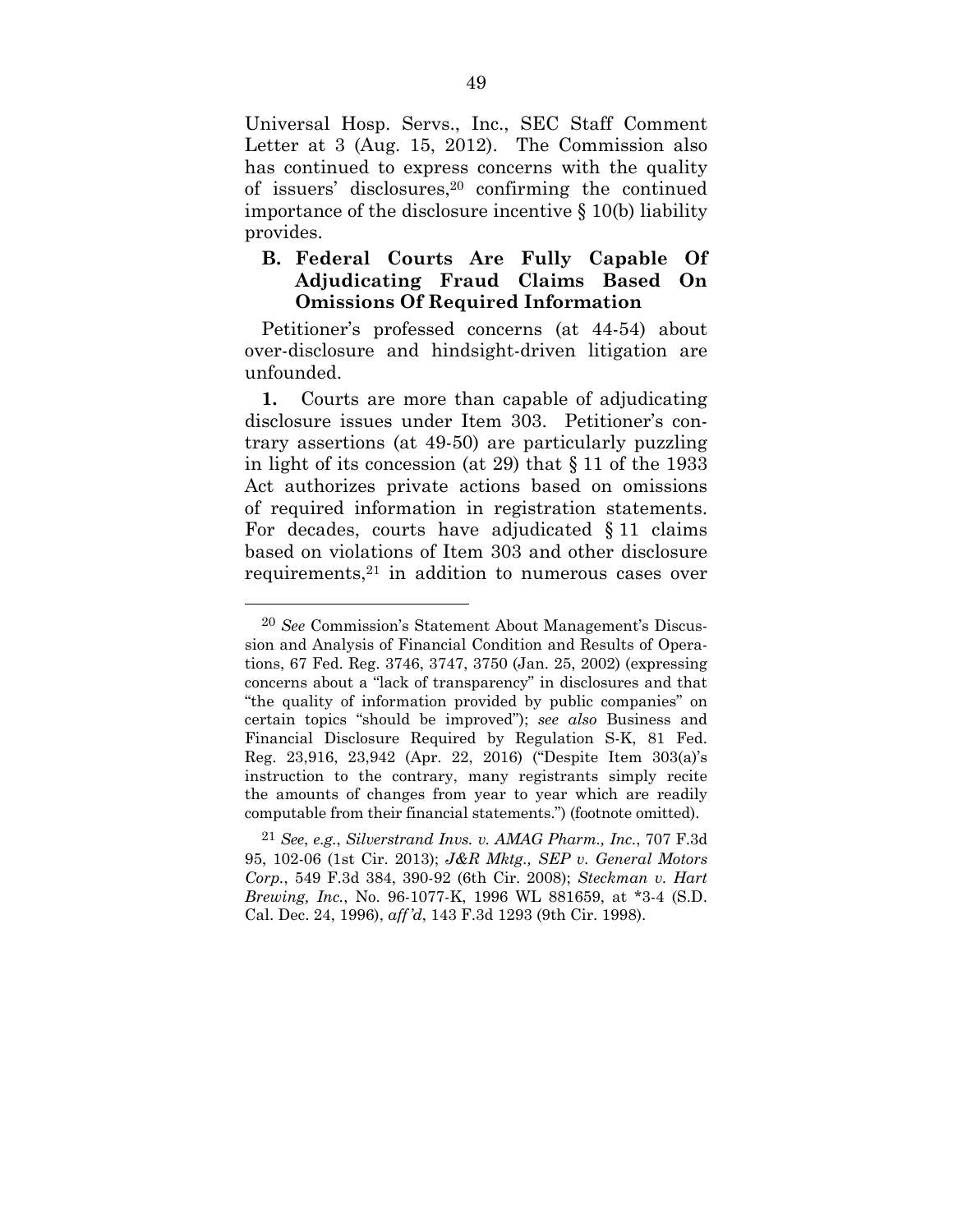the years under  $\S 10(b).^{22}$  Petitioner, however, has made no showing that "its concern[s] ha[ve] proved serious as a practical matter in the past." *Wharf*, 532 U.S. at 597. Nor should those concerns be expected to materialize.

Section 10(b) liability for deceptive omissions of required information will not produce a litany of immaterial, prophylactic disclosures. *Cf.* Pet. Br. 44-47. Any Item 303 fraud case must meet *both* the materiality requirement in Item 303 itself and that of § 10(b). *See Stratte-McClure*, 776 F.3d at 103 ("[A] violation of Item 303's disclosure requirements can only sustain a claim under Section 10(b) and Rule 10b-5 if the allegedly omitted information satisfies *Basic*'s test for materiality."). Although Item 303 may require disclosure of more information than is material under *Basic*, *see Oran*, 226 F.3d at 288, the scope of private liability turns on the *Basic* standard, which "filter[s] out essentially useless information that a reasonable investor would not consider significant." *Basic*, 485 U.S. at 234. The *Basic* standard also expressly addresses the materiality of contingent future events, *see id.* at 238, meaning that it answers petitioner's worries about premature disclosures as well. Courts can, and do, dismiss private actions involving disclosure violations when they determine that the undisclosed information was immaterial under *Basic*. *See*, *e.g.*, *In re Lions Gate Entm't Corp. Sec. Litig.*, 165 F. Supp. 3d 1, 20 (S.D.N.Y. 2016) (§ 10(b)); *In re Ply Gem Holdings, Inc. Sec. Litig.*, 135 F. Supp. 3d 145, 149-54 (S.D.N.Y. 2015) (§ 11).

Nor will § 10(b) liability for omissions of required information lead to hindsight pleading. Warding off

1

<sup>22</sup> *See* Langevoort, 57 Vand. L. Rev. at 1651-53 & n.42 (collecting cases).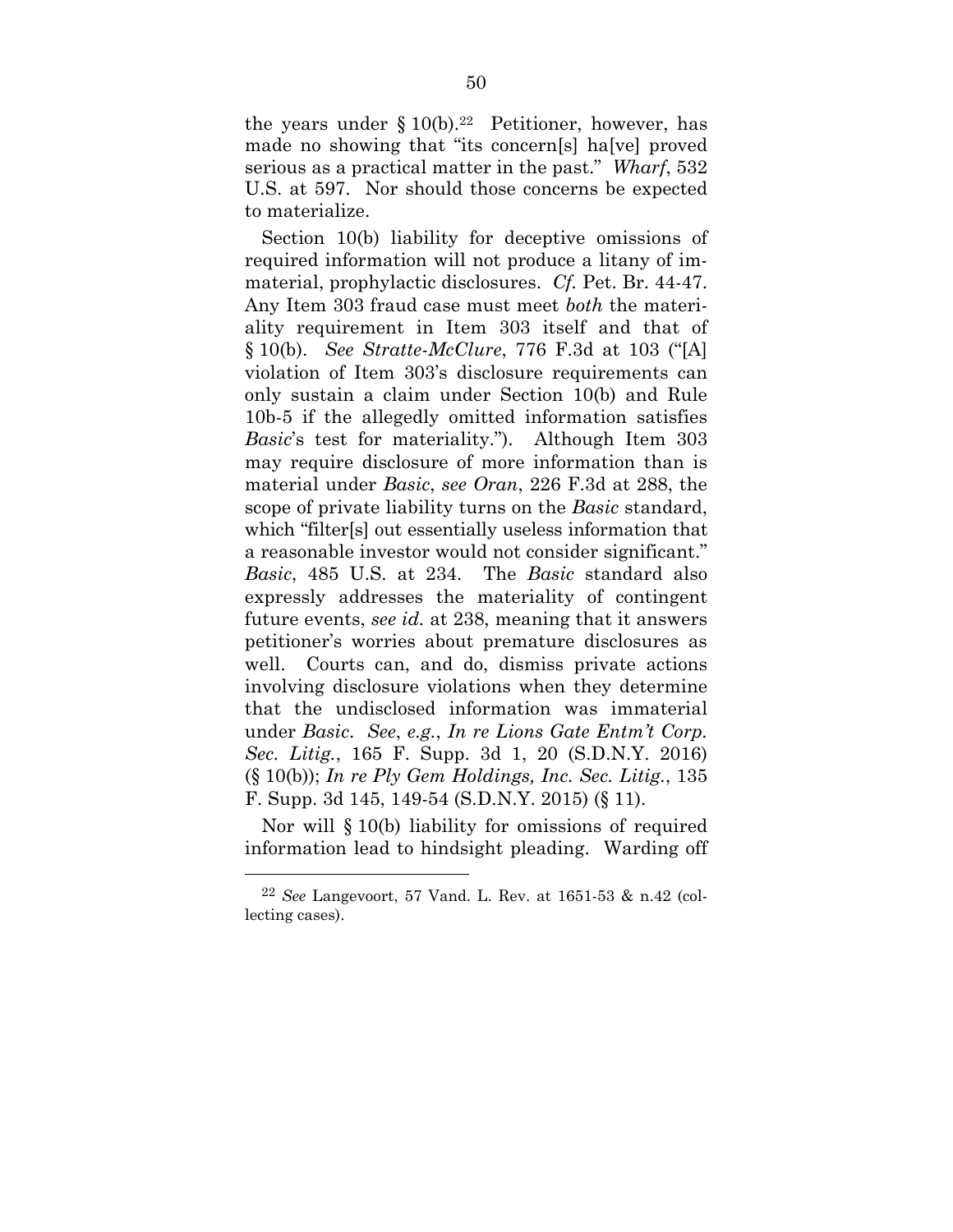"allegations of fraud by hindsight," *Tellabs*, 551 U.S. at 320, is the function of the element of scienter, which requires "a mental state embracing intent to deceive, manipulate, or defraud," *Matrixx*, 563 U.S. at 48. To survive a motion to dismiss, a private § 10(b) plaintiff must "plead facts rendering an inference of scienter *at least as likely as* any plausible opposing inference." *Tellabs*, 551 U.S. at 328 (interpreting the PSLRA, 15 U.S.C.  $\S 78u-4(b)(2)$ ). An issuer that acts with an "intent to deceive, manipulate, or defraud," *Matrixx*, 563 U.S. at 48, in misleadingly omitting required, material information from a disclosure cannot later complain of hindsight pleading when investors seek to recover for damages caused by its misconduct.

Because the materiality and scienter elements of a § 10(b) violation are tailored to address precisely the concerns petitioner raises, there is nothing to be gained — and much to be lost in terms of promoting disclosure and compensating injured investors by narrowing the scope of deception that § 10(b) prohibits. "[I]nstead of adopting a circumscribed view of what it means for a [securities filing] to be false or fraudulent," petitioner's concerns "can be effectively addressed through strict enforcement of" the 1934 Act's "materiality and scienter requirements." *Universal Health*, 136 S. Ct. at 2002.

Moreover, even pleading a violation of Item 303 is no small matter. As interpreted by the Second Circuit in this case, "Item 303 requires the registrant to disclose only those trends, events, or uncertainties that it actually knows of when it files the relevant report with the SEC." App. 19a. Courts regularly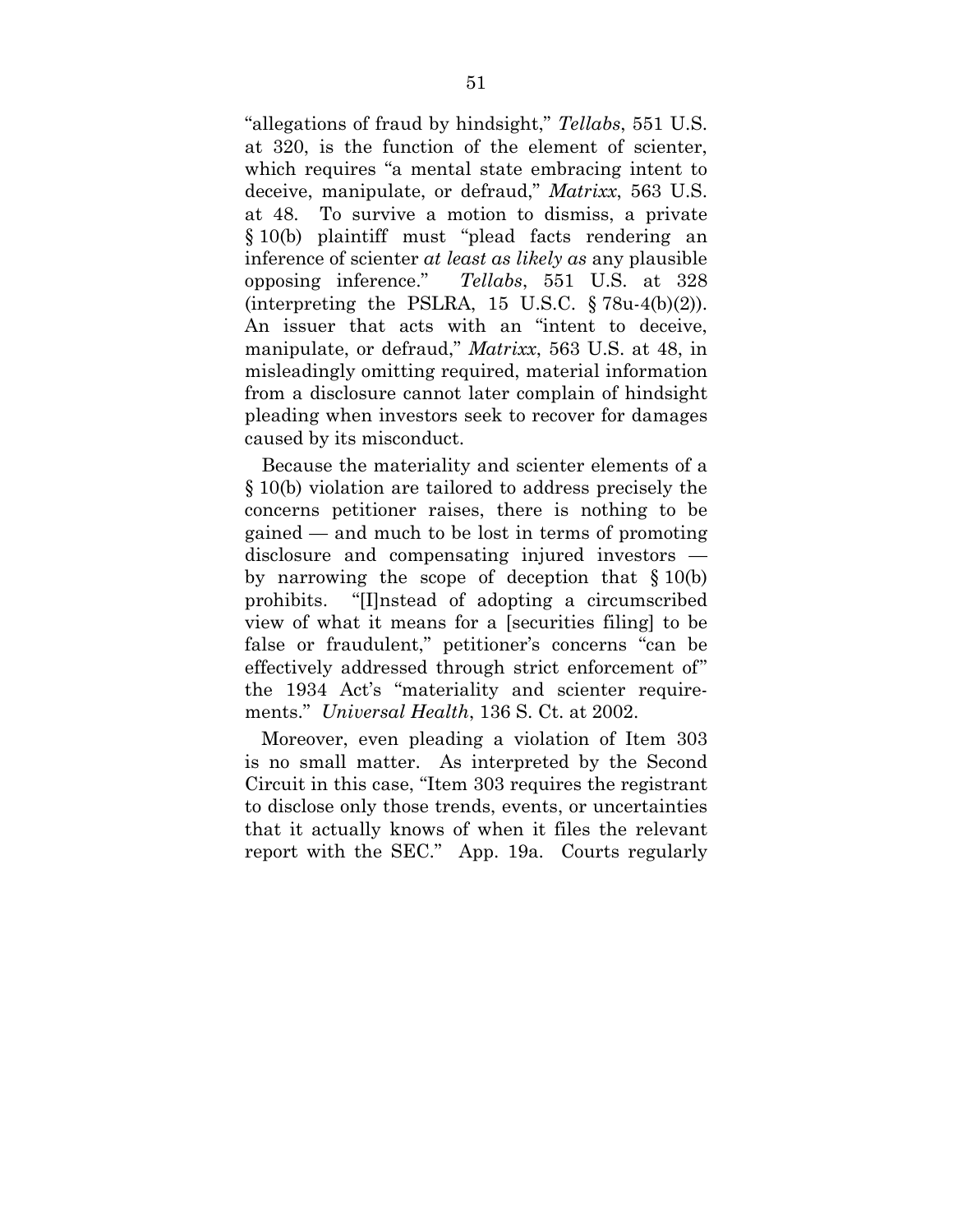dismiss private actions that fail to plead facts requiring disclosure under Item 303.23

In all events, petitioner's concerns about overdisclosure reduce to a quarrel with the policies chosen by Congress (in the 1934 Act) and the Commission (in Regulation S-K). "Disclosure, and not paternalistic withholding of accurate information, is the policy chosen and expressed by Congress." *Basic*, 485 U.S. at 234.

**2.** Petitioner makes a last-ditch, unpersuasive effort (at 50-53) to relitigate the Second Circuit's conclusion that respondents pleaded a violation of Item 303.

Petitioner first asserts (at 50) that Item 303 did not require disclosure of the CityTime fraud because the contract was near completion. But petitioner knew that the CityTime problem extended far beyond the end of one contract: it exposed petitioner to potential fines or disgorgement of CityTime revenues, which exceeded petitioner's entire 2010 net income, PSAC ¶ 441 (JA234), and it jeopardized petitioner's plan to make the CityTime project a stepping stone to a new line of business valued at \$2 billion, *id.* ¶¶ 106-115 (JA99-102); App. 21a. The scandal also put at risk petitioner's government-contracting business, from which it derived 97% of its revenues in 2011. JA829. As petitioner explained in its March 2011 annual report, if its "reputation or relationships with [govern-

<sup>23</sup> *See*, *e.g.*, *J&R Mktg.*, 549 F.3d at 391-92 (§ 11 case; allegedly omitted information was not known to issuer); *Steckman v. Hart Brewing, Inc.*, 143 F.3d 1293, 1296-98 (9th Cir. 1998) (§ 11 case; slowdown in sales not a known trend); *In re Hardinge, Inc. Sec. Litig.*, 696 F. Supp. 2d 309, 327 (W.D.N.Y. 2010) (§ 10(b) case; no requirement to disclose changes to company's distribution channels because it was not a negative trend).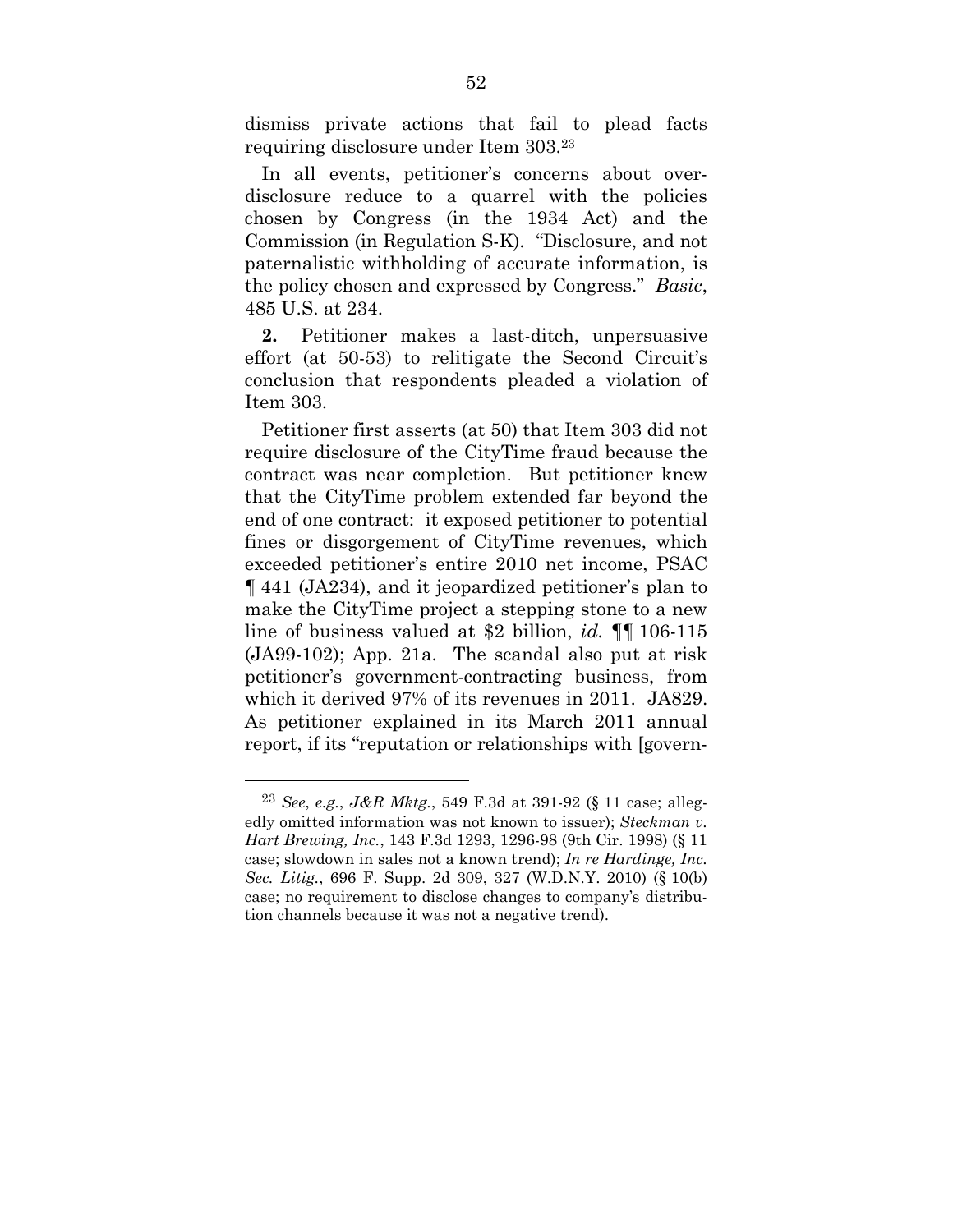ment] agencies were harmed, [its] future revenues and growth prospects would be adversely affected." JA847. The factors that petitioner warned could damage that relationship included "negative publicity regarding [its] work for state and local government and commercial customers" and "subcontractor misconduct." JA848, JA863-64. By petitioner's own assessment, the CityTime scandal threatened its all-important ability to keep and win government contracts.

Moreover, four months before petitioner filed its March 2011 annual report, petitioner knew that the criminal charges against subcontractors linked to CityTime were *already* causing it to lose government business: specifically, a \$118 million contract with the MTA, and a \$40 million contract with New York City. *Id.* ¶¶ 355-362 (JA191-96). These are "significant" sums for petitioner, which reported that the three "most significant" declines in revenue on its various programs were all under \$100 million. JA911-12. It did not matter that, at the time, neither petitioner nor its employees had been charged: on the contrary, the "unresolved" nature of petitioner's involvement was expressly cited as a reason petitioner's MTA bid was rejected. PSAC ¶ 356 (JA192).

Nor did it matter that, according to petitioner (at 11, 51), it had not been told that it was yet a "target" of an investigation. As the Commission has recognized, when a company relies on government contracting, a governmental inquiry must be disclosed under Item 303 "where, in light of the uncertainty regarding the government's inquiry, reported financial information would not necessarily be indicative of the company's future operating results or financial condition." Statement of the Commission Regarding Disclosure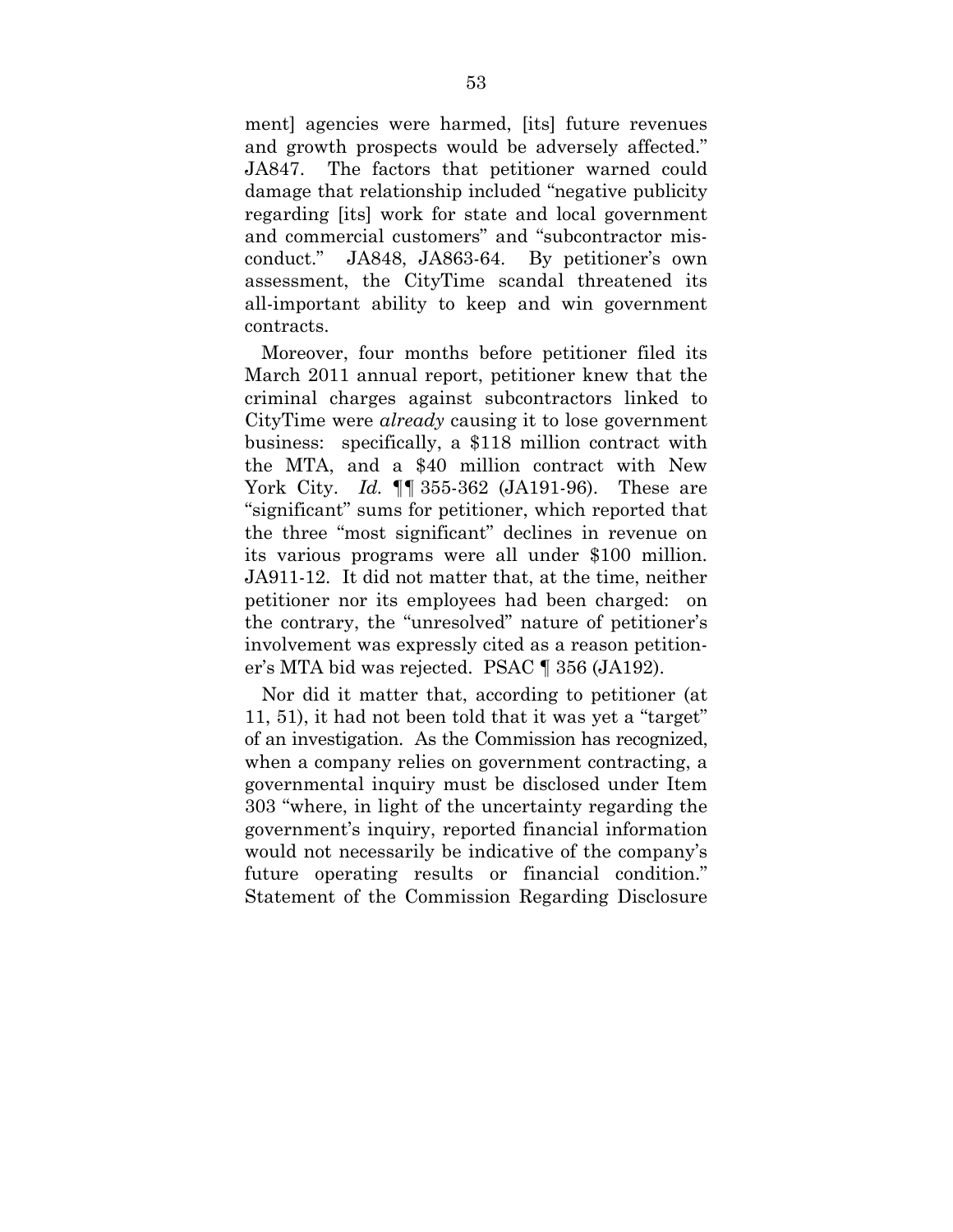Obligations of Companies Affected by the Government's Defense Contract Procurement Inquiry and Related Issues, 53 Fed. Reg. 29,226, 29,227 (Aug. 3, 1988). That is so even when the company is "not targeted in the investigation." *Id*.

In short, when petitioner filed its annual report in March 2011, it knew about: misconduct in the CityTime project; the loss of current business opportunities; the uncertainty regarding future business opportunities; the involvement of at least two employees of petitioner in the still-unfolding CityTime investigation; and the possibility of fines or disgorgement of hundreds of millions of dollars in CityTime revenue. App. 19a-20a & n.8. Petitioner's sanitized recitation of the scandal (at 10-13, 50-52) ignores those and numerous other pertinent facts alleged in the complaint, *see supra* pp. 7-13. In light of the reasonably expected impact of those facts on petitioner's business, Item 303 required disclosure. App. 19a-20a.24 But petitioner chose not to make such a disclosure. Worse, it expressly acknowledged in its annual report that "investigations, claims, [and] lawsuits" presented "uncertainties" to the business, but it excluded any mention of CityTime from the lengthy, narrative "discussion of these items." JA928, JA1037-53.

Petitioner suggests (at 18, 52) that its deceptive omission of the CityTime scandal in its March 2011 annual report should be overlooked because it disclosed aspects of the matter "just nine weeks later."

 $24$  Petitioner's citations (at 51-52) to district court decisions for the proposition that there is no "generalized duty" to disclose uncharged misconduct or a government investigation are offpoint. Disclosure is required when, as here, the facts regarding the uncharged conduct or investigation trigger an SEC disclosure obligation.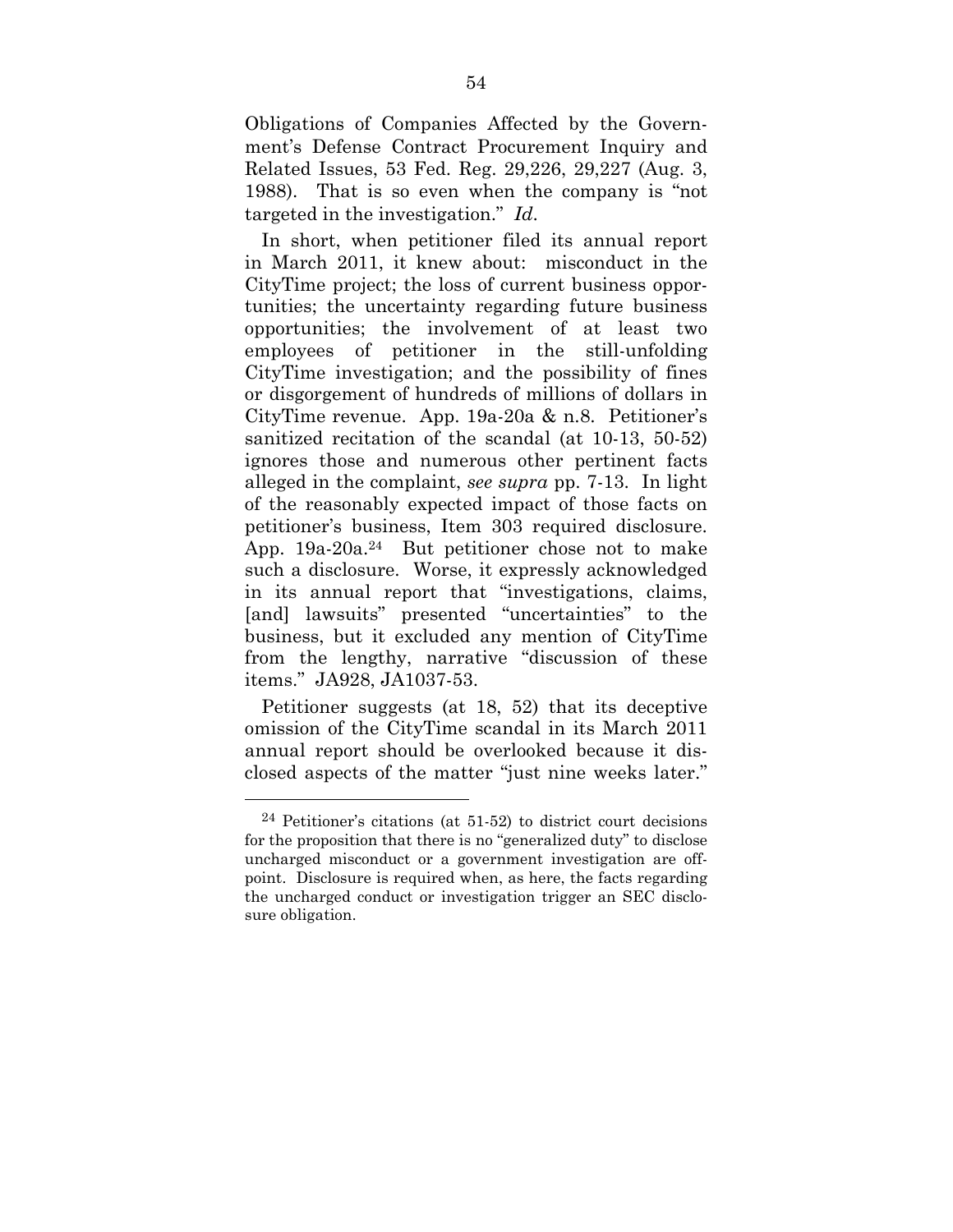But, as the Second Circuit determined, the facts alleged give rise to a "cogent" inference that, "at the time it filed its 10‐K in March 2011, [petitioner] believed it had more time before prosecutors would reveal its role in the scheme and before the City formally requested reimbursement." App. 22a. If petitioner "believed that it had more time, then the benefits of concealment might have exceeded the costs as of March 2011." *Id.* (brackets omitted). Petitioner's culpability for filing a deceptive annual report in March 2011 is therefore not diminished by the fact that "the Government and the City uncovered [petitioner]'s role in the fraud sooner than [petitioner] expected and compelled an earlier‐thanexpected disclosure in June 2011." App. 22a-23a.

Petitioner also asserts (at 50-53) that disclosure of the CityTime scandal should be governed by a different part of Regulation S-K — namely, Item 103, which requires disclosures relating to pending or contemplated legal proceedings, *see* 17 C.F.R. § 229.103. But the MD&A requirement of Item 303 is intended to provide "in one section of a filing" a discussion "of all the material impacts upon the registrant's financial condition or results of operations, *including those arising from disclosure provided elsewhere in the filing*." 54 Fed. Reg. at 22,428 & n.14 (emphasis added); *accord* 52 Fed. Reg. at 13,717.25 The Commission has thus rejected petitioner's premise (at 52-53) that Item 303 excludes "topics that are dealt with in other Commission disclosure requirements."

<sup>25</sup> The Commission has advised that an investigation of a company that relies heavily on government contracts may fall under multiple line items, including both Items 103 and 303. *See* 53 Fed. Reg. at 29,227.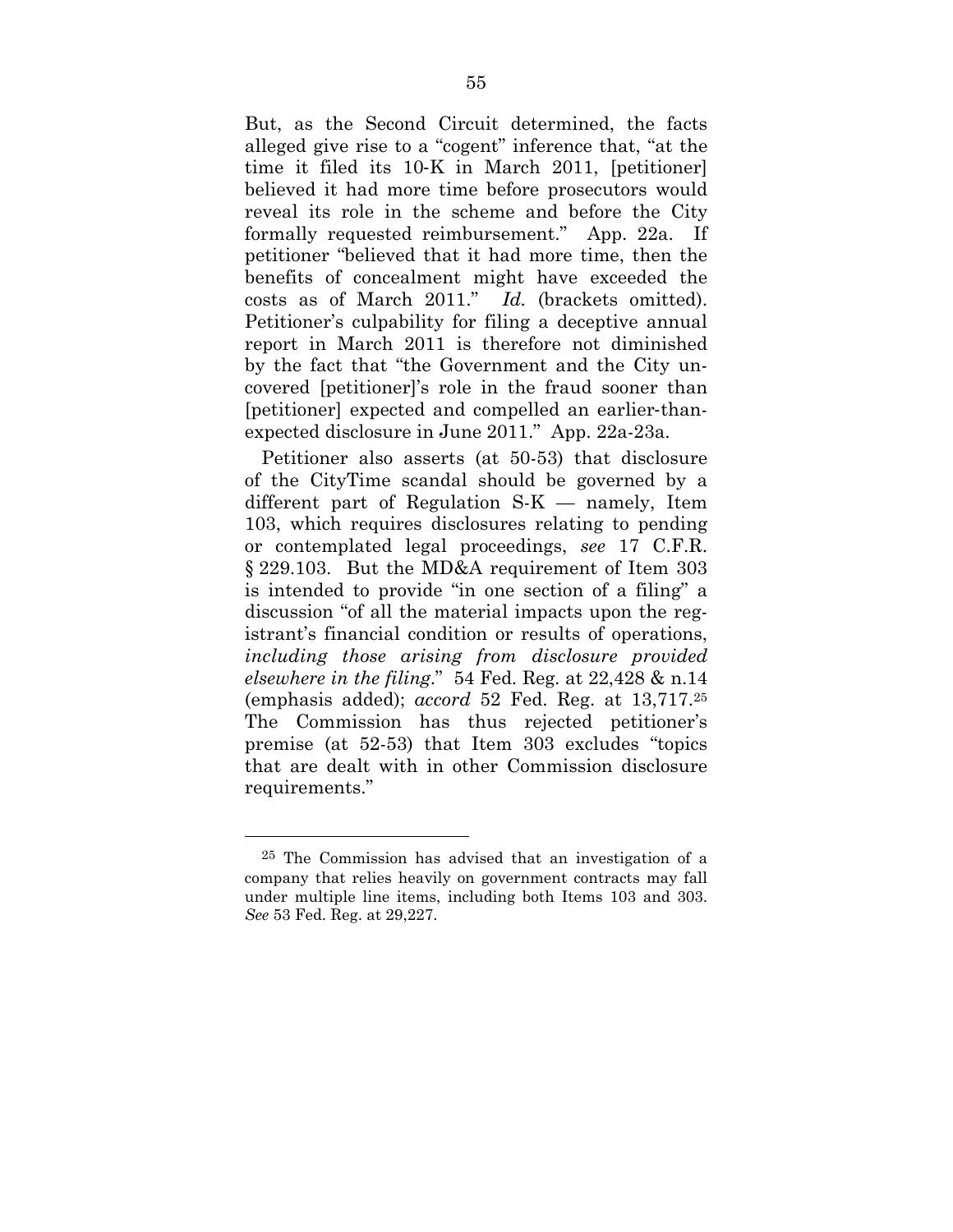Moreover, petitioner's other premise (at 51) — that petitioner "was not required to disclose the CityTime investigation under Item 103" — is unpersuasive as well. The CityTime investigation was a "material... legal proceeding[] ... known to be contemplated by governmental authorities," and not "ordinary routine litigation incidental to the business." 17 C.F.R. § 229.103.26 Petitioner misreads (at 52) the disclosure exception in Item 103's Instruction 2. That exception applies only to proceedings involving "primarily a claim for damages." *Id.* It therefore did not apply here because criminal proceedings and other enforcement actions seeking equitable relief such as disgorgement were contemplated. *See* App. 19a n.8 ("[A]s alleged in the PSAC, by early March 2011 [petitioner] was aware that it faced serious, ongoing criminal and civil investigations that exposed it to potential criminal and civil liability and that ultimately did result in criminal charges and substantial liability.").

In the months between the filing of petitioner's misleading annual report and the day it finally made a disclosure regarding CityTime, respondents purchased petitioner's stock. They did so having been told that the company's annual report complied with SEC disclosure requirements when, in fact, it did not. They did so having been informed that the company relied almost exclusively on government contracting — but without disclosure that the company's ability to compete for such contracts was in

<sup>26</sup> Item 103's disclosure obligation is not limited to "pending" proceedings. It also covers proceedings not yet pending but "known to be contemplated." *See* 17 C.F.R. § 229.103 (Instr. 2) (referring to "proceedings pending *or* known to be contemplated") (emphasis added).